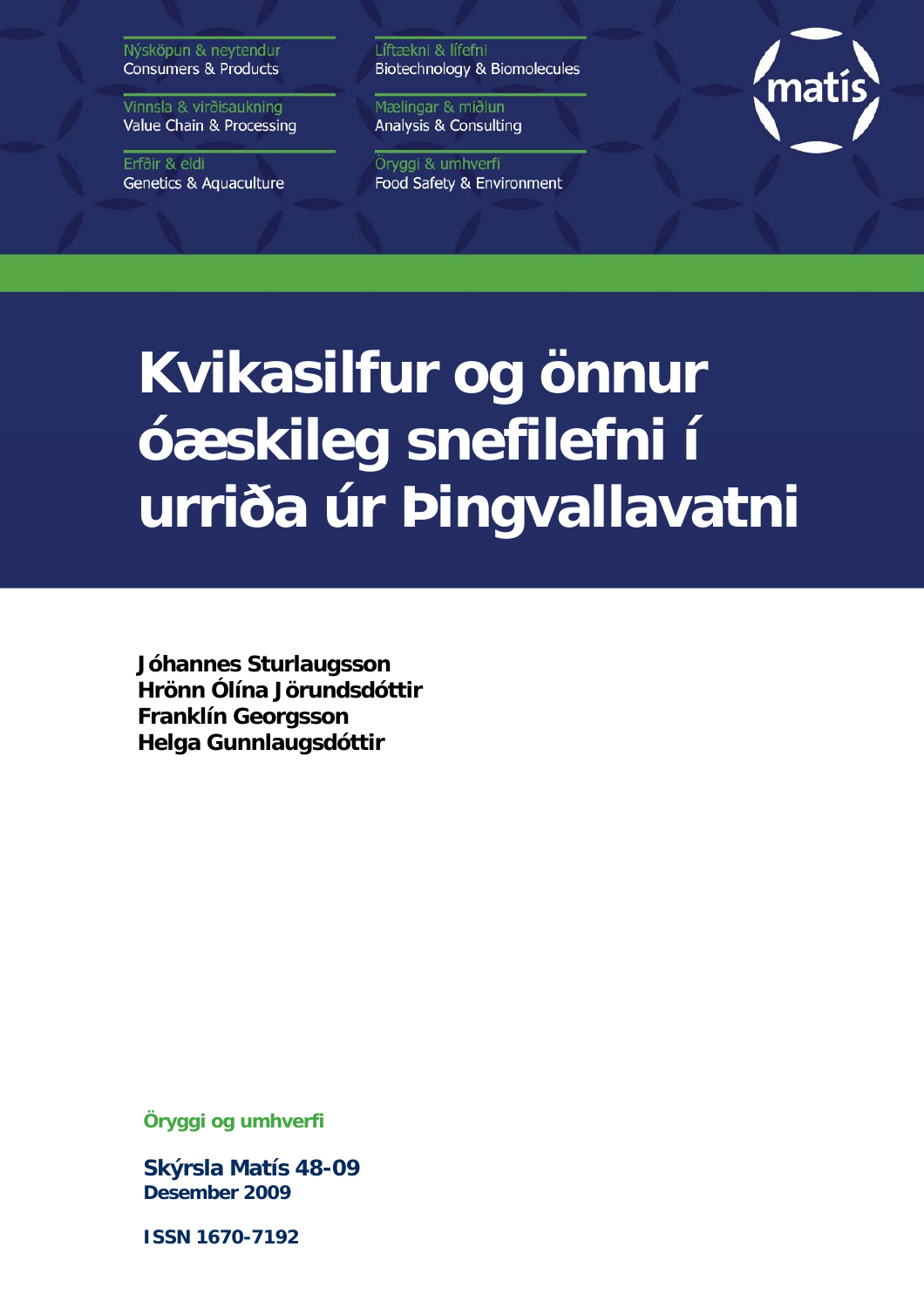# **Kvikasilfur og önnur óæskileg snefilefni í urriða úr Þingvallavatni**

# **MATÍS**

## **Desember 2009**

Jóhannes Sturlaugsson<sup>1)</sup> Hrönn Ólína Jörundsdóttir<sup>2)</sup> Franklín Georgsson<sup>2,3)</sup> Helga Gunnlaugsdóttir<sup>2)</sup>

Laxfiskar, Hraðastaðir 1, 270 Mosfellsb $\mathrm{er}^{1)}$ Matís, Vínlandsleið 12, 113 Reykjavík $^{2}$ Háskóli Íslands, Matvæla- og næringarfræðideild, Reykajvík<sup>3)</sup>

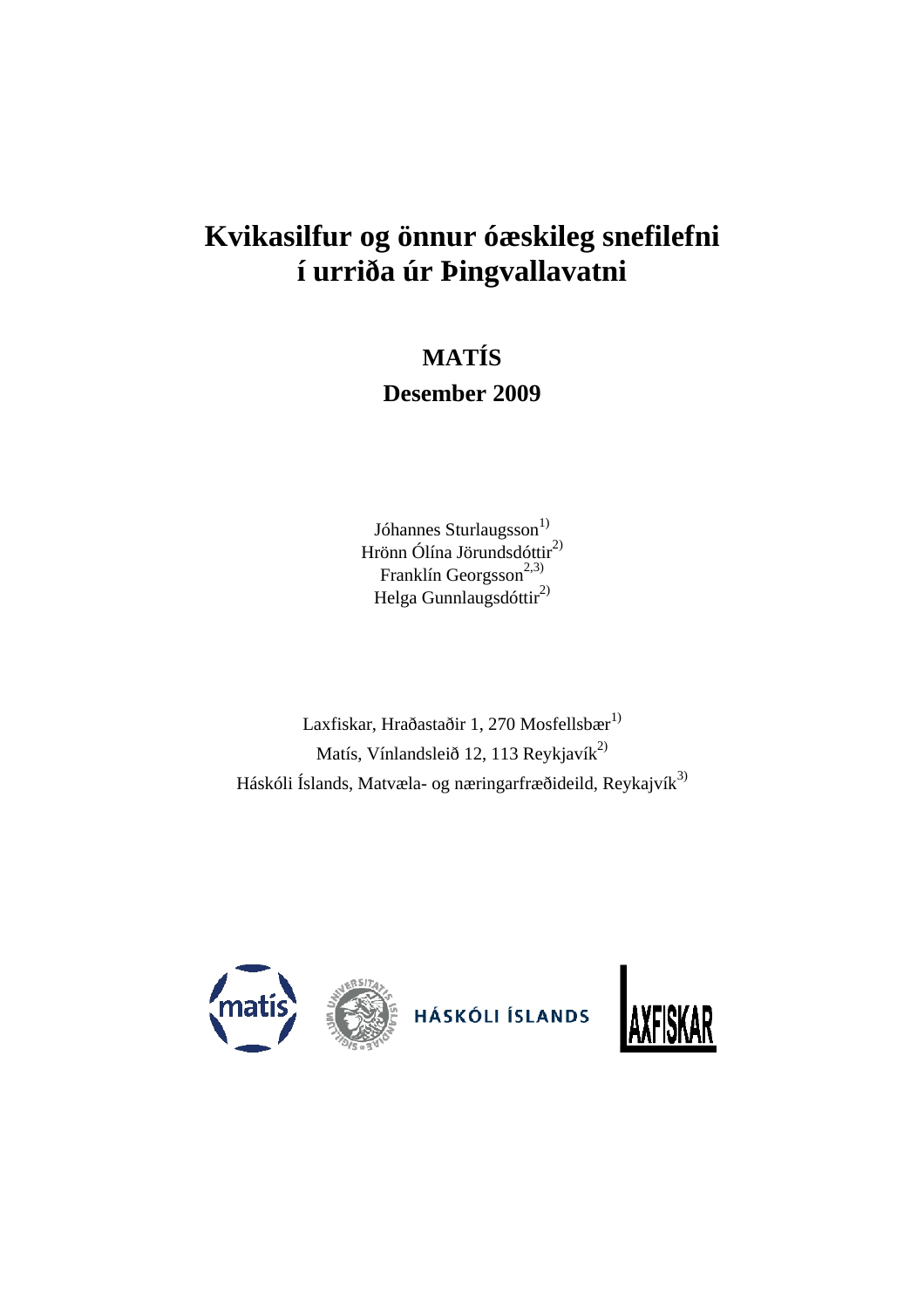

**ISSN: 1670-7192** 

# Skýrsluágrip Matís ohf<br>Matis Food Research, Innovation & Safety **Report Summary**

| Titill / Title            | Kvikasilfur og önnur óæskileg snefilefni í urriða úr Þingvallavatni<br>/ Mercury and other undesirable trace elements in brown trout<br>(Salmo trutta trutta L.) from Lake Thingvallavatn                                                                                                                                                                                                                                                                                                                                                                                                                                                                                                                                                                                                                                                                                                                                                                                                                                                                                                                                                                                                                                                                                                                                                                                                                                                                                                                                                                                                                                                                                                                                                                                                                                                                                                                                                                                                                                                                                                                                                                                                                                      |  |  |  |  |  |  |  |  |  |  |
|---------------------------|--------------------------------------------------------------------------------------------------------------------------------------------------------------------------------------------------------------------------------------------------------------------------------------------------------------------------------------------------------------------------------------------------------------------------------------------------------------------------------------------------------------------------------------------------------------------------------------------------------------------------------------------------------------------------------------------------------------------------------------------------------------------------------------------------------------------------------------------------------------------------------------------------------------------------------------------------------------------------------------------------------------------------------------------------------------------------------------------------------------------------------------------------------------------------------------------------------------------------------------------------------------------------------------------------------------------------------------------------------------------------------------------------------------------------------------------------------------------------------------------------------------------------------------------------------------------------------------------------------------------------------------------------------------------------------------------------------------------------------------------------------------------------------------------------------------------------------------------------------------------------------------------------------------------------------------------------------------------------------------------------------------------------------------------------------------------------------------------------------------------------------------------------------------------------------------------------------------------------------|--|--|--|--|--|--|--|--|--|--|
| Höfundar / Authors        | Jóhannes Sturlaugsson, Hrönn Ólína Jörundsdóttir, Franklín Georgsson,<br>Helga Gunnlaugsdóttir                                                                                                                                                                                                                                                                                                                                                                                                                                                                                                                                                                                                                                                                                                                                                                                                                                                                                                                                                                                                                                                                                                                                                                                                                                                                                                                                                                                                                                                                                                                                                                                                                                                                                                                                                                                                                                                                                                                                                                                                                                                                                                                                 |  |  |  |  |  |  |  |  |  |  |
| Skýrsla / Report no.      | Útgáfudagur / Date:<br>Desember 2009<br>48-09                                                                                                                                                                                                                                                                                                                                                                                                                                                                                                                                                                                                                                                                                                                                                                                                                                                                                                                                                                                                                                                                                                                                                                                                                                                                                                                                                                                                                                                                                                                                                                                                                                                                                                                                                                                                                                                                                                                                                                                                                                                                                                                                                                                  |  |  |  |  |  |  |  |  |  |  |
| Verknr. / project no.     | 0619 - 1866                                                                                                                                                                                                                                                                                                                                                                                                                                                                                                                                                                                                                                                                                                                                                                                                                                                                                                                                                                                                                                                                                                                                                                                                                                                                                                                                                                                                                                                                                                                                                                                                                                                                                                                                                                                                                                                                                                                                                                                                                                                                                                                                                                                                                    |  |  |  |  |  |  |  |  |  |  |
| Styrktaraðilar / funding: | Umhverfis- og orkusjóður Orkuveitu Reykjavíkur (UOOR), Matís ohf,<br>Laxfiskar ehf                                                                                                                                                                                                                                                                                                                                                                                                                                                                                                                                                                                                                                                                                                                                                                                                                                                                                                                                                                                                                                                                                                                                                                                                                                                                                                                                                                                                                                                                                                                                                                                                                                                                                                                                                                                                                                                                                                                                                                                                                                                                                                                                             |  |  |  |  |  |  |  |  |  |  |
| Ágrip á íslensku:         | Markmið verkefnisins var að afla upplýsinga um magn kvikasilfurs og<br>annarra óæskilegra snefilefna í Þingvallaurriðum með hliðsjón af stærð<br>þeirra og forsögu með manneldissjónarmið að leiðarljósi. Í því markmiði<br>fólst ennfremur að þeim niðurstöðum skyldi komið á framfæri við<br>almenning sem og hagsmunaaðila á Þingvallasvæðinu. Rannsóknin var<br>unnin í samvinnu Matís og Laxfiska. Samtals voru rannsakaðir 43 urriðar<br>á stærðarbilinu 23-98 cm og 0,13-14 kg. Urriðarnir sem rannsóknin tók til<br>voru veiddir á árunum 2002-2008. Fyrir nokkurn hluta þeirra lágu fyrir<br>upplýsingar frá hefðbundnum merkingum. Auk þess voru tekin sýni af<br>nokkrum fiskum sem höfðu forsögu sem var ítarlega skráð með<br>mælitækjum m.t.t. atferlis þeirra og umhverfis. Niðurstöður þeirra<br>athugana á atferlisvistfræði fiskanna sýndu að hluti þeirra sótti í að<br>dvelja við heitar lindir sem renna í Þingvallavatn undan Nesjahrauninu.<br>Líffræðilegir þættir fiskanna s.s. stærð, aldur, kyn, kynþroski o.fl. voru<br>skráðir fyrir hvern einstakling og sýni tekin af holdinu og snefilefni<br>greind. Niðurstöður snefilefnagreininga á holdi fiskanna sýna að<br>töluverðar líkur eru á að fiskar sem eru lengri en 60 cm, innihaldi<br>kvikasilfur í meira magni en leyfilegt er samkvæmt íslenskum og<br>evrópskum reglugerðum (0,5 mg/kg kvikasilfur). Samkvæmt tilmælum<br>Matvælastofnunar (MAST), sem er opinber eftirlitsaðili með matvælum á<br>Íslandi, er ekki leyfilegt að selja fisk sem inniheldur meira magn<br>kvikasilfurs en 0,5 mg/kg. Niðurstöður rannsóknarinnar sýndu að sterk<br>fylgni var milli lengdar urriðans og magns kvikasilfurs í honum.<br>Lífmögnun er líklegasta ástæðan fyrir háum styrk kvikasilfurs í urriðum úr<br>Þingvallavatni sem verða venju fremur stórir og gamlir, þar sem styrkur<br>kvikasilfurs eykst eftir því sem ofar dregur í fæðukeðjunni.<br>Þingvallaurriðinn er efst í fæðukeðjunni þar sem hann étur mestan sinn<br>aldur aðallega bleikju, fyrst og fremst murtu afbrigðið. Æskilegt er að<br>frekari rannsóknir fari fram á þessu sviði til að fá mynd af uppruna<br>kvikasilfurs í Þingvallaurriðanum og feril uppsöfnunar þess. |  |  |  |  |  |  |  |  |  |  |
| Lykilorð á íslensku:      | Kvikasilfur, Urriði, Þingvallavatn, Lífmögnun, Hámarksgildi, Lýðheilsa,<br>Matvælaöryggi                                                                                                                                                                                                                                                                                                                                                                                                                                                                                                                                                                                                                                                                                                                                                                                                                                                                                                                                                                                                                                                                                                                                                                                                                                                                                                                                                                                                                                                                                                                                                                                                                                                                                                                                                                                                                                                                                                                                                                                                                                                                                                                                       |  |  |  |  |  |  |  |  |  |  |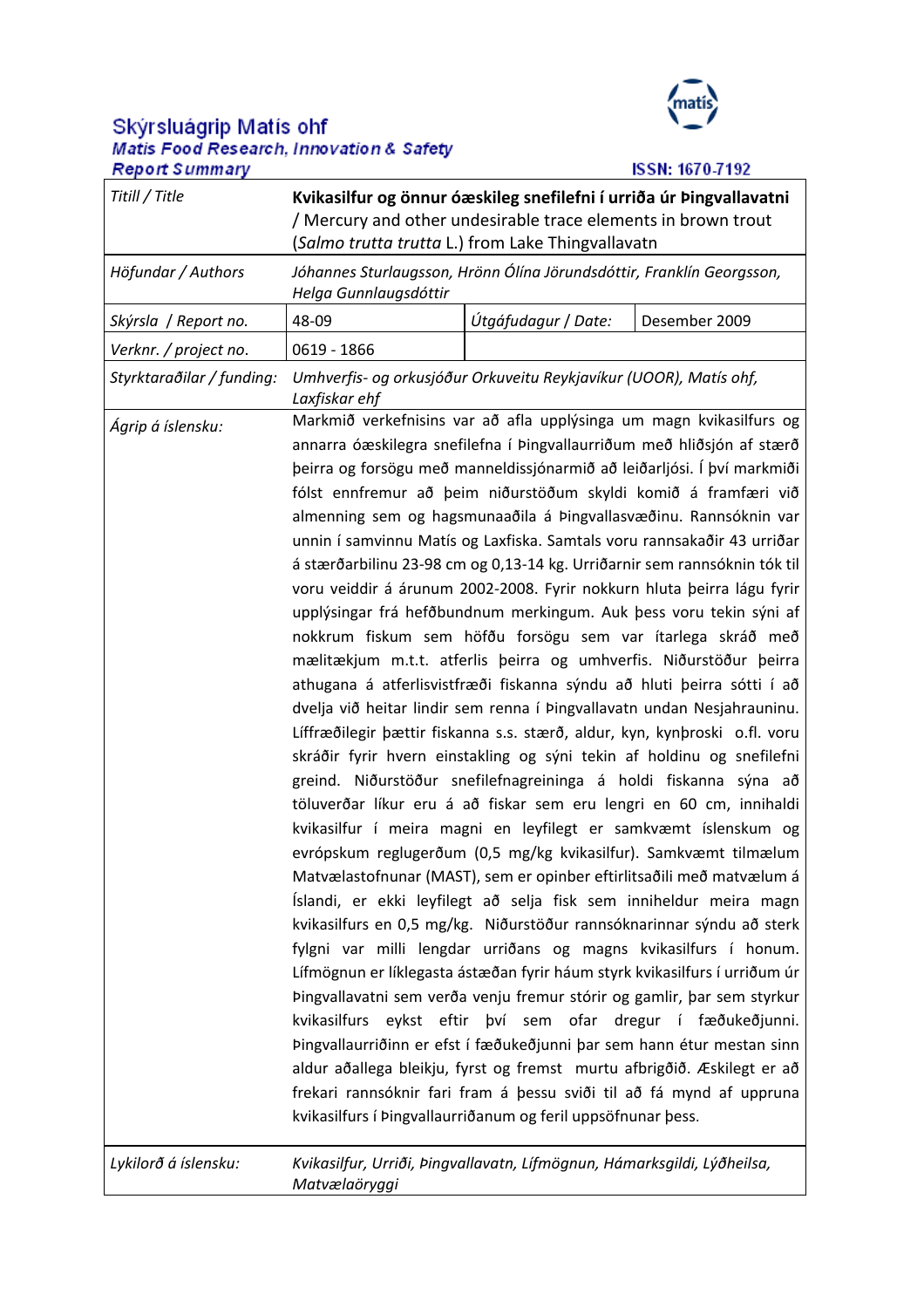# Skýrsluágrip Matís ohf<br>Matis Food Research, Innovation & Safety **Report Summary**



#### **ISSN: 1670-7192**

| <b>Summary in English:</b> | The aim of the project was to study the occurrence and quantity of<br>mercury as well as other undesirable trace elements in brown trout from |
|----------------------------|-----------------------------------------------------------------------------------------------------------------------------------------------|
|                            | Lake Thingvallavatn in relation to the fish size and their life history.                                                                      |
|                            | Public health was the main issue of this study. The aim was also to                                                                           |
|                            | disseminate the results to the public and all stakeholders. The study was                                                                     |
|                            | carried out in co-operation of Matis and Salmon and Trout Research                                                                            |
|                            | (Laxfiskar). In total, 3 brown trout individuals, 23 - 98 cm long and                                                                         |
|                            | weighing 0,13 - 14 kg, were examined. The trout were caught during                                                                            |
|                            | the years 2002 to 2008. Information from conventional tagging studies                                                                         |
|                            | were available for some of the individuals. For six fish additional detailed                                                                  |
|                            | results from studies on their behavior and corresponding environment                                                                          |
|                            | was available, due to use of electronic tags (data storage tags and                                                                           |
|                            | ultrasonic tags). These studies on the behavioral ecology of the trout                                                                        |
|                            | showed that some of the individuals preferred areas where hot spring                                                                          |
|                            | water runs into Lake Thingvallavatn at the Nesjahraun area. Individual                                                                        |
|                            | were measured and examined in order to get information on their size,                                                                         |
|                            | condition and life history. Flesh samples were taken from the fish for                                                                        |
|                            | trace element analyses. The results of the study show that there is a                                                                         |
|                            | positive linear relationship between the mercury concentration and the                                                                        |
|                            | fish length. These analytical results showed that there is significant                                                                        |
|                            | probability that fish that is 60 cm in length or larger, can contain                                                                          |
|                            | mercury in quantity that exceeds the maximum allowed limit according                                                                          |
|                            | to Icelandic and European regulations (0,5 mg/kg mercury). According to                                                                       |
|                            | the Icelandic Food and Veterinary Authority (MAST), food products                                                                             |
|                            | containing mercury in higher concentration than 0,5 mg/kg should not                                                                          |
|                            | be sold or distributed. Biomagnification is presumed to be the cause for                                                                      |
|                            | high concentration of mercury in the bigger and older brown trout from                                                                        |
|                            | Lake Thingvallavatn as the results show that brown trout is a top<br>predator in Lake Thingvallavatn and feeds mainly on charr (Salvelinus    |
|                            | alpinus L.), especially the pelagic morph murta. Further research is                                                                          |
|                            | needed on the origin of mercury in brown trout in Lake Thingvallavatn                                                                         |
|                            | and on the route of the corresponding biomagnifications in the food                                                                           |
|                            | chain of the lake.                                                                                                                            |
| English keywords:          | Mercury, Brown trout, Lake Thingvallavatn, Biomagnification, Maximum                                                                          |

*levels, Public health, Food safety*

© Copyright Matís ohf / Matis ‐ Food Research, Innovation & Safety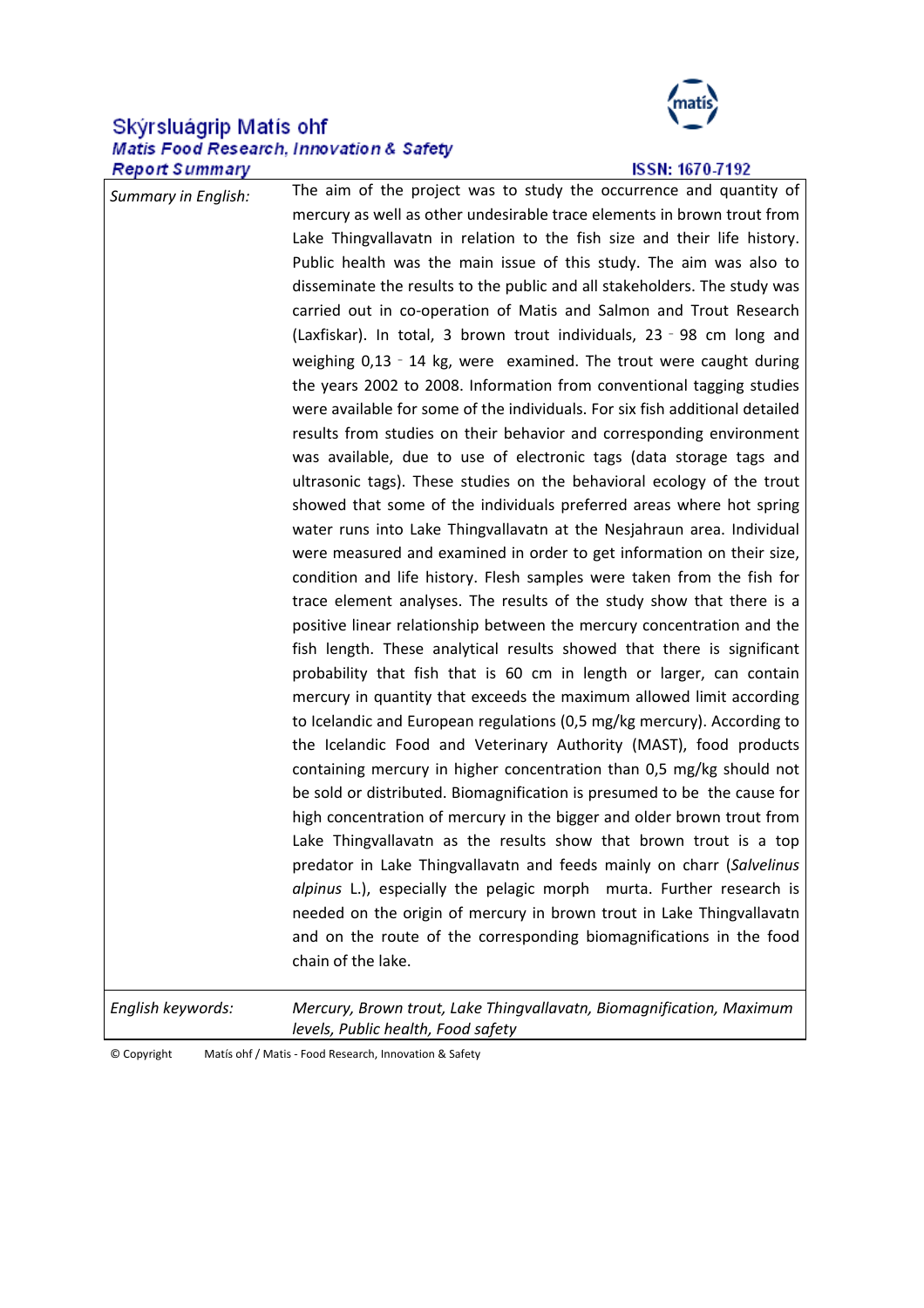## Efnisyfirlit

| 1. |      |  |
|----|------|--|
| 2. |      |  |
| 3. |      |  |
|    | 3.1. |  |
|    | 3.2. |  |
| 4. |      |  |
|    | 4.1. |  |
|    | 4.2. |  |
|    | 4.3. |  |
|    | 4.4. |  |
|    | 4.5. |  |
| 5. |      |  |
|    | 5.1. |  |
|    | 5.2. |  |
|    | 5.3. |  |
|    | 5.4. |  |
|    | 5.5. |  |
| 6. |      |  |
| 7. |      |  |
|    |      |  |

**BIs**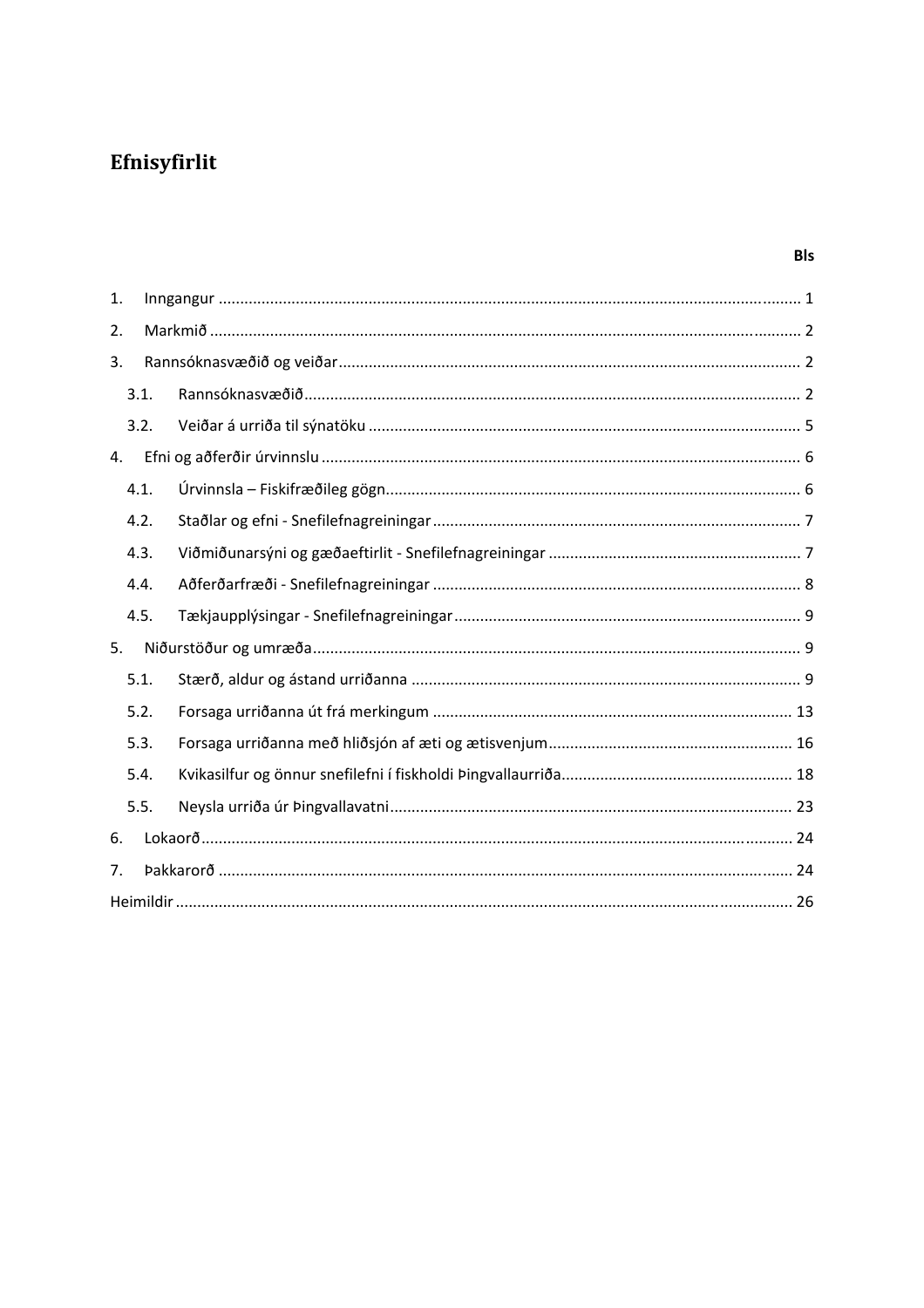#### **1. Inngangur**

Matís og rannsóknafyrirtækið Laxfiskar framkvæmdu rannsókn á magni kvikasilfurs (Hg) í urriða úr Þingvallavatni. Rannsóknin hafði manneldissjónarmið að leiðarljósi og var framkvæmd til að draga upp mynd af magni kvikasilfurs í Þingvallaurriðum með hliðsjón af stærð þeirra og forsögu.

Sjávarfang og ferskvatnsfiskar eru þær fæðugerðir sem innihalda að jafnaði mest af kvikasilfri. Kvikasilfur er frumefni sem kemur einkum fyrir í náttúrunni sem steintegundin *sinnóber* (HgS = kvikasilfurssúlfíð, e. cinnabar). Ein helsta náttúrulega uppspretta kvikasilfurs er rakin til eldgosa og veðrunar bergs. Iðnaður og önnur mengandi starfsemi manna veldur einnig losun kvikasilfurs í andrúmsloft, höf og vötn. Kvikasilfur (Hg) er rokgjarnt og berst í gufuhvolfið á heitari svæðum og getur flust þannig langar vegalengdir og fallið niður á kaldari stöðum. Kvikasilfur getur borist með grunnvatnsstraumum inn á vatnasvið Þingvallavatns. Auk þess berst það þangað, eins og inn á önnur svæði, með regnvatni.

Örverur í seti og vatni umbreyta kvikasilfri í metýlkvikasilfur, sem er eitraðra en frumefnið sjálft. Þetta form kvikasilfurs safnast að einhverju leyti fyrir í öllum sjávardýrum og ferskvatnsfiskum (Bloom 1992, Porcella 1994) og styrkur eykst í lífverum eftir því sem ofar dregur í fæðukeðjunni. Hæstan styrk kvikasilfurs er jafnan að finna í ránfiskum sem eru efstir í fæðukeðjunni og í því meira magni sem þeir verða stærri og eldri (Boening 2000). Vegna þessa getur styrkur kvikasilfurs í stórum og gömlum ránfiski verið tugum þúsunda meiri en í vatninu sem hann syndir í.

Metýlkvikasilfur getur verið mjög eitrað, einkum fyrir þroska heilans. Faraldursfræðilegar rannsóknir hafa t.d. sýnt fram á að neikvæð tengsl eru milli magns metýlkvikasilfurs sem fóstur í móðurkviði er útsett fyrir og vitsmunalegs þroska þeirra eftir fæðingu (Amin‐Zaki ofl. 1974; Harada ofl. 1995; Myers ofl. 2000). Kvikasilfureitrun á meðgöngu getur valdið áhrifum á taugakerfið, t.d. á vöðvaviðbrögð, vöðvaspennu og fínhreyfingar barna (Steuerwald ofl. 2000, Grandjean 1997, Cordier ofl. 2002). Sömuleiðis hefur mikil neysla á fiski eða sjávarfangi á meðgöngu verið tengd þroskafrávikum meðal barna (Cohen ofl. 2005, Axelrad ofl. 2007).

Árið 2002 tók Ísland þátt í norrænni rannsókn þar sem magn kvikasilfurs í urriða úr Elliðavatni, Mývatni, Stóra-Fossvatni og Þingvallavatni var mælt (heimasíða Umhverfisstofnunar<sup>1</sup>). Magn kvikasilfurs í fiski úr þessum vötnum var á bilinu 0,01 – 0,05 mg/kg, sem eru mjög lág gildi en samtals voru 40 fiskar mældir. Undantekning á þessu var hinsvegar stórurriði úr Þingvallavatni (6 fiskar) en í honum mældist kvikasilfur á bilinu 0,2 – 0,9 mg/kg. Í þeim tilvikum var um að ræða 60 – 90 cm langan fisk sem var á bilinu 4 til 7 kg að þyngd (óbirt gögn Umhverfisstofnunar). Þessar niðurstöður voru m.a. ein af forsendum þess að Matís og Laxfiskar ehf lögðu upp með rannsóknir á magni kvikasilfurs í Þingvallaurriða. Fyrri rannsóknir á styrk þungmálma, m.a. kvikasilfurs, blýs, kadmíns og arsens, í fjórum afbrigðum af bleikju (murtu, dvergbleikju, kuðungableikju og sílableikju) og urriða úr Þingvallavatni sýna að styrkur efnanna er lágur í Þingvallavatni, en í þessum rannsóknum var magn kvikasilfurs á bilinu 0,024 – 0,095 mg/kg votvigt. Þessar rannsóknir bentu til þess að nokkur munur væri á milli bleikjuafbrigða í styrk einstakra þungmálma, t.d. kvikasilfurs, kadmíum og arsens (Guðjón Atli Auðunsson 1995, Guðjón Atli Auðunsson 1996, Guðjón Atli Auðunsson 1997, Davíð Egilsson ofl. 1999).

Samkvæmt íslenskum reglugerðum (Reglugerð 697/2008) sem efnislega fylgja reglugerðum Evrópusambandsins má hámarksgildi kvikasilfurs í laxfiskum sem dreifa á eða selja sem matvæli ekki fara yfir 0,5 mg/kg, m.t.t. öryggis matvælanna fyrir heilsu neytenda. Magn kvikasilfurs í hluta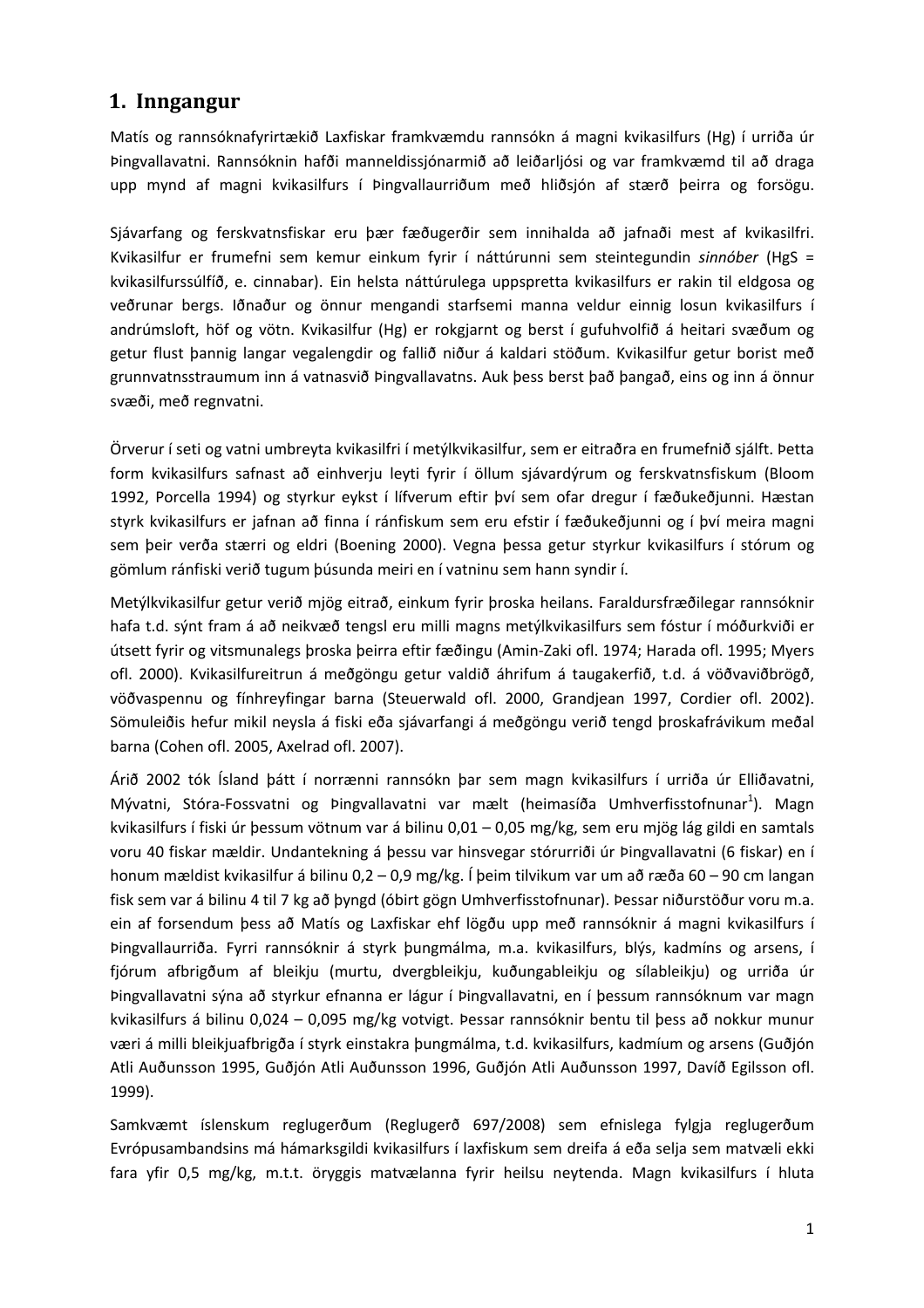stórurriða úr Þingvallavatni í fyrrgreindri rannsókn Umhverfisstofnunar er yfir þessum viðmiðunarmörkum.

Matvælaöryggisstofnun Sameinuðu þjóðanna, JECFA, hefur gert áhættumat vegna kvikasilfursmengunar í matvælum (WHO 2000). Matið er byggt á faraldursfræðilegum rannsóknum sem unnar hafa verið á svæðum þar sem fiskneysla er mikil og magn kvikasilfurs í fæðu hátt. Niðurstöður þessa mats gera ráð fyrir því að vikulegt hámarksmagn kvikasilfurs í fæðu megi samsvara 1,6 μg fyrir hvert kg af líkamsþyngd neytendanna innan viðkvæmasta hópsins, sem eru fóstur í móðurkviði og smábörn. Því þarf sérstaklega að gæta þess að barnshafandi konur og konur með börn á brjósti takmarki neyslu á matvælum sem líklegust eru til að innihalda hærra magn kvikasilfurs. Til þessa hóps teljast einnig konur á barneignaraldri sem hyggjast verða barnshafandi. Fyrir aðra hópa er talið óhætt að neyta sem svarar tvöföldu magni þessa hámarksgildis, eða sem svarar til 3,2 μg/kg líkamsþunga/viku. Þegar tekið er tillit til þessara tilmæla er ráðlagður vikuskammtur af fiski með kvikasilfursinnihaldi upp á 0,9 mg/kg um 250 g að hámarki fyrir 70 kg einstakling. Það samsvarar um einni til tveimur máltíðum af fiski á viku sem inniheldur þetta mikið kvikasilfursmagn. Samskonar viðmið fyrir barnshafandi konur og konur með börn á brjósti væri því að þær skyldu ekki borða stórurriða með kvikasilfursinnihald upp á 0,9 mg/kg oftar en 2‐3 sinnum á ári (Sveriges Livsmedelsverk: Peterson-Grawé ofl. 2007, WHO 2000, WHO 2004, heimasíða Umhverfisstofnunar<sup>1</sup>).

#### **2. Markmið**

Rannsóknin hafði það megin markmið að afla upplýsinga um magn kvikasilfurs í Þingvallaurriðum með hliðsjón af stærð þeirra og forsögu með manneldissjónarmið að leiðarljósi. Í því markmiði fólst ennfremur að þeim niðurstöðum skyldi komið á framfæri við almenning sem og hagsmunaaðila á Þingvallasvæðinu. Rannsókninni var ennfremur ætlað að skrásetja magn ýmissa annarra snefilefna í Þingvallaurriða samhliða magngreiningu á kvikasilfri. Einnig hafði rannsóknin það viðbótarmarkmið að afla upplýsinga um möguleg staðbundin áhrif af völdum affallsvatns frá Nesjavallavirkjun til hækkunar á magni kvikasilfurs og annarra ólífrænna snefilefna í urriða sem nýtir slóðina við Nesjahraunið. Til þess að ná viðbótarmarkmiðinu var einungis lagt upp með að skoða hvort áberandi munur fyndist á milli Nesjahraunssvæðisins og annarra veiðisvæða varðandi magn kvikasilfurs í urriða þar sem fjárhagur verkefnisins rúmaði ekki þá umfram sýnatöku sem þurft hefði til að framkvæma ítarlegan samanburð á milli svæða í þessu tilliti.

#### **3. Rannsóknasvæðið og veiðar**

#### **3.1. Rannsóknasvæðið**

Þingvallasvæðið tengist eldgosa‐ og sprungubeltinu sem liggur þvert yfir Ísland. Það er hluti flekaskila Atlantshafshryggjarins sem liggja norðan úr Íshafi og suður eftir öllu Atlantshafi. Frá því að síðustu ísöld lauk með tilheyrandi landmótun fyrir um 10 þúsund árum hefur eldvirkni leikið mikilvægt hlutverk í landmótun þessa svæðis, sem sjá má af því að 50% vatnasviðsins er hulið hrauni sem runnið hefur á þessu skeiði (Kristján Sæmundsson 2002).

Vettvangur rannsóknanna er stærsta náttúrulega stöðuvatn Íslands, Þingvallavatn, sem nær yfir 84 km<sup>2</sup> svæði og hefur að baki sér 1000 km<sup>2</sup> vatnasvið (Árni Snorrason 2002). Vatnið er í um 100 m hæð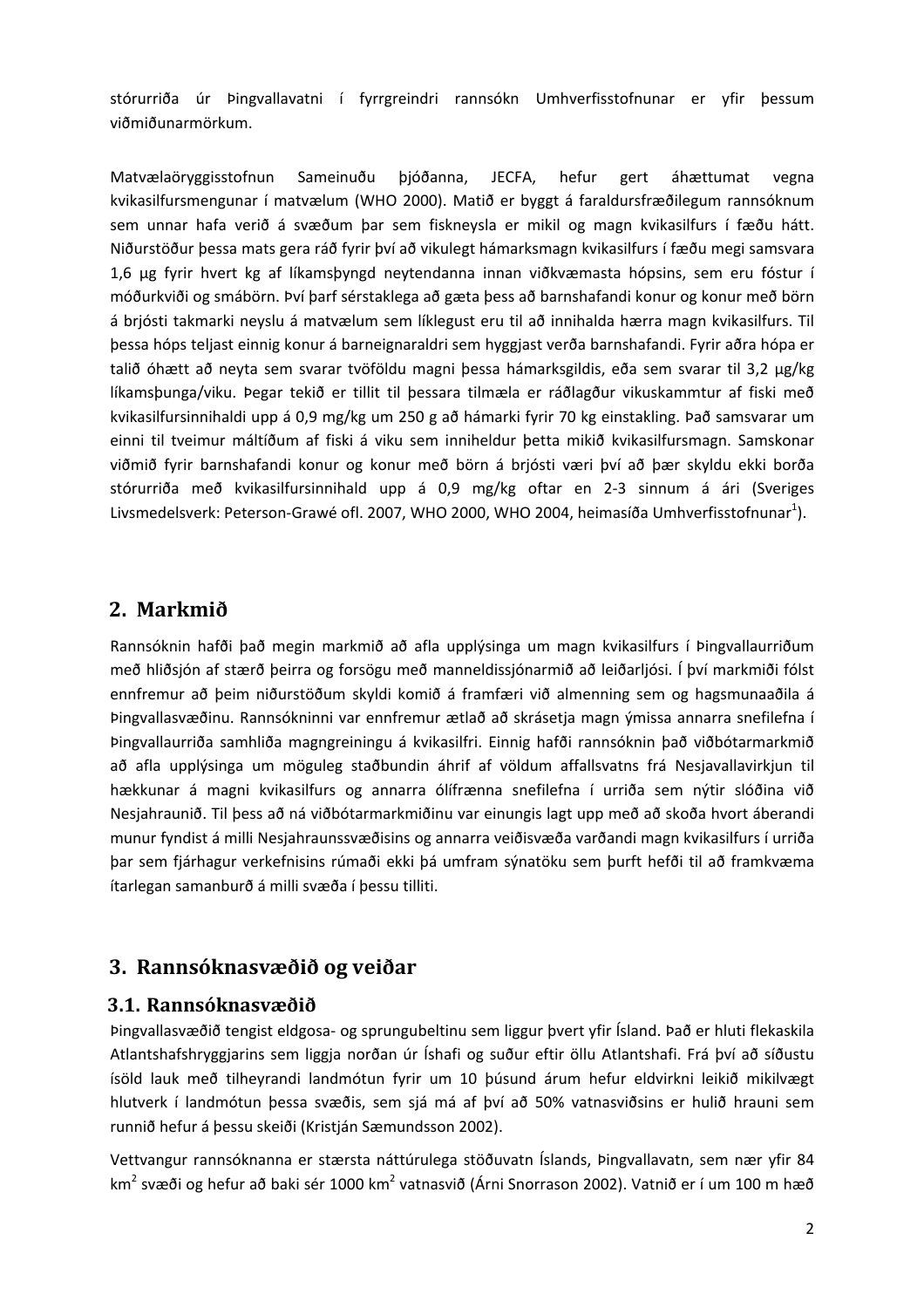yfir sjávarmáli. Mesta dýpi er 114 m (Sandeyjardjúp), en meðaldýpi er 34 m (1. mynd). Rúmmál Þingvallavatns er tæplega 2900 milljón rúmmetrar (Sigurjón Rist 1990).

Úr Þingvallavatni renna um 100 m<sup>3</sup>/s. Innrennsli í Þingvallavatn er að mestu leyti komið frá grunnvatni (um 90 m<sup>3</sup>/s), en yfirborðsrennsli til vatnsins er um 5m<sup>3</sup>/s og úrkoma sem fellur á Þingvallavatn um 4m<sup>3</sup>/s (Árni Snorrason 2002). Uppruni grunnvatnsins er úrkoma sem fellur á vatnasviðið. Hluti úrkomunnar er strax gleyptur af lekum jarðlögum vatnasviðsins og hluti hennar fellur á jökla en kemur síðar við sögu sem jökulbráð sem einnig rennur neðanjarðar til Þingvallavatns. Drjúgur hluti þess lindavatns sem streymir í Þingvallavatn er þannig komið alla leið norðan frá Langjökli og mestur hluti lindavatnsins streymir í Þingvallavatn neðan vatnsborðs þess þó svo að hluti þess velli fram í fjörum vatnsins og um opnar gjár sem að því liggja. Megnið af þessu grunnvatni rennur í Þingvallavatn norðanvert (um 50 m<sup>3</sup>/s) en grunnvatnsrennsli austan megin í vatnið er einnig umtalsvert (um 25m<sup>3</sup>/s). Hiti þessa lindavatns er á bilinu 2,7 °C og upp í ríflega 4 °C (Freysteinn Sigurðsson og Guttormur Sigbjarnarson 2002). Grunnvatnsrennsli sunnan vatns og vestan er dreifðara og minna að umfangi (um 15 m<sup>3</sup>/s), þannig hefur rennslið um Nesjahraun og Hagavíkurhraun verið áætlað um 2 m<sup>3</sup>/s. Lindavatnið sem sprettur fram undan Nesjahrauni er heitara en á öðrum svæðum og það ásamt efnainnihaldi þess vitnar til jarðhitaáhrifa. Það grunnvatn er að hluta til komið alla leið úr Langjökli eftir sprungum sem liggja mjög djúpt (mörg hundruð metra – fleiri kílómetra dýpi). Auk náttúrulegra linda fellur undan Nesjahrauninu grunnvatn sem komið er frá affallsvatni frá jarðgufuvirkjun Orkuveitu Reykjavíkur að Nesjavöllum (Zarandi 2007).

Í Þingvallavatni er að finna urriða sem til samans eru nefndir Þingvallaurriðar og teljast til s.k. stórurriða, en þeir ná mikilli stærð vegna þess að þeir ná flestir fyrst kynþroska þegar þeir eru orðnir tiltölulega stórir og rosknir (Össur Skarphéðinsson 1996). Líferni Þingvallaurriða hefur verið sveipað dulúð fram á síðari ár því lifnaðarhættir urriðans voru ekki þekktir. Með nýrri rannsóknartækni sem byggir einkum á notkun rafeindafiskmerkja er hinsvegar gerlegt að kortleggja ferðir og hegðun urriðans í vatninu árið um kring (Jóhannes Sturlaugsson 2001 og 2005).

Á mynd 1 má sjá veiðisvæði urriðanna sem magngreiningarnar á kvikasilfursinnihaldi í fiskholdi byggðust á. Svæði 1‐4 eru hin eiginlegu sýnatökusvæði, en á þeim voru veiddir 41 urriði af þeim 43 sem rannsakaðir voru (1. mynd). Hinir tveir voru veiddir á svæði 5 í útfalli Þingvallavatns, Efra‐Sogi.

Hitafar Þingvallavatns er eðli málsins samkvæmt snar þáttur í lífi fiskanna sem vatnið nýta. Eins og mælingar úr Sandeyjardjúpi Þingvallavatns á 2. mynd sýna þá er mikil árstíðabrigði að finna á því búsvæði sem einkennir mestan hluta Þingvallavatns svo sem venja er í ferskvatni hérlendis. Hinsvegar sýnir sama mynd einnig þær öfgar sem er að finna í hitafari innan Þingvallavatns, þar sem mikils hita gætir á takmörkuðu svæði allra næst landi við Nesjahraun, sem veldur því að árstíðabrigði eru þar lítil m.t.t. vatnshitans (1. og 2. mynd).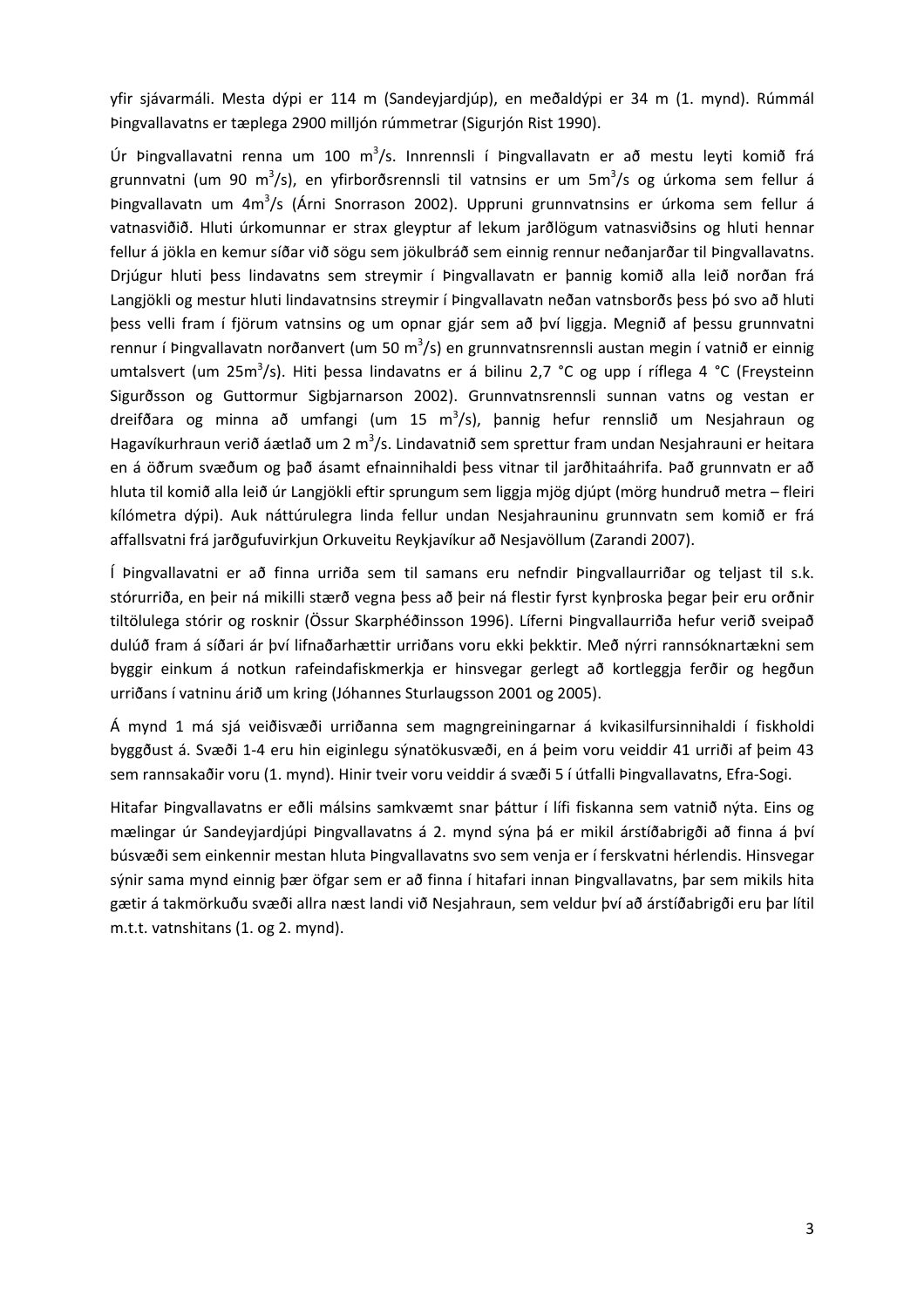

**C**

**1. mynd.** Loftmyndakort A sýnir Þingvallavatn ásamt ýmsum staðarheitum til viðmiðunar. Loftmyndakort B sýnir botndýpi Þingvallavatns með hliðsjón af jafndýptarlínum yfir botndýpi, en dýpst er vatnið um 114 m. Loftmyndakort C sýnir veiðisvæði urriðanna sem kvikasilfur var magngreint úr. Á loftmyndakorti D er Nesjahraunssvæðið útlistað sérstaklega. Loftmyndirnar sem kortin eru grundvölluð á eru frá Loftmyndum ehf og dýptargögnin frá Orkustofnun.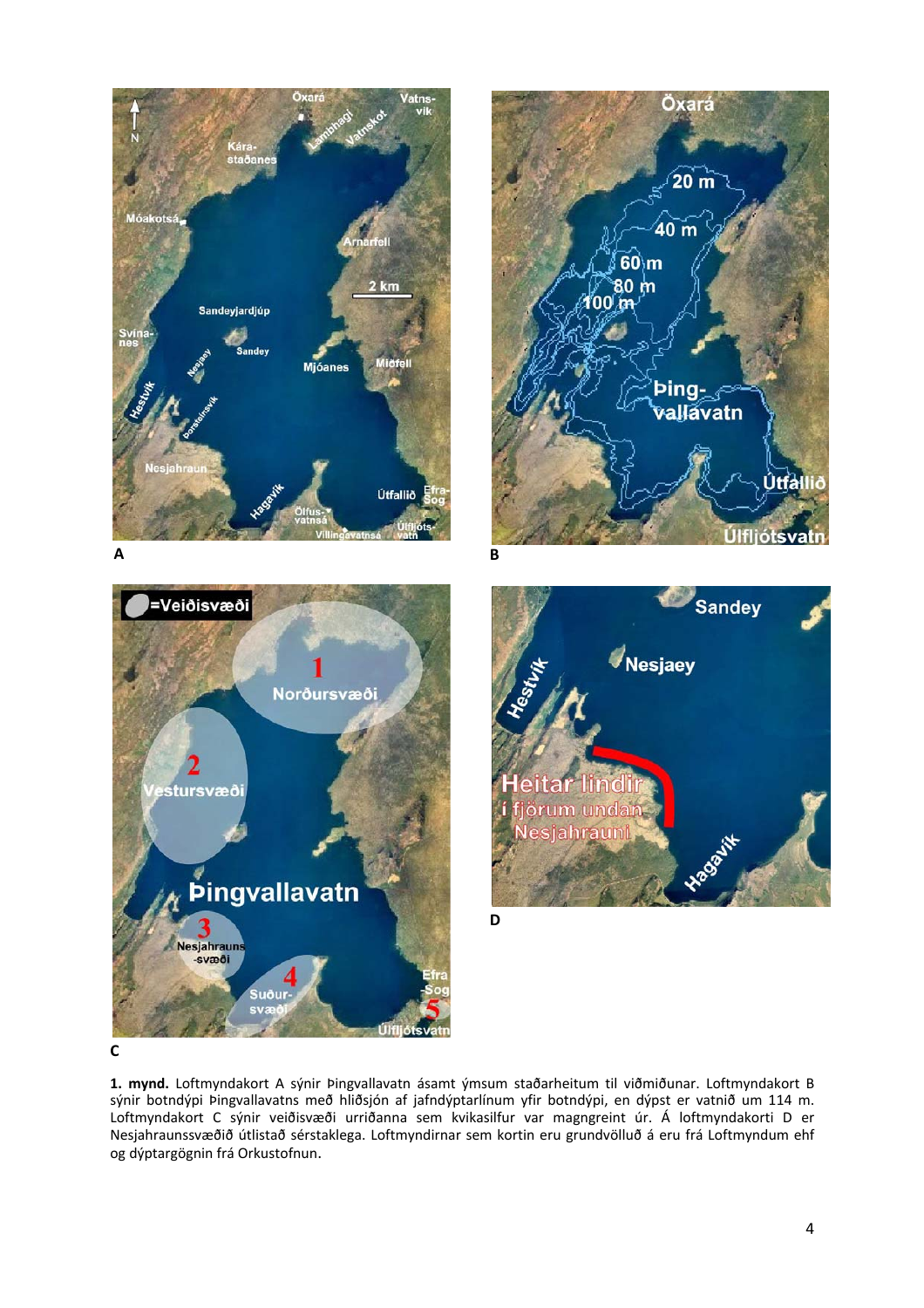

**2. mynd.** Hitafar í Þingvallavatni út frá síritandi mælingum tilgreindra mælistöðva. Myndin sýnir hitamælingar sem framkvæmdar voru með síritandi mælum á 1 klst fresti yfir 1 ár, fyrir tímabilið 8. október 2004 til 8. október 2005. Annarsvegar í Markagjá (á 1 m dýpi miðsvæðis) og hinsvegar í Sandeyjardjúpi (á 10m og 50m dýpi). Markagjá gengur út í Þorsteinsvík og er eitt þeirra fjörusvæða undan Nesjahrauninu þar sem umtalsvert magn af heitu lindavatni streymir fram undan hrauninu. Afstaða mælistöðva er sýnd á innfelldri mynd. Merkt er inn á myndina yfir hvaða tímabil vatnið var ísilagt. Ennfremur er tilgreint hvenær hitaskiptalag sumarsins tók að myndast í maí og hvenær það brotnaði upp og hvarf í september.

Heitt vatn frá starfsemi Nesjavallavirkjunar sem rennur undan Nesjahrauninu í Þingvallavatn ásamt náttúrulegum heitum lindum er af tvennum toga. Megnið af vatninu er upphaflega kalt lindavatn sem er hitað í gufuaflsvirkjuninni og það sem ekki er nýtt fellur að hluta til Þingvallavatns einkum að sumrinu þegar hitaveituvatn er minna nýtt. Auk þess sem eitthvert magn af heitu vatni með annan uppruna rennur þessa sömu leið. Hitamælingar Laxfiska úr Markagjá sem sýndar eru á 2. mynd sýna ennfremur að á þessu eina ári sem þar er um að ræða er tilhneigingin sú að vatnshitinn sé að hækka að jafnaði. Þetta er í samræmi við niðurstöður mælinga á vatnshita á fjörusvæðum Nesjahrauns á vegum Orkuveitu Reykjavíkur yfir árabilið 2000‐2006 sem sýndu að á þessu tímabili hækkaði vatnshitinn yfir tímabilið. Samkvæmt þessum rannsóknum var hæsta hitastig lindavatns þar sem það sprettur fram í Þingvallavatn við jaðar Nesjahrauns tæpar 29 °C (Zarandi 2007). Frá þessum tíma hefur orðið breyting til batnaðar því Orkuveitan betrumbætti meðhöndlun á þessu umframvatni. Þar er fyrst og fremst um að ræða meiri niðurdælingu á því vatni, niður í jarðlög sem hafa ekki beinan samgang við yfirborðslögin. Strax árið 2007 voru þessar aðgerðir farnar að hafa áhrif til lækkunar á vatnshita á tilteknum fjörusvæðum Nesjahrauns (Zarandi 2007).

#### **3.2. Veiðar á urriða til sýnatöku**

Þingvallaurriðarnir sem voru magngreindir m.t.t. kvikasilfurs o.fl. snefilefna í fiskholdi var aflað í sértækum rannsóknaveiðum, sem og úr netaveiði bænda og frá stangveiði (3. mynd). Fiskum var safnað úr Þingvallavatni á árabilinu 2002 til 2008 og þar af komu sýni frá árunum 2002‐2007 úr sýnasafni Laxfiska. Megin markmið rannsóknanna var að afla gagna um kvikasilfur í Þingvallaurriða út frá manneldissjónarmiðum. Því var lögð áhersla á að stærðardreifing fiskanna spannaði allt frá minnstu urriðunum til þeirra stærstu sem mögulega gætu lent á borðum neytenda. Einnig var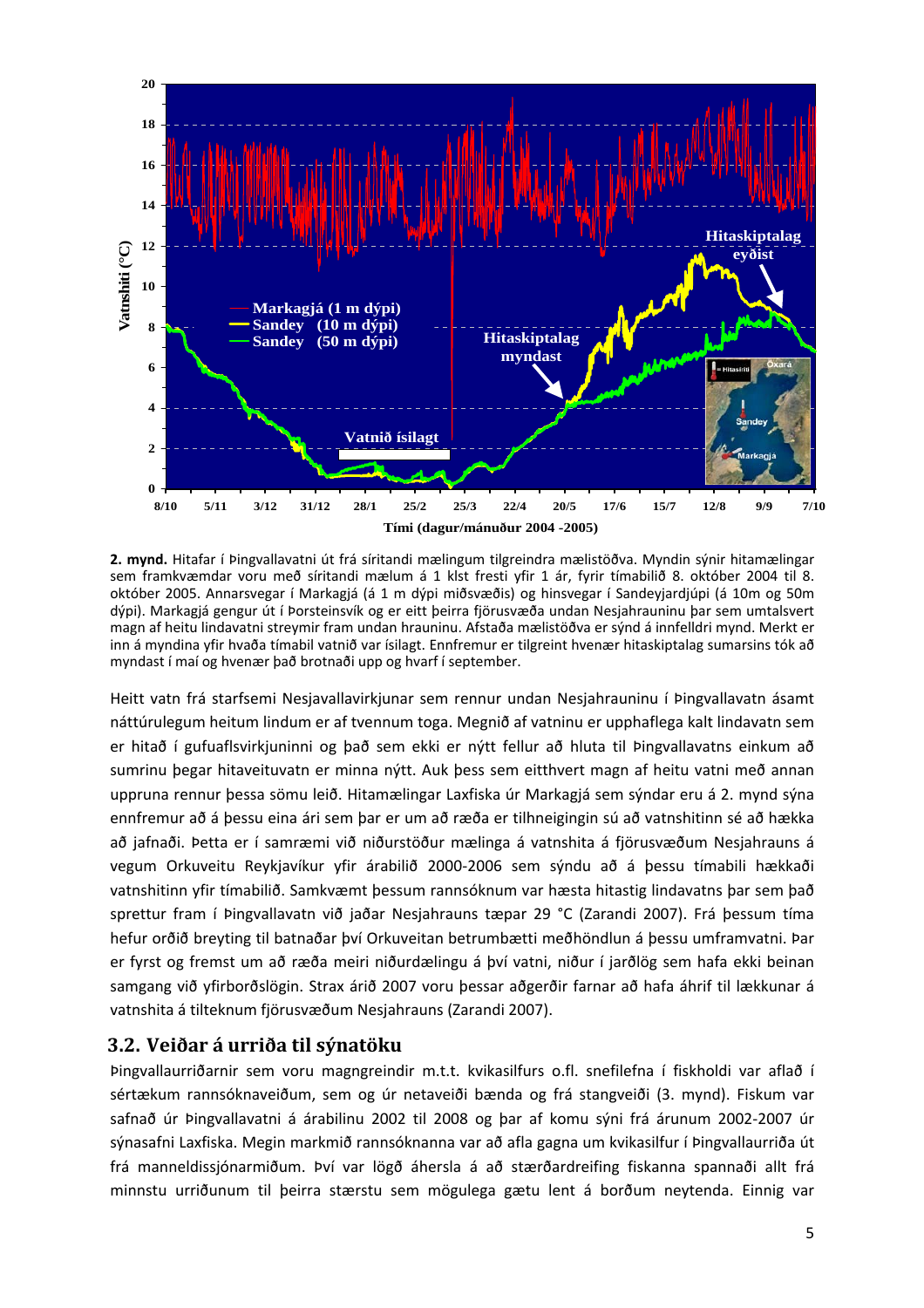mikilvægt að afla sýnanna frá mörgum svæðum innan vatnsins til að fá mat á ástand í þessum efnum gegnumsneitt fyrir Þingvallaurriðann. Á sama hátt með vísun í mögulega hnappdreifingu í ástandi fiskanna í tíma og rúmi var það verkefninu til góða að sýnatakan stóð yfir í nokkur ár.



**3. mynd.** Myndir af nokkrum urriðum úr þeim hópi sem kvikasilfur var magngreint úr í rannsókninni. Á mynd A má sjá 3 urriða sem veiddir voru á hrygningartíma undan Nesjahrauni í október 2008. Þar af eru tveir silfurslegnir geldfiskar sem voru 55 cm og 64 cm langir og dökkur rígavænn hængur í hrygningarbúningi, 88cm langur og 8,35 kg að þyngd, en á mynd B má sjá sama fisk fjórum og hálfu ári fyrr við sleppingu í Hagavíkinni í kjölfar merkingar. Þá var hann 45 cm langur og 0.98 kg þungur. Á mynd C er þyngsti urriði sem veiðst hefur í Þingvallavatni áratugum saman í höndum veiðimannsins Ólafs Guðmundssonar. Sá fiskur var 96 cm langur og 14 kg að þyngd. Síðasta myndin (D) sýnir hæng við merkingu undan Nesjahrauni í febrúar 2008 (efri myndin) og sama fisk við endurheimtu á riðstöðvunum í Öxará í október 2008. Sá fiskur veiddist síðan í net vestan megin í Þingvallavatni.

## **4. Efni og aðferðir úrvinnslu**

#### **4.1. Úrvinnsla – Fiskifræðileg gögn**

Fiskum var safnað úr Þingvallavatni (2002 ‐ 2008) og hver einstaklingur í sýnasafninu þyngdar‐ og lengdarmældur og kyn‐ og aldursgreindur. Aldur fiskanna var lesinn úr hreistri þeirra. Kynþroski var ákvarðaður við slægingu og magasýni tekið til að athuga hvert væri aðalæti fiskanna (fæðugerð með >50% af þyngd magainnihalds). Kynþroskastig fiskanna er ákvarðað með hefðbundnum hætti (Dahl 1943). Framsetning á kynþroska urriðanna hér er með þeim hætti að fiskunum er skipt í tvo hópa, geldfiska og hrygningarfiska. Holdastuðull (K) var reiknaður með formúlu 1:

$$
K = \frac{byngd}{sylingarlengd \cdot 3} \cdot 100
$$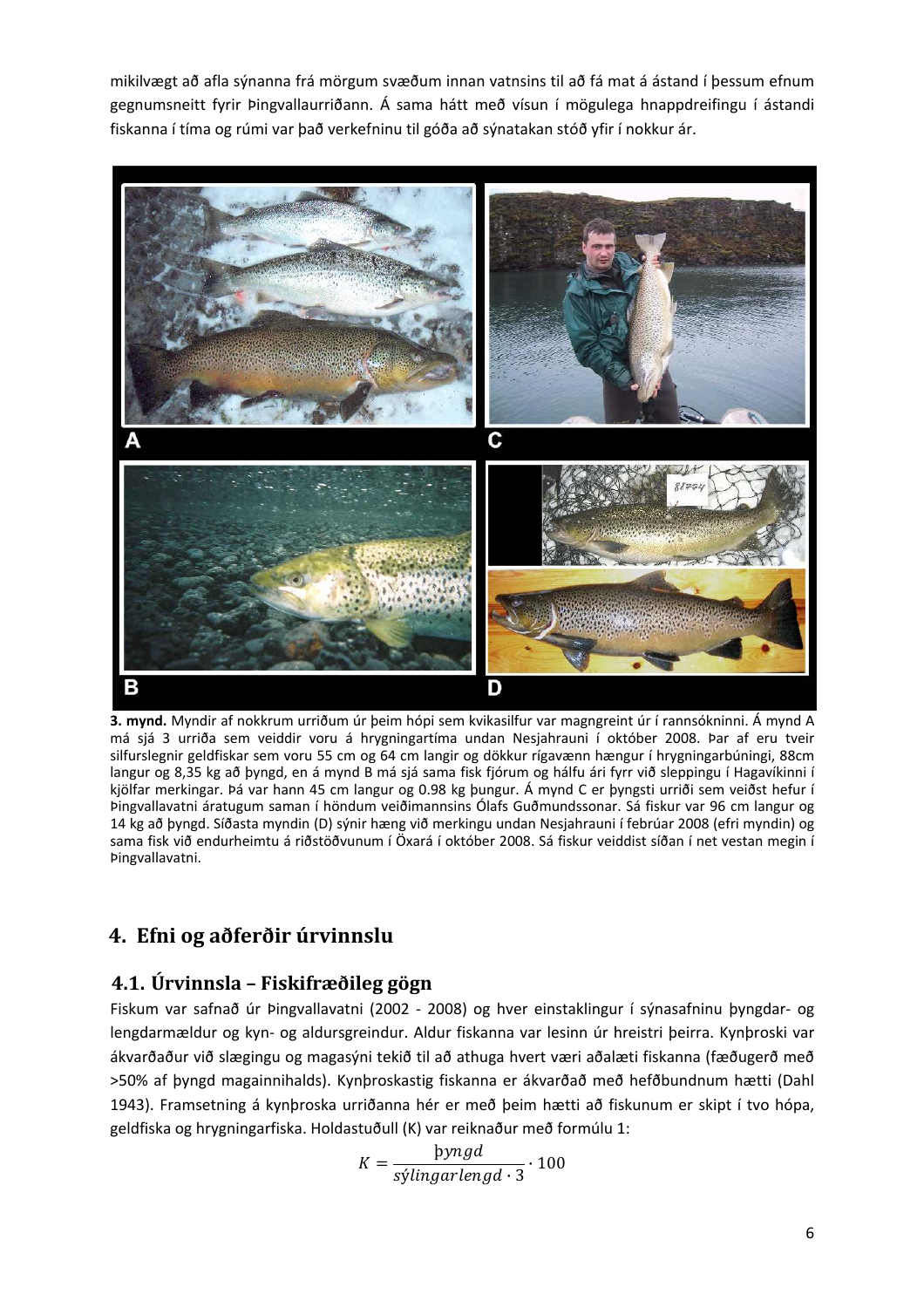þar sem þyngdin er í grömmum og lengdin í sentimetrum. Stuðullinn er mælikvarði á holdafar fisksins (Bagenal og Tesch 1978). Holdsýni samanstóðu af holdi úr roðflettu hægra og vinstra flaki úr hverjum einstaklingi. Flökin úr hverjum einstaklingi voru sameinuð og einsleituð í hakkara og geymd í frysti þar til efnamælingar fóru fram. Hluti urriðanna sem notaðir voru til magngreiningar á kvikasilfri voru endurheimtir fiskar frá atferlisrannsóknum Jóhannesar Sturlaugssonar. Þeir fiskar sem báru rafeindafiskmerki (5 stk) gáfu dýrmætar upplýsingar um svæðin sem fiskarnir nýttu og hegðun þeirra. Magngreiningar snefilefnanna byggðu einnig á sýnum af urriðum sem báru önnur fiskmerki (12 stk). Þar var um að ræða bæði útvortis einstaklingsmerki og innvortis merki frá hópmerkingum seiða (örmerki). Þessir fiskar veittu ýmsar gagnlegar upplýsingar til viðmiðunar, s.s. um dvalarstaði fiskanna við veiði og endurveiði, vöxt o.fl. Holdsýni voru nýtt til að magngreina ál (Al), arsen (As), kadmín (Cd), kvikasilfur (Hg) og blý (Pb) en auk þess var magn vatns og fitu greint með faggiltum efnagreiningaraðferðum í sýnunum. Lifur fiskanna var þyngdarmæld og tekin í sýni með möguleg framtíðarnot í huga.

Rafeindafiskmerkin sem notuð eru má flokka út frá virkni í tvær megin gerðir. Annarsvegar s.k. mælimerki og hinsvegar s.k. hljóðsendimerki. Báðar gerðirnar eru festar á bak fiskanna við hlið bakugga, sem gerir kleift að ná merkjunum af fiskunum án þess að aflífa þá. Flest merkin eru stillt þannig að þau starfi í 2‐3 ár. Mælimerkin eru frá Stjörnu‐Odda hf, en þau mæla og skrá á ákvörðuðum tímafresti upplýsingar um dýpið sem fiskarnir fara um og samhliða hitann á því dýpi. Því til viðbótar skrá sum merkjanna fleiri þætti s.s. varðandi líkamsstöðu fiskanna og áttina sem synt er í hverju sinni. Almennt eru merkin látin skrá á 10‐60 mínútna fresti, en stundum örar fyrir tiltekna daga, allt niður í 5 sekúndna mælifrest. Mælimerkin þarf að endurheimta til að geta nýtt mæligögnin. Hljóðsendimerkin senda hljóðbylgjur þ.a.s. hvert merki hefur sína tilteknu tíðni sem einkennir fiskinn er merkið ber. Síritandi skráningardufl eru sett út á þau svæði sem til athugunar eru hverju sinni og hlusta þau eftir hljóðum frá sendimerkjunum sem fiskarnir bera. Þau skrá viðveru fiskanna þegar þeir eru innan skynjunarsviðsins sem eftir aðstæðum spannar á bilinu 600‐1000 m radíus út frá duflunum.

#### **4.2. Staðlar og efni Snefilefnagreiningar**

Notast var við afjónað vatn (18.2 MΩ/cm), vetnisperoxíð (H<sub>2</sub>O<sub>2</sub>) 30% frá Fluka, af hreinleikagráðunni TraceSelect og saltpéturssýru (HNO3) 65% frá Merck af hreinleikagráðunni Suprapure. Allir staðlar (stök frumefni í lausn) voru keyptir frá Peak Performance og eru vottaðir staðlar (Certified Reference Standards).

#### **4.3. Viðmiðunarsýni og gæðaeftirlit Snefilefnagreiningar**

Með hverri snefilefnakeyrslu voru keyrð viðmiðunarsýni með þekktan styrk kvikasilfurs (DORM‐2) til að fylgjast með gæðum niðurstaðanna. Einnig tók Matís þátt í alþjóðlegri samanburðarrannsókn (Quality Assurance of Information for Marine Environmental Monitoring in Europe, QUASIMEME, (www.quasimeme.org). Þessar niðurstöður eru sýndar í töflu 1.

| Efni | <b>CRM</b> | Greining | Greining | Greining | Greining | Meðaltal | Uppgefið | Z-Score* |
|------|------------|----------|----------|----------|----------|----------|----------|----------|
|      |            |          |          | 3        | 4        |          | gildi    |          |
| Hg   | QUASIMEME  | 0,48     |          |          |          | 0,48     | 0,59     | $-1,3$   |
| As   | QUASIMEME  | 1,6      |          |          |          | 1,6      | 1,7      | $-0,60$  |
| Cd   | QUASIMEME  | 140      |          |          |          | 140      | 160      | $-0,8$   |
| Hg   | DORM-2     | 5,5      | 5,2      | 5,4      | 5,3      | 5,4      | 4,6      | 1,2      |
| As   | DORM-2     | 16       | 17       | 16       | 17       | 16       | 18       | $-0,73$  |
| Cd   | DORM-2     | 0,041    | 0,040    | 0,038    | 0,035    | 0,039    | 0,043    | $-0,74$  |

**Tafla 1.** Niðurstöður gæðaeftirlits Matís (styrkur greininga í mg/kg).

\*Z‐Score fyrir QUASIMEME er reiknað út frá öllum innsendum niðurstöðum fyrir hverja tilraun. Z‐Score fyrir DORM‐2 er reiknað út frá jöfnunni Z-Score = (Mælt gildi – Rétt gildi) / (Rétt gildi \* 0,125).  $|z| < 2$  er fullnægjandi, 2 <  $|z| < 3$  er vafasamt og  $|z| > 3$  er ófullnægjandi.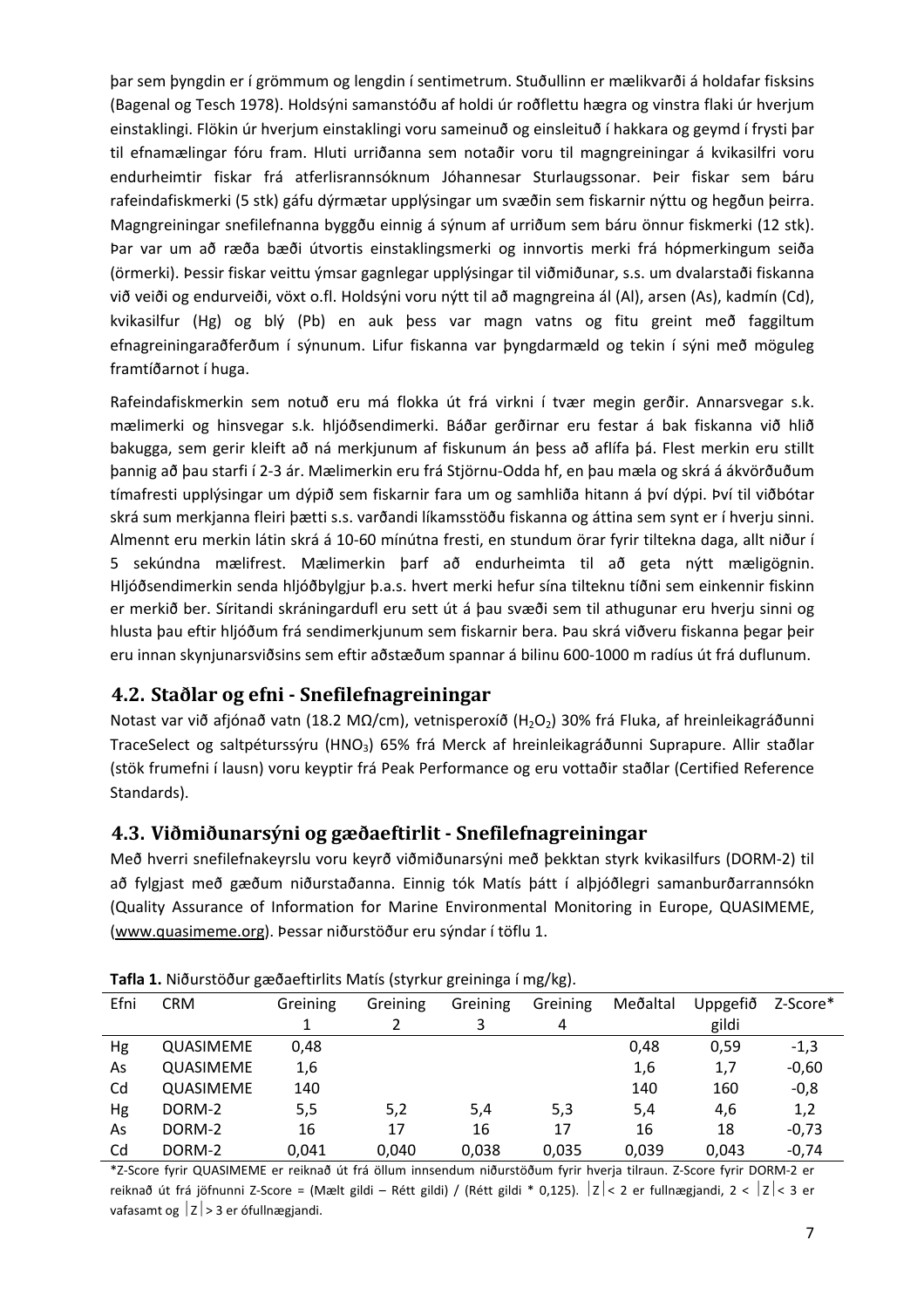Auk hefðbundinnar eftirfylgni rannsóknarvinnunnar til að tryggja réttar mæliniðurstöður snefilefnagreininganna þá var viðbótarmat lagt á marktækni mælinganna. Þetta var gert með þeim hætti að 3 urriðasýni til viðbótar voru greind hjá Matís og sömu sýni send til mælinga hjá norskri faggiltri rannsóknarstofu (National Institute of Nutrition and Seafood Research, NIFES) sem notar sömu mæliaðferð (NMKL 186 2007). Einnig var sýnið úr alþjóðlegu samanburðarrannsókninni (QUASIMEME) sent með til þeirrar rannsóknarstofu. Niðurstöðurnar eru sýndar í töflu 2. Niðurstöðurnar frá NIFES eru gefnar upp með 25% óvissu (uppgefið af NIFES).

|                  |              |      |              | Óvissa | Efri | Neðri |
|------------------|--------------|------|--------------|--------|------|-------|
|                  | <b>Matis</b> | S.D. | <b>NIFES</b> | (25%)  | mörk | mörk  |
| M-09-1340 Urriði | 0,53         | 0,02 | 0,51         | 0,13   | 0,64 | 0,38  |
| M-09-1342 Urriði | 0,05         | 0,01 | 0,04         | 0,01   | 0,05 | 0,03  |
| M-09-1350 Urriði | 0,82         | 0,01 | 0,63         | 0,16   | 0,79 | 0,47  |
| QUASIMEME sýni   | 0,48         | 0,03 | 0,65         | 0,16   | 0,81 | 0,49  |
|                  |              |      |              |        |      |       |
| <b>OUASIMEME</b> |              |      |              |        |      |       |

**Tafla 2.** Kvikasilfur í urriða‐ og samanburðarsýnum greind bæði hjá Matís ohf og NIFES. Styrkurinn er gefinn upp í mg/kg votvigt. Einnig er uppgefið meðalgildi fyrir QUASIMEME sýni.

Eins og kemur fram í töflu 2, þá er munur á milli niðurstaðna rannsóknarstofanna. Sá munur er hinsvegar í öllum tilvikum utan einu innan vikmarka. Þessi munur er hins vegar ekki óeðlilegur í snefilefnagreiningum og er ein helsta ástæða fyrir þátttöku rannsóknarstofa í samanburðar‐ rannsóknum.

Í QUASIMEME samanburðarrannsókninni sem var framkvæmd vorið 2009, voru samþykkt 28% vikmörk frá uppgefnu meðaltalsgildi fyrir kvikasilfur sem þýðir að það er u.þ.b. 60% munur á rannsóknarstofunum með hæsta og lægsta leyfilega gildi.

Með sýnunum voru líka greind tóm sýni (blankar) til að fylgjast með mögulegri bakgrunnsmengun innan rannsóknarstofunnar og mengun sem gæti orsakast af meðhöndlun sýnanna. Greiningarmörk (limit of quantification, LOQ) voru skilgreind sem fjórum sinnum styrkurinn í tómu sýnunum.

Snefilefni í sýnunum voru magngreind frá 10 punkta staðalkúrfu. Ný staðalkúrfa var gerð daglega frá 1000 mg/L byrjunarlausn í 10% HNO<sub>3</sub> (v/v). Indíum (In) er notaður sem innri staðall (internal standard).

#### **4.4. Aðferðarfræði Snefilefnagreiningar**

uppgefið meðalgildi: 0,59

Aðferðin sem notuð var við niðurbrot sýnanna var byggð á (Sloth et al., 2005) og aðferðarlýsingu NMKL nr 186‐2007 (www.nmkl.org) og bestuð miðað við aðstæður hjá Matís, s.s. örbylgjuofn (Mars5, CEM, North Carolina, USA) sem notaður er við niðurbrot sýnanna. Niðurbrotið var framkvæmt með aðstoð örbylgju. Hvert sýni var mælt frá grunni í þrísýni. Hvert þrísýni var 200 mg (nákvæmni upp á 0,1 mg) í þar til gerðar niðurbrotsbombur og bætt við 3 ml HNO<sub>3</sub> og 1.5 ml H<sub>2</sub>O<sub>2</sub>. Bombunum var því næst lokað og settar inn í örbylgjuofninn þar sem sýnin voru brotin niður. Að loknu niðurbroti voru sýnin færð yfir í 50 ml polypropylen rör og þynnt að 30 ml. Snefilefni í sýnunum voru því næst mæld með inductively coupled plasma mass spectrometer (ICP‐MS).

Hitastigsforritið sem notað var við niðurbrot sýnanna í örbylgjuofninum er sett upp í töflu 3.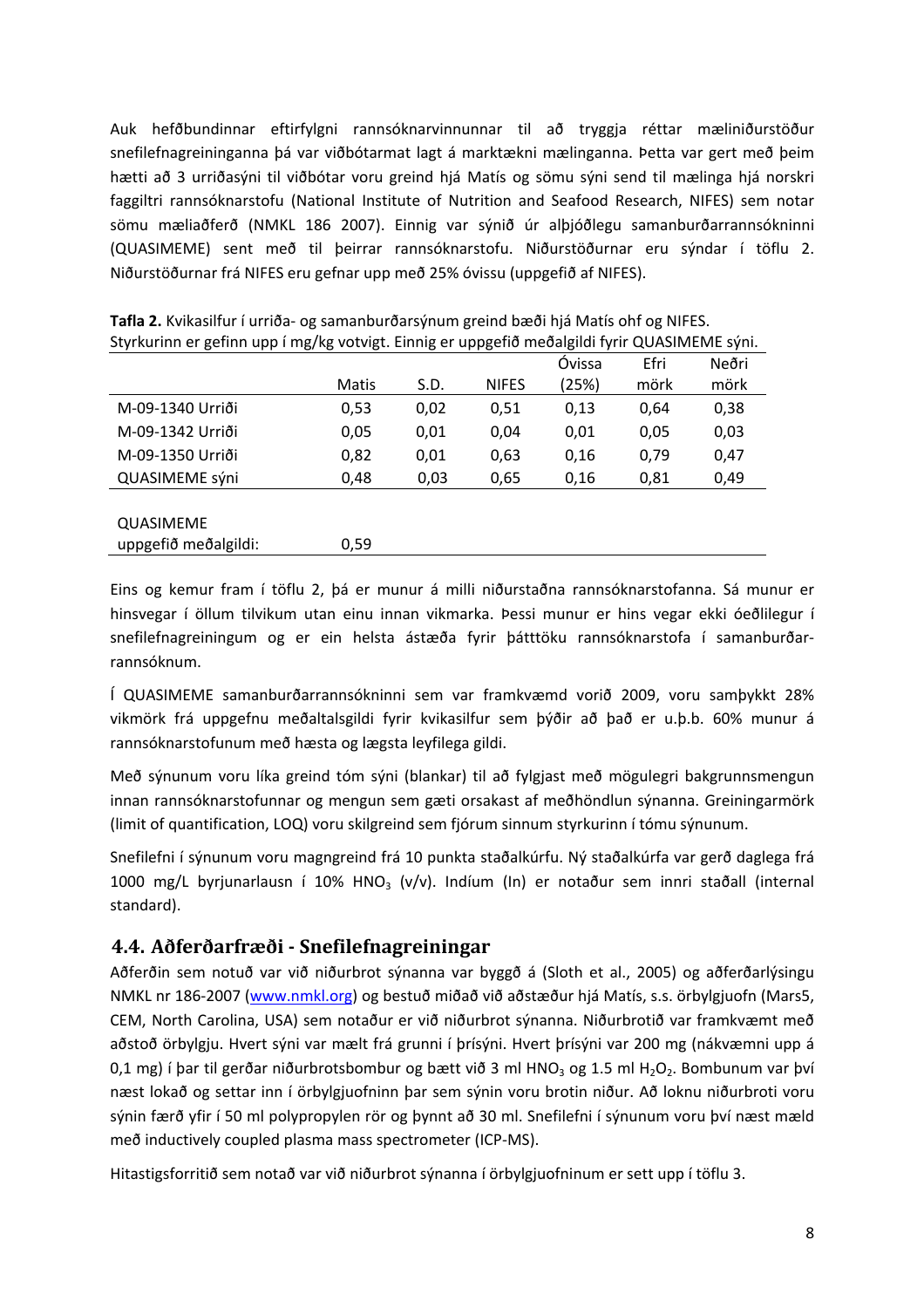| <b>Stig</b> | Afl  |     | Tími<br>hitastigsaukningar | Hámarks<br>þrýstingur | <b>Hitastig</b> | <b>Hræring</b> | Biðtími |
|-------------|------|-----|----------------------------|-----------------------|-----------------|----------------|---------|
|             | w    | %   | mm:ss                      | Psi                   | $\sim$<br>◡     |                | mm:ss   |
|             | 1600 | 100 | 15:00                      | 800                   | 200             | Nei            | 10:00   |

#### **Tafla 3.** Hitastigsforrit örbylgjuofns.

### **4.5. Tækjaupplýsingar Snefilefnagreiningar**

Notast var við Agilent 7500ce ICP‐MS (Agilent Technologies, California, USA) til að mæla snefilefnin í Þingvallaurriðanum. Stillingar massagreinisins eru gefnar upp í töflu 4.

**Tafla 4.** Stillingar massagreinis (ICP‐MS)

| ICP-MS stillingar                          |                   |
|--------------------------------------------|-------------------|
| $RF$ afl $(W)$                             | 1500              |
| Flæði sýna gass (L/min)                    | 0.9               |
| Flæði plasma gass (L/min)                  | 12                |
| Flæði viðbótargass (Auxiliary gas) (L/min) | 0.17              |
| <b>Nebuliser</b>                           | Micro mist        |
| Spray klefi                                | Standard          |
| Sample depth                               | 8 cm              |
| Keilur                                     | <b>Nikkel</b>     |
| Lens voltage (V)                           | $-2$ til 3 (tune) |
|                                            |                   |

## **5. Niðurstöður og umræða**

#### **5.1. Stærð, aldur og ástand urriðanna**

Í töflu 5 er að finna grunngögn yfir Þingvallaurriðana sem notaðir voru til að magngreina kvikasilfur og fleiri snefilefni.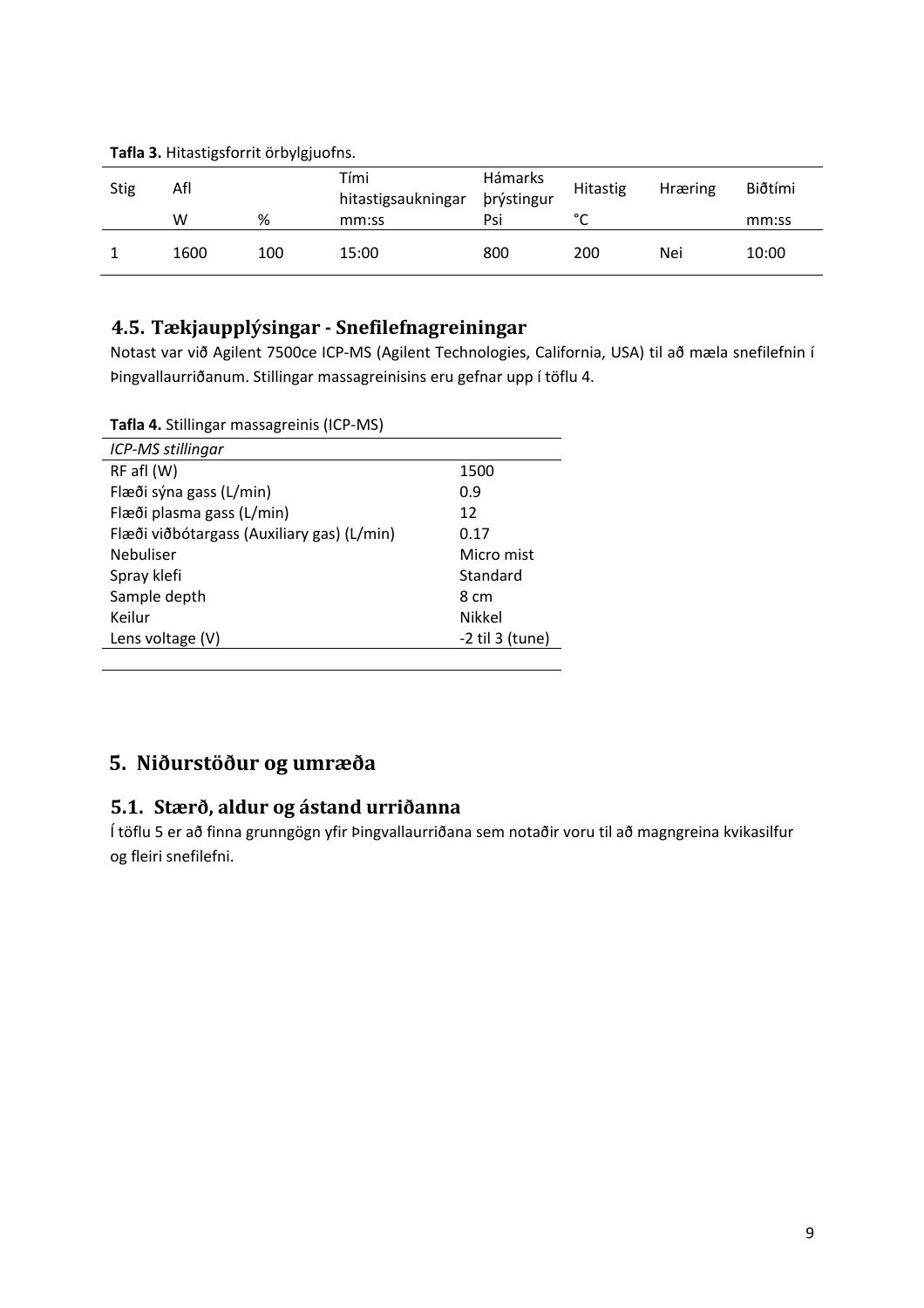|                          |                   |              | Upplýsingar um fiskana, veiðistað þeirra og veiðitíma<br>Upplýsingar um forsögu merktra fiska |                   |                 |                |                          |                |      |                          |                 | Tafla 5. Upplýsingar um |                |         |                                                  |                |                          |                                                           |
|--------------------------|-------------------|--------------|-----------------------------------------------------------------------------------------------|-------------------|-----------------|----------------|--------------------------|----------------|------|--------------------------|-----------------|-------------------------|----------------|---------|--------------------------------------------------|----------------|--------------------------|-----------------------------------------------------------|
|                          | RNR Lengd         | <b>Þyngd</b> | Holda-                                                                                        | Kyn <sup>a)</sup> | Kyn-            |                | Aldur Aðal-              | Vatn           | Fita |                          | Lifur Veiðitími | Veiðisvæði              | Veiði-         | Merktur | Sleppiár -                                       | Sleppi-        | Sleppiár -               | Þingvallaurriðana sem                                     |
|                          | (c <sub>m</sub> ) | (g)          | stuðull (K)                                                                                   |                   | <b>broski</b> b | (ár)           | fæða <sup>c)</sup>       | (%)            | (%)  | (g)                      | (mán. og ár)    | (nafn)                  | svæði (nr)     | (X)     | einst-merking <sup>d)</sup> staður <sup>e)</sup> |                | hópmerking <sup>g)</sup> | veiddir voru og notaðir til<br>snefilefnamælinga.         |
| $\mathbf{1}$             | 88,0              | 8349         | 1,23                                                                                          | $\mathbf{1}$      | н               | 9              | $\mathbf 0$              | 74,6           | 3,2  | 113,2                    | okt. '08        | Nesjahraunssvæði        | 3              | X       | 2004                                             | 4              |                          | Raðnúmer hvers                                            |
| $\overline{2}$           | 77,0              | 6630         | 1,45                                                                                          | $\mathbf{1}$      | н               | 6              | 0                        | 73,1           | 5,9  | 96,0                     | okt. '06        | Efra-Sog                | 5              | X       |                                                  |                | 2000                     | einstaklings eru tiltekin                                 |
| 3                        | 50,0              | 1800         | 1,44                                                                                          | $\overline{2}$    | G               | $\overline{4}$ | $\mathbf 1$              | 74,0           | 3,6  | 30,3                     | okt. '08        | Nesjahraunssvæði        | 3              |         |                                                  |                |                          | (RNR), ásamt stærð                                        |
| 4                        | 57,2              | 2709         | 1,45                                                                                          | $\overline{2}$    | G               | $\overline{4}$ | $\mathbf 0$              | 70,4           | 7,1  | 47,4                     | okt. '08        | Nesjahraunssvæði        | 3              |         |                                                  |                |                          | fiskanna og annarra                                       |
| 5                        | 63,0              | 2986         | 1,19                                                                                          | $\overline{2}$    | H               | 6              | $\mathsf 0$              | 75,8           | 3,4  | 50,8                     | okt. '08        | Nesjahraunssvæði        | 3              |         |                                                  |                |                          | líffræðilegra bátta. Einnig er                            |
| 6                        | 54,8              | 2124         | 1,29                                                                                          | $\mathbf{1}$      | G               | $\overline{4}$ | 0                        | 69,1           | 8,2  | 32,5                     | okt. '08        | Nesjahraunssvæði        | 3              |         |                                                  |                |                          | magainnihald tilgreint, b.e.<br>hvort maginn er tómur eða |
| $\overline{\phantom{a}}$ | 63,5              | 4064         | 1,59                                                                                          | $\mathbf{1}$      | G               | 5              | 0                        | 69,1           | 9,2  | 87,5                     | okt. '08        | Nesjahraunssvæði        | 3              | х       |                                                  |                | 2003                     | með æti og þá hvort                                       |
| 8                        | 62,5              | 4168         | 1,71                                                                                          | $\mathbf{1}$      | G               | 6              | $\mathbf{1}$             | 69,0           | 8,0  | 65,9                     | nóv. '08        | Nesjahraunssvæði        | 3              | X       | 2007                                             | 3              |                          | aðalætið (>50%) er bleikja                                |
| 9                        | 64,0              | 3851         | 1,47                                                                                          | $\mathbf 1$       | G               | 5              | $\mathsf 0$              | 70,7           | 6,9  | 45,6                     | nóv. '08        | Nesjahraunssvæði        | 3              | X       |                                                  |                | 2003                     | (murta) eða annað æti (var,                               |
| 10                       | 52,0              | 2677         | 1,90                                                                                          | $\mathbf{1}$      | G               | $\overline{4}$ | 0                        | 69,3           | 8,7  | 23,9                     | nóv. '08        | Nesjahraunssvæði        | 3              |         |                                                  |                |                          | hornsíli, hrogn og skordýr).                              |
|                          |                   | 5181         |                                                                                               | $\mathbf{1}$      | н               | 6              | 0                        |                |      | 104,8                    | nóv. '08        |                         | $\overline{2}$ | X       | 2008                                             | 3 <sup>f</sup> |                          | Gefið er upp hvenær og á                                  |
| 11                       | 76,8              |              | 1,14                                                                                          | $\mathbf{1}$      | H               | 8              | $\mathbf 0$              | 73,2           | 6,8  |                          | sumar '08       | Vestursvæði             | $\overline{2}$ |         |                                                  |                |                          | hvaða svæði fiskurinn var                                 |
| 12                       | 85,0              | 4642         | 0,76                                                                                          |                   |                 |                |                          | 85,3           | 0,2  | 68,7                     |                 | Vestursvæði             |                |         |                                                  |                |                          | veiddur. Að endingu eru<br>týndar til upplýsingar um      |
| 13                       | 98,0              | 10500        | 1,12                                                                                          | $\mathbf 1$       | H               | 13             | $\overline{\phantom{a}}$ | 72,2           | 6,7  | $\cdots$                 | ágúst '08       | Vestursvæði             | $\overline{2}$ |         |                                                  |                |                          | forsögu beirra fiska sem                                  |
| 14                       | 87,0              | 9500         | 1,44                                                                                          | $\mathbf{1}$      | н               | 9              | $\mathbf{1}$             | 72,8           | 2,7  | $\cdots$                 | maí '07         | Norðursvæði             | 1              |         |                                                  |                |                          | báru merki. Annarsvegar                                   |
| 15                       | 56,0              | 2594         | 1,48                                                                                          | $\overline{2}$    | G               | $\overline{4}$ | $\mathbf{1}$             | 71,7           | 7,3  | 52,4                     | Haust '08       | Vestursvæði             | $\overline{2}$ |         |                                                  |                |                          | um fiska sem merktir voru                                 |
| 16                       | 48,0              | 1621         | 1,47                                                                                          | $\overline{2}$    | G               | $\overline{4}$ | $\mathbf{1}$             | 72,3           | 6,2  | 36,1                     | Haust '08       | Vestursvæði             | $\overline{2}$ |         |                                                  |                |                          | innan vatnasviðsins                                       |
| 17                       | 47,5              | 1458         | 1,36                                                                                          | $\overline{2}$    | G               | $\overline{4}$ | $\mathbf{1}$             | 74,3           | 4,8  | 25,1                     | Haust '08       | Vestursvæði             | $\overline{2}$ |         |                                                  |                |                          | (hvenær og hvar), en þeir                                 |
| 18                       | 52,5              | 2077         | 1,44                                                                                          | $\overline{2}$    | G               | $\overline{4}$ | $\mathbf{1}$             | 72,1           | 5,7  | 40,7                     | Haust '08       | Vestursvæði             | $\overline{2}$ |         |                                                  |                |                          | voru á aldrinum 3ja-9 ára<br>við merkingu. Hinsvegar yfir |
| 19                       | 24,5              | 133          | 0,90                                                                                          | $\mathbf{1}$      | G               | $\overline{2}$ | $\overline{2}$           | ---            | ---  | 2,0                      | Haust '08       | Vestursvæði             | $\overline{2}$ |         |                                                  |                |                          | sleppiár örmerktra seiða frá                              |
| 20                       | 23,2              | 128          | 1,03                                                                                          | $\overline{2}$    | G               | $\mathbf 2$    | $\mathbf 1$              | ---            | ---  | 1,4                      | Haust '08       | Vestursvæði             | $\overline{2}$ |         |                                                  |                |                          | sleppingum Landsvirkjunar                                 |
| 21                       | 70,1              | 4550         | 1,32                                                                                          | $\overline{2}$    | H               | $\overline{7}$ | $\mathsf 0$              | 74,8           | 2,5  | 93,8                     | maí '02         | Nesjahraunssvæði        | 3              | х       | 2001                                             | 3              |                          | á sumargömlum (0+)                                        |
| 22                       | 84,0              | 8000         | 1,35                                                                                          | $\mathbf{1}$      | H               | 12             | $\mathbf{1}$             | 79,8           | 0,2  | 76,8                     | júlí '03        | Norðursvæði             | $\mathbf{1}$   | X       | 2000                                             | $\mathbf{1}$   |                          | urriðaseiðum undan                                        |
| 23                       | 96,0              | 14000        | 1,58                                                                                          | $\mathbf{1}$      | G               | 8              | $\mathbf 0$              | 70,7           | 4,7  | 147,9                    | apríl '04       | Norðursvæði             | $\mathbf{1}$   |         |                                                  |                |                          | hrygningarfiski úr Öxará.                                 |
| 24                       | 84,0              | 7825         | 1,32                                                                                          | $\mathbf 1$       | H               | 8              | $\mathsf 0$              | 73,1           | 6,6  | 115,4                    | sept. '02       | Norðursvæði             | $\mathbf{1}$   | X       | 2001                                             | $\mathbf{1}$   |                          |                                                           |
| 25                       | 45,5              | 1028         | 1,09                                                                                          | $\overline{2}$    | G               | 5              | 0                        | 76,2           | 2,2  | 19,3                     | ágúst '08       | Suðursvæði              | 4              |         |                                                  |                |                          | a) $1 =$ Hængur, $2 =$ Hrygna                             |
| 26                       | 64,0              | 3221         | 1,23                                                                                          | $\mathbf{1}$      | Н               | 5              | 0                        | 73,9           | 4,6  | 45,6                     | sept. '08       | Norðursvæði             | $\mathbf{1}$   |         |                                                  |                |                          | <b>b)</b> $H = Hrygningarfiskur$ ,                        |
| 27                       | 71,0              | 5625         | 1,57                                                                                          | $\mathbf{1}$      | H               | 6              | $\mathbf{1}$             | 71,0           | 7,7  | 130,4                    | ágúst '08       | Suðursvæði              | $\overline{4}$ | x       |                                                  |                | 2002                     | $G =$ Geldfiskur                                          |
| 28                       | 80,8              | 5400         | 1,02                                                                                          | $\overline{2}$    | H               | 8              | $\mathsf 0$              | 78,4           | 0,8  | $\overline{\phantom{a}}$ | júlí '02        | Norðursvæði             | $\mathbf{1}$   | X       | 2001                                             | $\mathbf{1}$   |                          | c) $1 =$ Fiskur,                                          |
| 29                       | 79,0              | 6380         | 1,29                                                                                          | $\mathbf{1}$      | н               | $\overline{7}$ | $\overline{\phantom{a}}$ | 72,7           | 5,5  | $\cdots$                 | sumar '08       | Norðursvæði             | $\mathbf{1}$   |         |                                                  |                |                          | 2 = Annað, 0 = Tómur                                      |
| 30                       | 89,0              | 9885         | 1,40                                                                                          | $\mathbf{1}$      | н               | 8              | $\overline{\phantom{a}}$ | 71,2           | 6,9  | 87,3                     | sept. '07       | Norðursvæði             | $\mathbf{1}$   | Χ       | 2007                                             | $\mathbf{1}$   |                          | d) 3-9+ ára fiskar við                                    |
| 31                       | 64,5              | 3495         | 1,30                                                                                          | $\mathbf{1}$      | G               | 5              | $\mathbf 0$              | 72,9           | 5,1  | 57,5                     | ágúst '08       | Suðursvæði              | $\overline{4}$ |         |                                                  |                |                          | einstaklingsmerkingu                                      |
| 32                       | 80,1              | 6170         | 1,20                                                                                          | $\mathbf 1$       | H               | 8              | $\pmb{0}$                | 76,3           | 2,1  | $\sim$ $\sim$            | maí '08         | Efra-Sog                | 5              | X       | 2007                                             | 5              | 2000                     | innan vatnasviðsins                                       |
| 33                       | 40,5              | 1090         | 1,64                                                                                          | $\overline{2}$    | G               | $\overline{4}$ | 1                        | 70,0           | 7,6  | 14,3                     | júlí '04        | Nesjahraunssvæði        | 3              | х       | 2003                                             | 3              |                          | e) Númer veiðisvæðis<br>f) 0+ ára seiði, merkt í          |
| 34                       | 40,3              | 870          | 1,33                                                                                          | $\overline{2}$    | G               | $\overline{4}$ | $\mathsf 0$              | 77,7           | 0,7  | 17,8                     | júlí '04        | Nesjahraunssvæði        | 3              | x       |                                                  | 3              | 2000                     | seiðaeldisstöð.                                           |
| 35                       | 40,5              | 720          | 1,08                                                                                          | $\overline{a}$    | G               | 3              | 0                        | 75,8           | 3,0  | $\overline{\phantom{a}}$ | des. '04        | Vestursvæði             | $\overline{2}$ | X       | 2004                                             | 4              |                          | g) Á milli merkingu og                                    |
| 36                       | 33,1              | 520          | 1,43                                                                                          | $\mathbf{1}$      | G               | $\overline{3}$ | 0                        | 81,2           | 1,2  | 7,7                      | okt. '04        | Suðursvæði              | $\overline{4}$ |         |                                                  |                |                          | sleppingu á svæði 3 og                                    |
| 37                       | 30,4              | 360          | 1,28                                                                                          | $\mathbf{1}$      | H               | $\overline{4}$ | $\overline{2}$           | 81,4           | 0,4  | 3,7                      | okt. '05        | Norðursvæði             | 1              |         |                                                  |                |                          | endurheimtu á svæði 2                                     |
| 38                       | 27,5              | 200          | 0,96                                                                                          | $\overline{2}$    | G               | $\overline{4}$ | 0                        | 82,5           | 0,2  | 2,2                      | apríl '05       | Suðursvæði              | 4              | X       |                                                  |                | 2001                     | veiddist fiskurinn í                                      |
| 39                       | 27,9              | 220          | 1,01                                                                                          | $\mathbf{1}$      | G               | $\overline{3}$ | 0                        | ---            | ---  | 2,6                      | okt. '04        | Suðursvæði              | 4              |         |                                                  |                |                          | rannsóknaveiðum<br>Laxfiska á riðum í Öxará               |
| 40                       | 23,5              | 165          | 1,27                                                                                          | $\mathbf 1$       | G               | $\mathbf 2$    | $\mathbf{1}$             | ---            | ---  | 2,4                      | júlí '04        | Suðursvæði              | $\overline{4}$ |         |                                                  |                |                          |                                                           |
| 42                       | 29,1              | 310          | 1,26                                                                                          | $\mathbf{1}$      | G               | 3              | 0                        | 66,7           | 10,9 | 3,1                      | ágúst '03       | Suðursvæði              | 4              |         |                                                  |                |                          |                                                           |
| 43                       | 26,8              | 210          | 1,09                                                                                          | $\mathbf{1}$      | G               | 3              | $\mathbf{1}$             | ---            | ---  | 1,8                      | ágúst '03       | Suðursvæði              | 4              |         |                                                  |                |                          |                                                           |
| 44                       | 30,6              | 390          | 1,36                                                                                          | $\mathbf{1}$      | G               | $\overline{3}$ | $\Omega$                 | $\overline{a}$ | ---  | 8,1                      | nóv. '04        | Suðursvæði              | $\overline{4}$ |         |                                                  |                |                          |                                                           |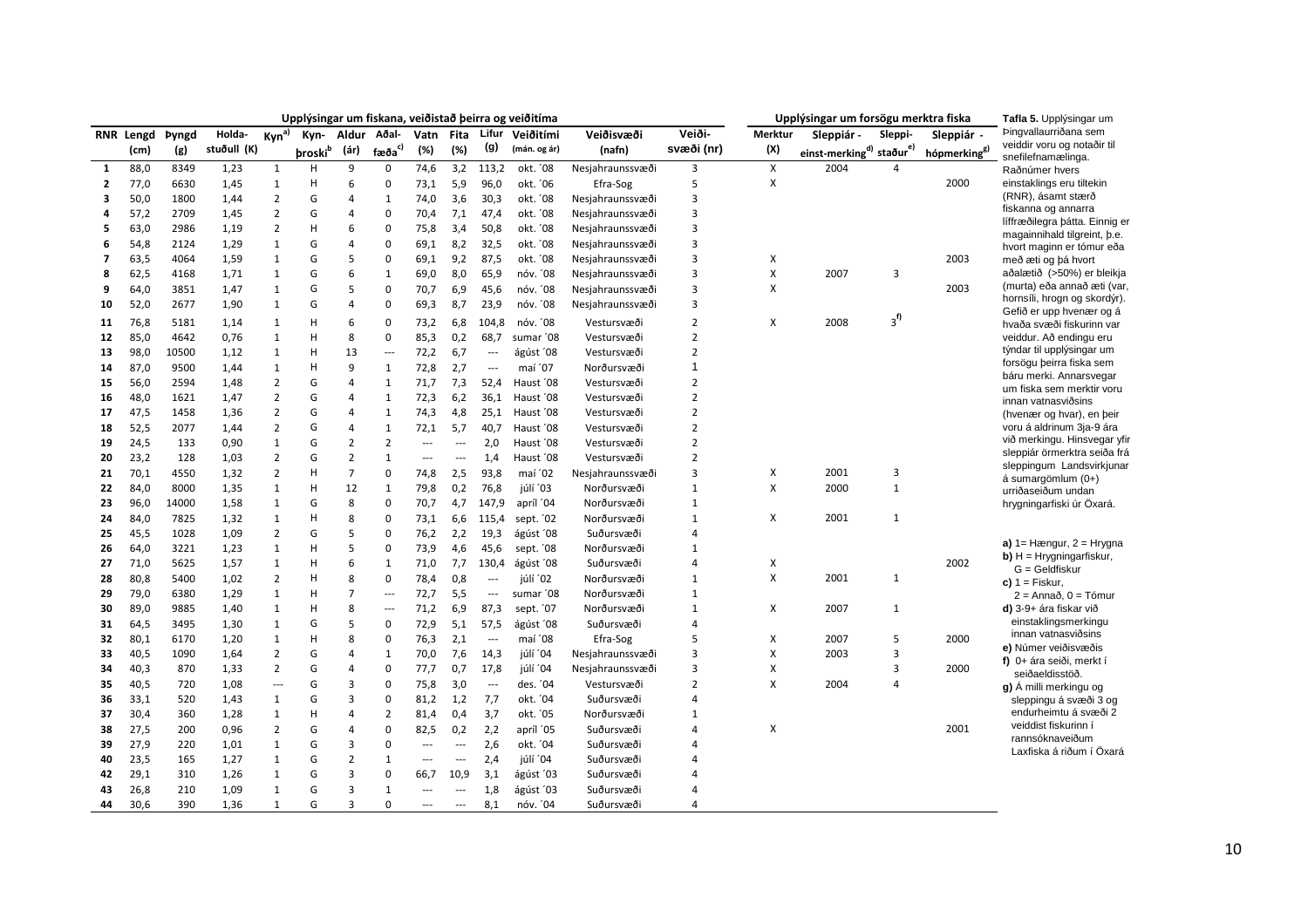

**4. mynd.** Lengd Þingvallaurriða sem notaðir voru til að magngreina kvikasilfur með hliðsjón af kyni þeirra og kynþroska.



**5.mynd.** Lengd Þingvallaurriða sem notaðir voru til að magngreina kvikasilfur með hliðsjón af aldri þeirra.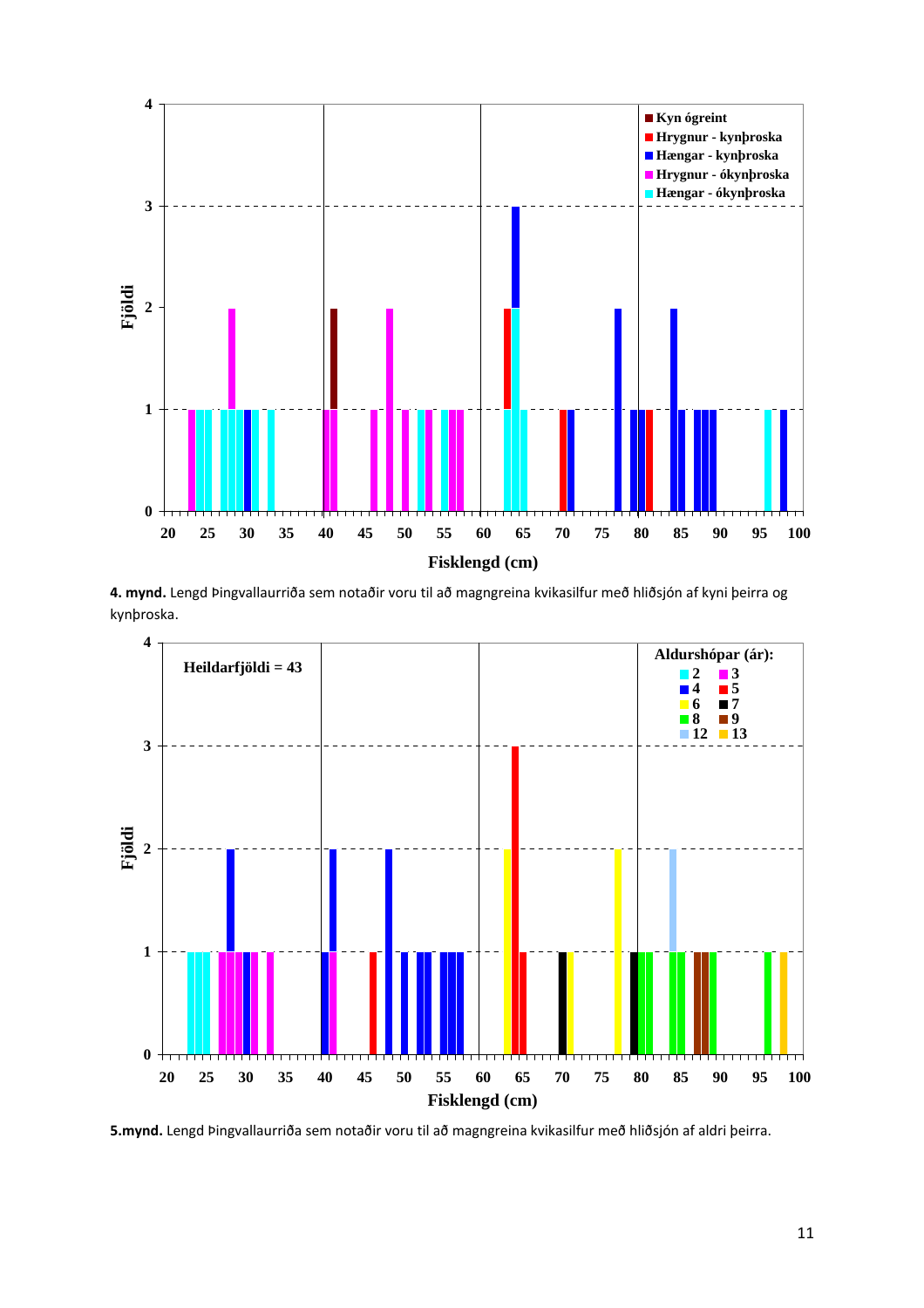Líffræðilegir þættir fiskanna sem rannsakaðir voru eru teknir saman í yfirlitsmyndum 4 og 5. Á þeim myndum er lengd Þingvallaurriðanna höfð til hliðsjónar þegar kyn þeirra og kynþroski (4. mynd) sem og aldur (5. mynd) er útlistað. Geldfiskarnir eru fiskar sem voru/verða ekki í hrygningarhæfu ástandi á árinu sem þeir veiðast og í flestum tilfellum eru það fiskar sem hafa aldrei hrygnt (4. mynd). Hrygningarfiskarnir eru hinsvegar þeir fiskar sem voru/verða hrygnandi innan ársins sem þeir veiðast (4. mynd). Í flestum tilfellum hrygna urriðarnir árlega eftir að þeir byrja að hrygna en það er þó ekki algilt því nokkuð er um að sumir þeirra hrygni annað hvert ár og ennfremur að aðrir taki upp á því á sínum efri árum (Jóhannes Sturlaugsson 2005 og 2007). Á mynd 6 er að finna upplýsingar um holdafar urriðanna með hliðsjón af stærðarhópum og því hvort um var að ræða geldfiska eða hrygningarfiska.



**6. Mynd.** Mynd A sýnir holdastuðul geldfiska með hliðsjón af stærðarhópunum sem unnið var með. Gefið er meðaltal mælinga fyrir hvern stærðarhóp og 95% öryggismörk á það. Ennfremur eru lágmarks‐ og hámarksgildi tiltekin fyrir hvern stærðarhóp þar sem fjöldi fiskanna gefur tilefni til þess. Fjöldi fiska (N) að baki hverjum stærðarhópi er tilgreindur. Mynd B sýnir á sambærilegan hátt holdafar hrygningarfiska.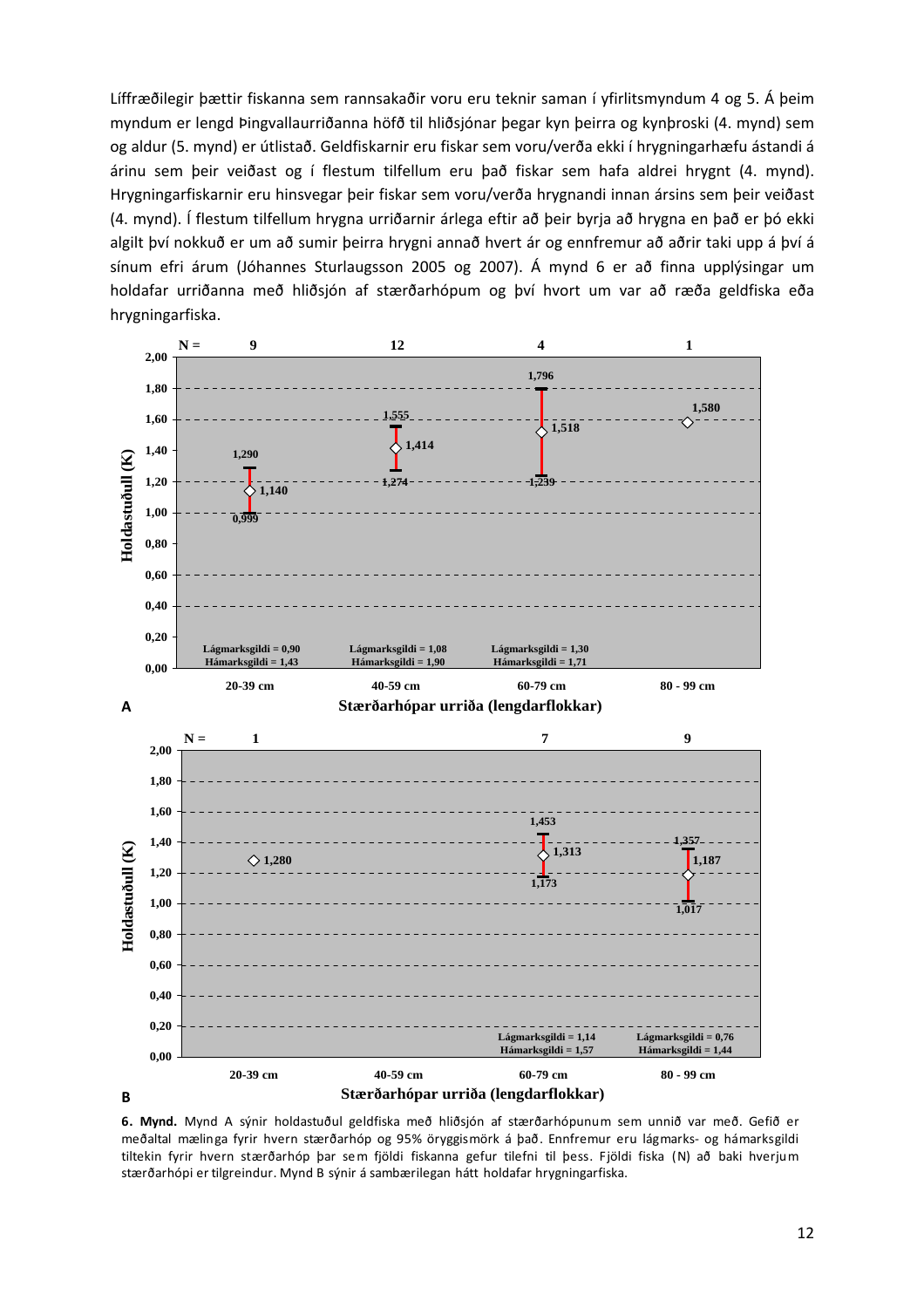#### **5.2. Forsaga urriðanna út frá merkingum**

Eins og sést í töflu 5. þá eru til ýmsar upplýsingar um 17 af þeim 43 fiskum sem sýni voru tekin af til magngreiningar á kvikasilfri og öðrum snefilefnum, frá merkingum á þeim fiski. Þær upplýsingar nýtast á mismunandi hátt við túlkun niðurstaðna og gagna þess verkefnis sem hér er til umfjöllunar. Nokkrir fiskanna báru rafeindafiskmerki af gerð mælimerkja og sumir þeirra voru einnig með hljóðsendimerki. Í þeim tilfellum var bæði hægt að fá nána innsýn í ferðir þeirra og hegðun, þ.m.t. hvaða svæði þeir nýttu sér og yfir ætisatferli þeirra. Slík viðmið þessara fiska ásamt slíku ítarefni frá þeim fjölmörgu öðrum urriðum sem borið hafa slík merki í rannsóknum Laxfiska veita sérlega gagnlega innsýn í þá undirliggjandi þætti sem ráða vexti og ástandi Þingvallaurriða, þ.m.t. með hliðsjón af þeim svæðum þar sem urriðum var safnað til sýnatöku til magngreiningar á kvikasilfri (Jóhannes Sturlaugsson 2005 og 2007). Auk ítarlega upplýsinga frá rafeindafiskmerkjum þá fengust einnig viðmiðunargögn frá þeim urriðum í úrtakinu sem báru hefðbundin merki. Slíkar upplýsingar veita m.a. ákveðna innsýn í dvalarstaði fiskanna við veiði og endurveiði. Í tilfellum örmerktra fiska sem runnir eru frá sleppingum seiða undan Öxarárfiski á vegum Landsvirkjunar (Magnús Jóhannsson o.fl. 2005), þá fékkst staðfesting á niðurstöðum hreisturlesturs varðandi aldur þeirra fiska.

Niðurstöður frá fiskum sem að báru einstaklingsmerki (hefðbundin eða rafeindamerki) sýndu að fiskarnir voru ýmist endurveiddir á sama veiðisvæði og þeir voru merktir á eða innan annarra veiðisvæða. Rafeindafiskmerkin gáfu stundum einnig upplýsingar um ferðir fiskanna á milli svæða, þ.m.t. umræddra veiðisvæða enda þótt fiskarnir væru endurveiddir á sama svæði og þeir voru merktir á. Þegar einstaklingsgögn frá merktum urriðum sem rannsakaðir voru til magngreininga á kvikasilfri eru skoðuð nánar kemur á daginn að megin mynstrið í ferðum urriðanna og hegðun sem og í vexti þeirra og aldri, kemur heim og saman við þá megin mynd sem tekist hefur að afla um lífshætti Þingvallaurriða í atferlisrannsóknum Laxfiska (Jóhannes Sturlaugsson 2005 og 2007).

Hér að aftan verða sýnd dæmi frá skráningum mælimerkja yfir hegðun urriða og umhverfi þeirra. Enda þótt um sé að ræða gögn frá einstaklingum þá eru megin mynstrin í hegðun þeirra dæmigerð fyrir þau skeið innan ársins sem til umfjöllunar eru (ætisgöngur, hrygningargöngur, veturseta). Þau dæmi voru valin til að sýna í senn hegðun sem er dæmigerð fyrir Þingvallaurriða almennt með hliðsjón af lífsskeiði fiskanna (7. og 8. mynd) og um leið til að sýna hegðun sem er dæmigerð fyrir urriða sem nýta heitu lindasvæðin undan Nesjahrauni á samfelldari máta en meðbræður þeirra (9. mynd).

Á 7. mynd gefur að líta tímatengdan feril yfir ferðir hrygningarurriða af stærri gerðinni. Sá fiskur sýnir dæmigerða hegðun innan ársins fyrir flesta fiska á því reki. Í kjölfar hrygningar aflar hann sér ætis þar til hann hefur vetursetu upp úr áramótum. Fiskurinn hefst síðan lítið að fram á vorið þar sem hann hefur vetursetu við lindir í norðanverðu vatninu. Um vorið hefst síðan ætisgangan sem felur í sér reglubundnar ferðir á milli dýptarlaga þegar kemur fram á sumar. Þetta er nokkuð sem endurspeglar sambærilegar ferðir murtunnar (Nunnallee og Jón Kristjánsson 1982; Pétur M. Jónasson 2002), þar sem hún eltist við helstu bráð sína, svifkrabbana. Til að gefa gleggri innsýn í ferðir urriðanna á milli dýptarlaga þegar þeir eltast við murtu sýnir mynd 7B fjögurra daga ítarlegt mæliskeið frá ferðum urriðans. Murtan sem er helsta æti stórurriðans heldur sig að jafnaði dýpra þegar sól er ofan sjónbaugs en færir sig síðan nær yfirborði þegar sól er gengin til viðar, þó svo að skilin séu lítil á þeim tíma sumars er mynd 7B sýnir. Skráningar stöðva á sendingum hljóðsendimerkis sem fiskurinn bar einnig staðfesti ennfremur að hann dvaldi megnið af sumrinu í norðanverðu vatninu, en algengara er að stórvaxnir hrygningarfiskar á borð við þennan nýti sér einkum víðáttumikið miðsvæði Þingvallavatns þegar líður á sumarið.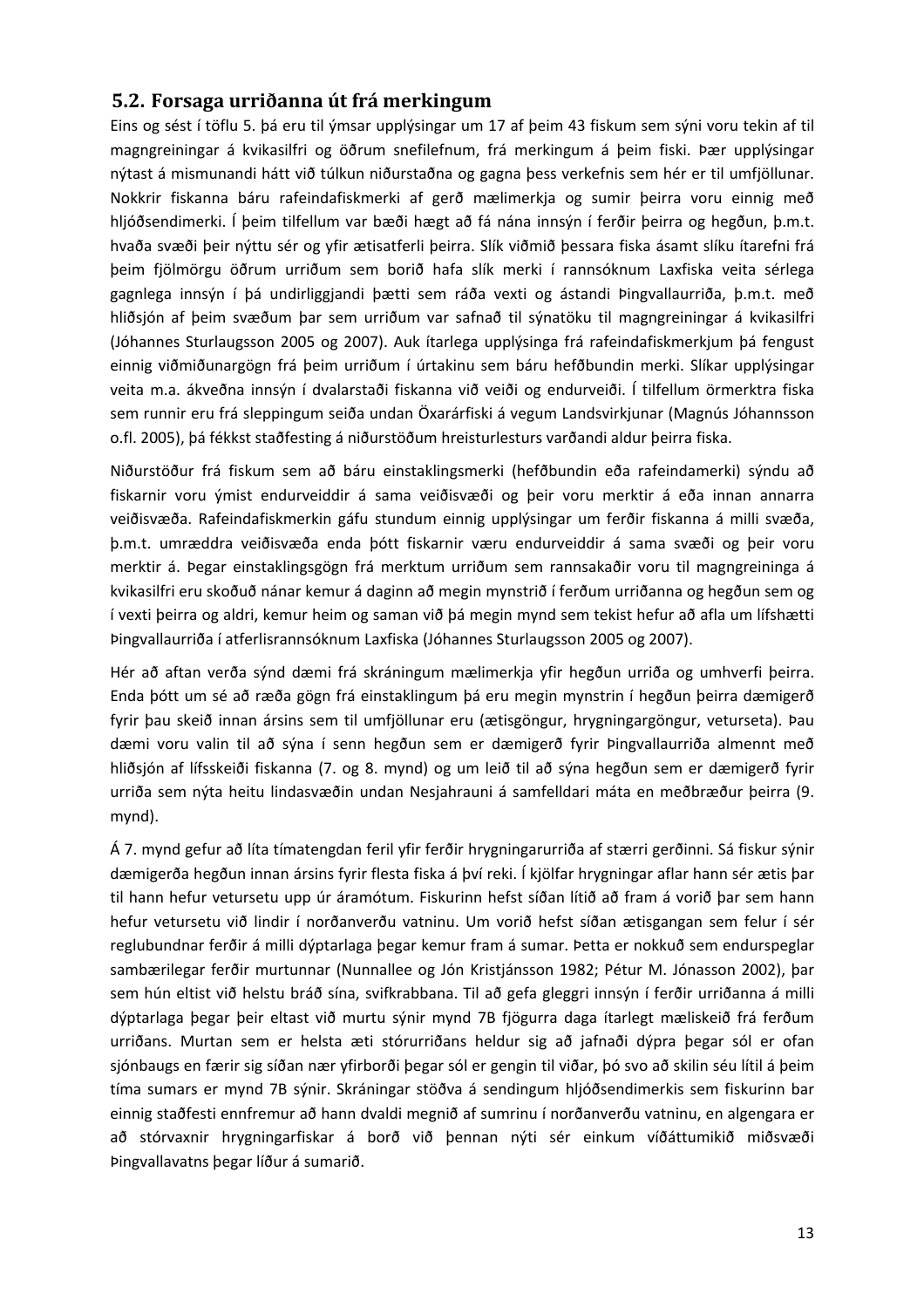Skráningar á ferðum geldfisks eru útlistaðar á 8. mynd sem m.a. sýnir hvernig ætisöflunaratferlið kúvendir er haustar þegar þessi tiltölulega smái urriði hefur "dagróðra" niður á dýpri mið af kappi.



**B**

**7. Mynd.** Mæliferlar yfir fiskdýpi og tilsvarandi hita frá ferðum urriðahængs sem veiddur var við hrygningu 2001 í Öxará, mælimerktur og sleppt aftur í ána. (A). Myndin sýnir vel þann mun sem er á hegðun hjá dæmigerðum stórurriðum yfir vetursetu (des/jan‐mars/apríl) samanborið við ætisgöngur og hrygningargöngur þess utan. Á neðri myndinni (B) er fjögurra daga mæliskeið frá ferðum urriðans sýnt sérstaklega til að gefa gleggri innsýn í ferðir urriðanna á milli dýptarlaga þegar þeir eltast við murtuna. Murtan, helsta æti stórurriðans heldur sig að jafnaði dýpra þegar sól er ofan sjónbaugs en færir sig almennt nær yfirborði þegar sól er gengin til viðar, þó svo að skilin séu lítil á þeim tíma sumars er mynd B sýnir (skammvinnt næturhúm). Innfellda ljósmyndin á mynd B sýnir urriðann í kjölfar endurheimtu. Urriðinn bar úrvinnsluraðnúmerið (RNR) 24 (sjá töflu 5).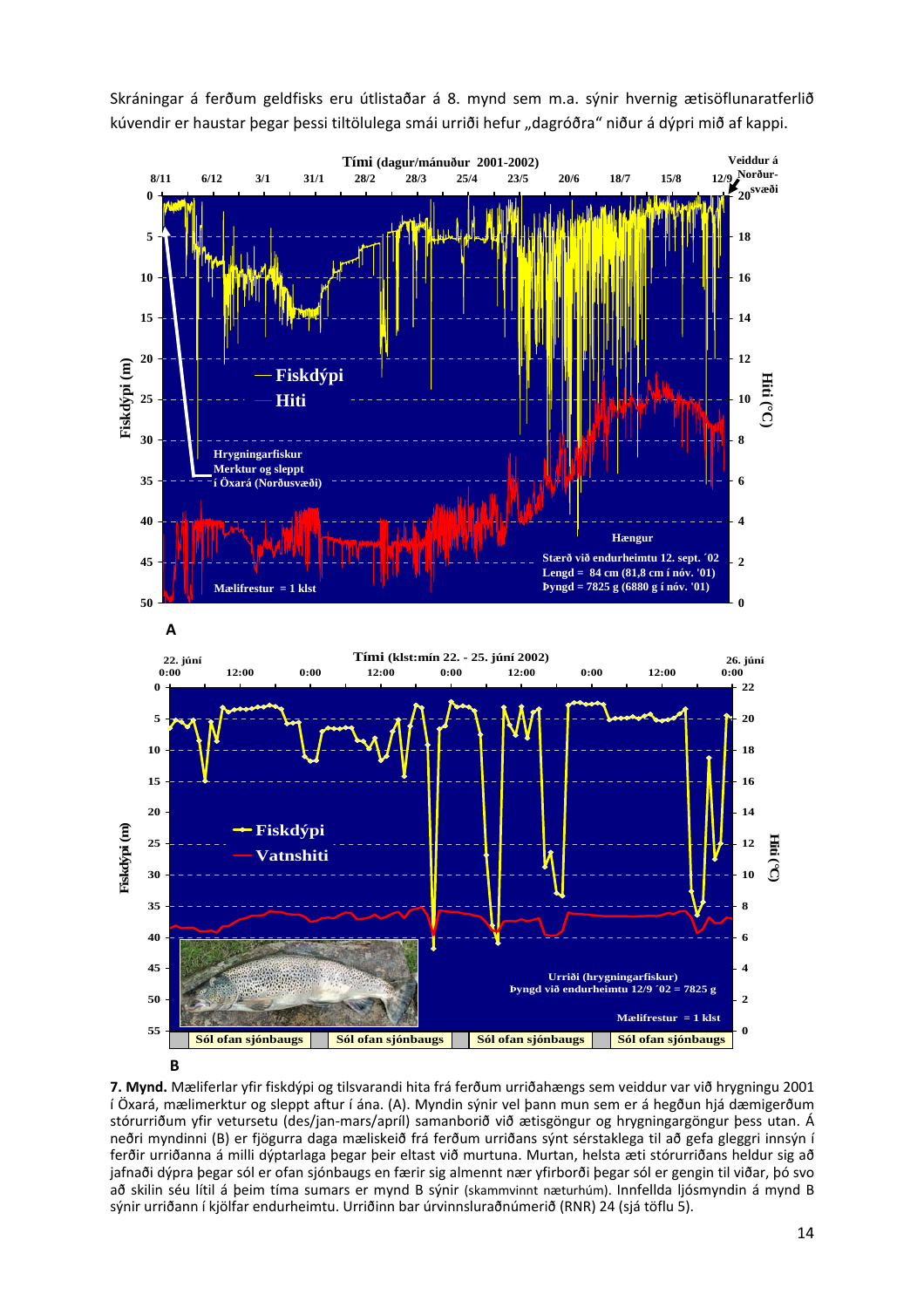

**B**

**8. mynd.** Mæliferlar yfir fiskdýpi og tilsvarandi hita frá ferðum urriða (geldfisks) sem veiddur var í Hagavík og mælimerktur í júlí 2004 (innfelld mynd frá sleppingu) og að lokum veiddur aftur í net norðan við Hestvík veturinn eftir (A). Myndin sýnir vel hvenær ætisöflunaratferlið breytist um mánaðarmót ágúst og sept. Þá byrjar urriðinn daglegar ferðir niður í dýpri lög vatnsins að deginum og fer m.a. það djúpt að rekja mátti ferðir hans inn á Sandeyjardjúp. Einnig sést á hitaskráningunum að fiskurinn hefur nokkrum sinnum dvalið skamma stund þ.s. heita lindarvatnsins gætir undan Nesjahrauninu. Mynd B sýnir skráningar frá 6 daga tímabili (nóv.‐ des). Á þeim tíma gekk urriðinn 3 daga upp að fjörusvæði Nesjahraunsins og dvelur þar í húmi og myrkri svo sem sjá má af háum hitanum og dýpi hans. Urriðinn bar í úrvinnslunni raðnúmerið (RNR) 35 (sjá töflu 5).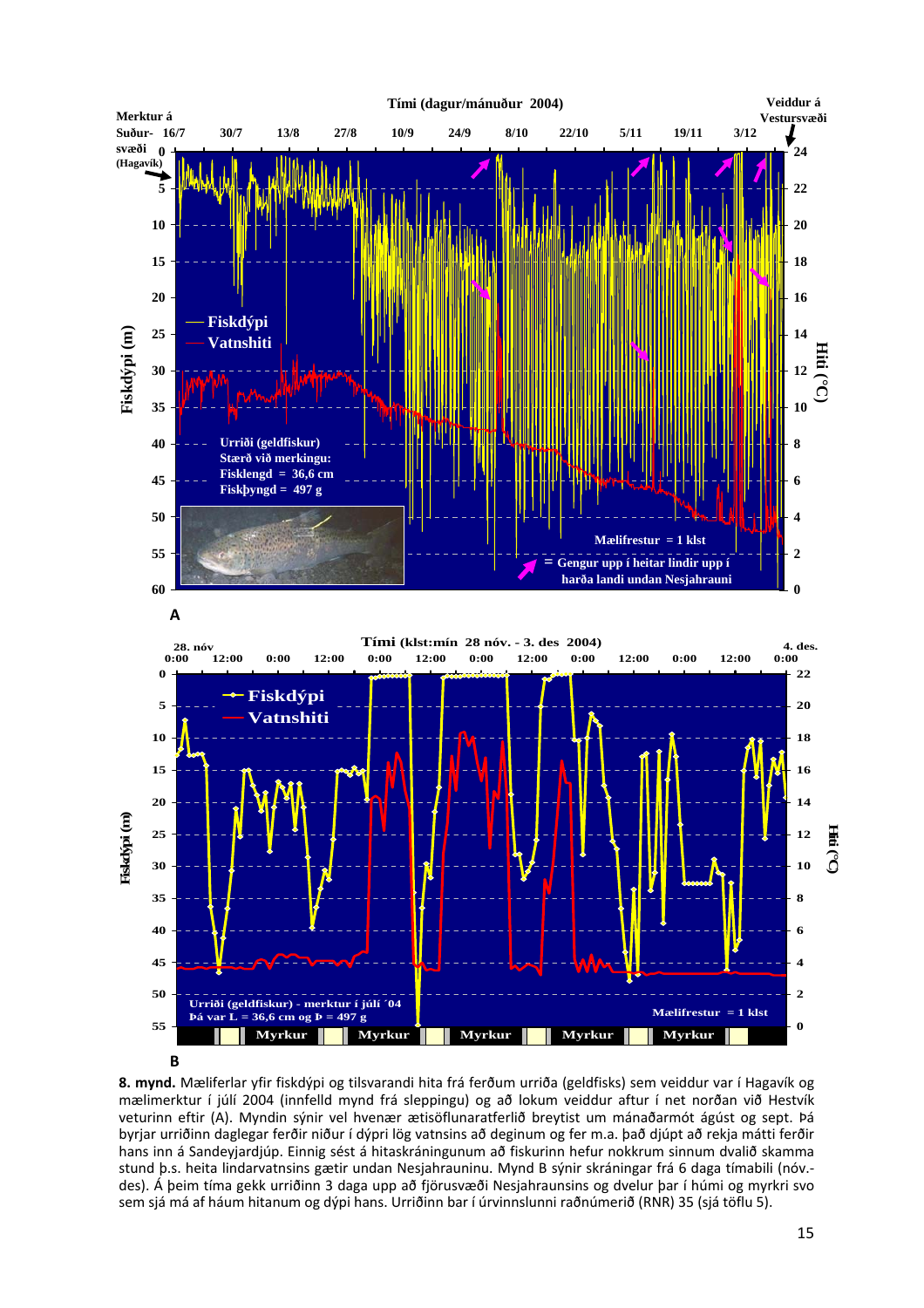Þekking á því hvernig urriðinn nýtir sér strandsvæði Nesjahraunsins þar sem innstreymi heitra linda nýtur við er nauðsynleg til þess að átta sig á því hvort að urriðum og öðrum fiski sem nýta mikið það svæði geti hugsanlega verið hættara við uppsöfnun á kvikasilfri en þeim fiskum sem nýta fyrst og fremst önnur svæði (sjá umfjöllun í kafla 5.4)). Fiskurinn að baki mæligögnunum á 9. mynd var ekki í hópi þeirra fiska sem rannsakaðir voru m.t.t. magngreiningar á snefilefnunum sem hér eru til umræðu. En gögnin eru sett fram hér til viðmiðunar vegna þess hve mælingarnar gefa góða innsýn í það hvernig fiskar undan Nesjahrauni hafa orðið uppvísir að því nýta þetta svæði með tilheyrandi afnotum af hitaskotnu vatninu næst ströndinni. Auk þess sem fiskurinn sýnir ótvírætt hve hraður vöxtur fiska á þessari slóð getur verið því hann vex úr 3,66 kg í kg í 4,53 kg á 7 vikum (9. mynd).



**9. mynd.** Mæliferlar yfir fiskdýpi og tilsvarandi hita frá ferðum mælimerktrar hrygnu frá merkingu í mars 2004 í Þorsteinsvík fram að endurveiði í Þorsteinsvík 9. maí 2004. Fiskurinn dvelur allt tímabilið hluta sólarhringsins við heitar lindir sem spretta fram undan Nesjahrauninu, þ.e.a.s. á tímabilinu frá kvöldi fram á morgun. Stærð fisksins við merkingu og endurveiði er tilgreind og sést þar vel hve fiskurinn vex gríðarlega við þessar aðstæður á þeim fáu vikum sem um er að ræða. Innfellda ljósmyndin sýnir urriðann við sleppingu.

#### **5.3. Forsaga urriðanna með hliðsjón af æti og ætisvenjum**

Í rannsóknum Laxfiska á Þingvallaurriðanum undanfarin ár hefur verið safnað upplýsingum um ætisöflun Þingvallaurriða. Urriðinn stundar sjálfrán í Öxaránni þar sem algengt er á haustin að urriðaseiði og gelgjuurriðar éti bæði eigin hrogn og seiði. Einn slíkur gelgjuhængur sem tekinn var í Öxaránni (raðnúmer 37) reyndist með úttroðinn maga af hrognum (tafla 5). Slíkt sjálfrán urriðahrogna og urriðaseiða er ekki mikilvirkt en er engu að síður dæmi um fæðuvistfræðileg tengsl sem gæti leitt til uppsöfnunar á kvikasilfri í afræningjanum. Í Þingvallavatni var murtan mikilvæg fæða hjá stórurriðum þ.m.t. uppvaxandi fiski sem fer að éta murtuna um leið og hann hefur stærð til (Hilmar Malmquist og Jóhannes Sturlaugsson 2002; Jóhannes Sturlaugsson 2007). Þar er um mikilvirk fæðuvistfræðileg tengsl að ræða sem eru burðarásinn í þeirri uppsöfnun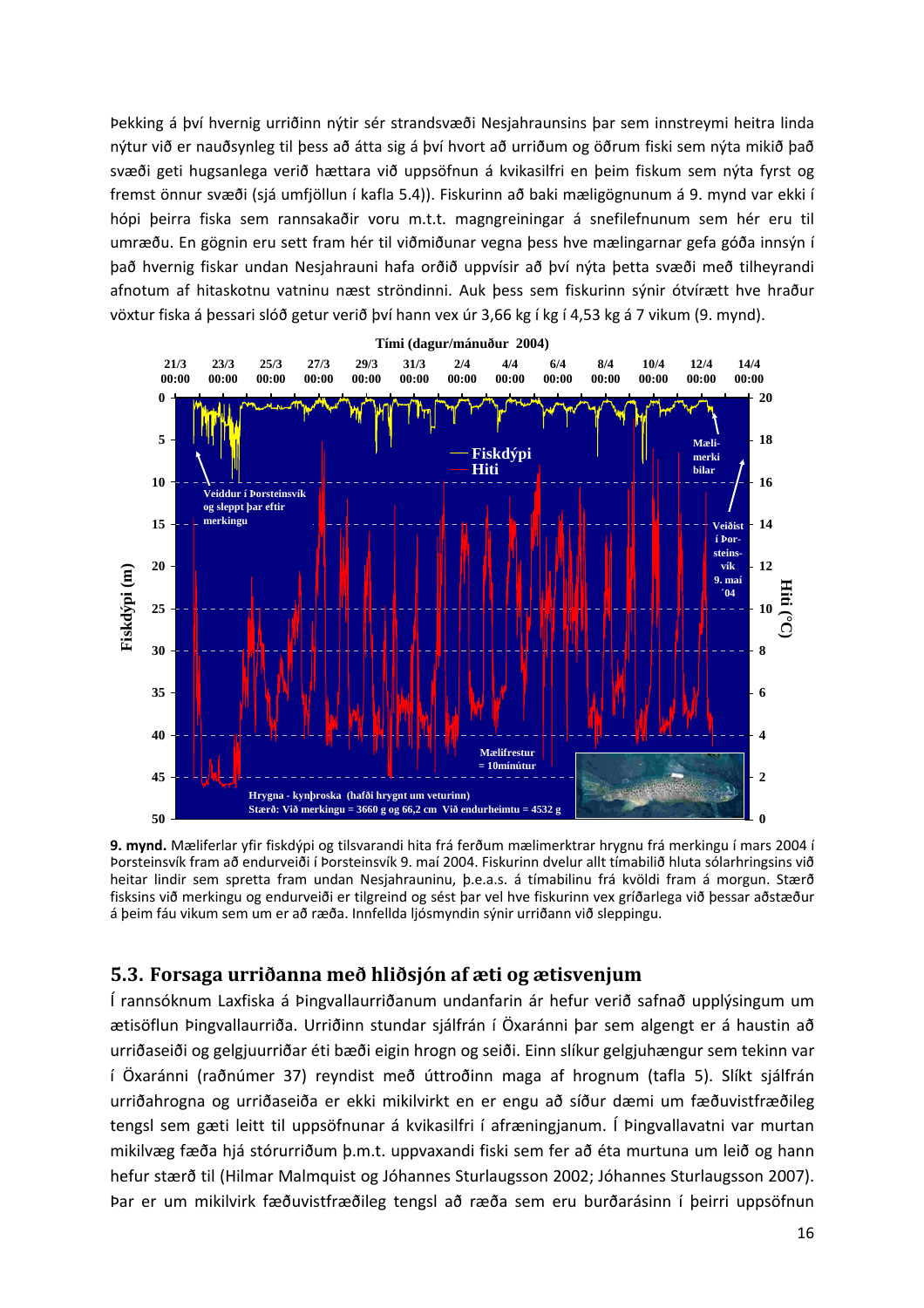kvikasilfurs í Þingvallaurriða sem fjallað er um í kafla 5.4, þó svo að hornsíli komi aðeins við sögu, einkum sem fæða hjá smærri geldfiski.

Í þessari rannsókn var ákveðið að halda öllum magasýnum úr urriðunum til haga svo fá mætti fram forsögu fiskanna m.t.t. þess hvað þeir voru að éta skömmu áður en þeir voru veiddir (sjá upplýsingar um magainnihald í töflu 5). Þær upplýsingar eru góðar svo langt sem þær ná m.t.t. tíðni aðalfæðu fiskanna. Hinsvegar er ekki hægt að skoða gögnin heildstætt með hliðsjón af eiginlegri virkni fiskanna í ætisöflun, því að forsaga veiða á fiskunum sem nýttir voru í rannsókninni var misjöfn. Dæmi um slíkt eru fiskar úr netaveiði sem stundum lágu nokkurn tíma í netum fyrir vitjun sem gæti hafa leitt til þess að þeir hafi verið búnir að melta æti sitt þegar þeim var landað. Niðurstöður athuganna á æti fiskanna sem hér eru til umfjöllunar sýndu að skömmu fyrir andlátið var murtan mikilvægasta æti þeirra. Með hliðsjón af þessu og í ljósi gagna frá rafeindafiskmerkjum sem tiltæk eru fyrir fiska úr rannsókninni og fjallað var um í kafla 5.2 þá er ljóst að athuganir á magainnihaldi Þingvallaurriða ásamt því hegðunarmynstri sem skráð hefur verið fyrir urriða á ætisgöngu, sýna að murtan er ráðandi æti hjá Þingvallaurriðum sem eru stærri en 40 cm. Fæðuathuganir sýna að murta er einnig mikilvægt æti hjá urriðum sem eru 20‐40 cm að lengd.

Urriðinn étur murtur á öllum aldri, allt frá smáum sumargömlum murtum til fullvaxinnar murtu. Rannsóknir á murtu sýna að þær verða allt að 23 cm að lengd og allt upp í 11 ára (Sigurður Snorrason o.fl. 2002). Þingvallaurriðinn étur gjarnan nokkrar murtur yfir daginn þegar mest virkni er í ætisöflun hans. Þingvallaurriðarnir verða gjarnan margra ára gamlir (5. mynd) og ná oft 10‐12 ára aldri og hafa síðustu árin fundist allt upp í 16 ára gamlir (Jóhannes Sturlaugsson og Hilmar Malmquist, 2009 í prentun). Því er hægt að færa sterk rök fyrir því að megin ástæðan fyrir uppsöfnun á kvikasilfri í fiskholdi hjá Þingvallaurriðum sé tilkomin vegna afráns þeirra á murtu.

Þegar litið er á fiskana sem standa að baki snefilefnagreiningum rannsóknarinnar þá verður að ætla miðað við fyrirliggjandi heimildir að þekkingin á forsögu þeirra sé einsdæmi. Ítarlegar upplýsingar um dreifingu fiskanna í Þingvallavatni, hegðun þeirra og ýmsa lífssögulega þætti eru fólgnar í gögnum runnum frá merkingum. Því til viðbótar gáfu athuganir á æti sömu urriða mikilvæga staðfestingu á miklu dálæti urriðans á murtu til matar (tafla 5). Allar þessar upplýsingar gefa tækifæri til að eyða óvissu er kemur við sögu forsendna og túlkunaratriða og gefur ennfremur tækifæri til að skoða á haldbetri hátt en ella væri hægt, orsakasamhengið sem stendur að baki niðurstöðunum.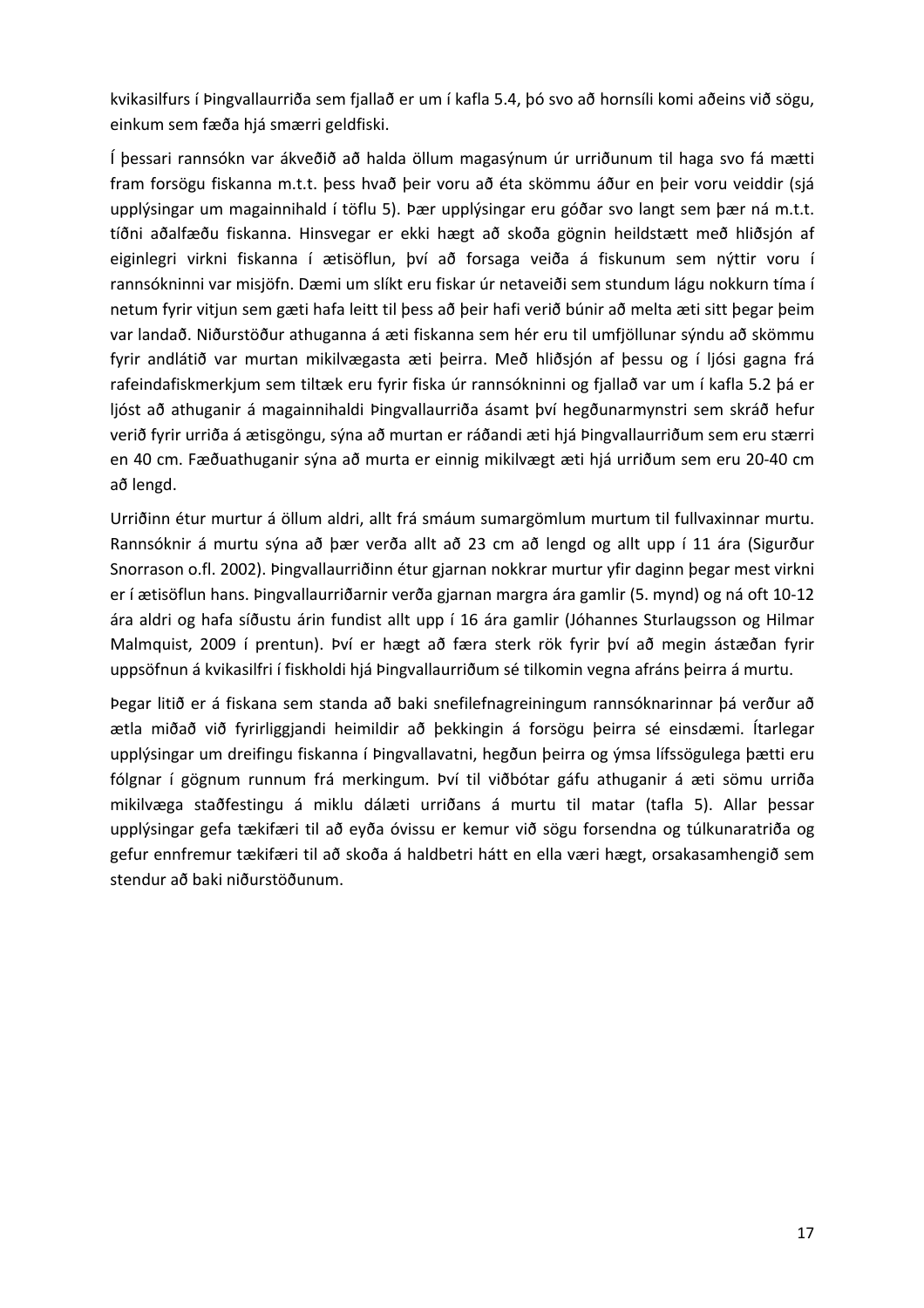#### **5.4. Kvikasilfur og önnur snefilefni í fiskholdi Þingvallaurriða**

Snefilefnin ál (Al), arsen (As), kadmín (Cd), kvikasilfur (Hg) og blý (Pb) voru mæld í urriðasýnunum. Niðurstöðurnar eru sýndar í töflu 7 í mg/kg votvigt. Sýni voru brotin niður og mæld í þrísýni. 10% óvissa er í uppgefnum styrk.

**Tafla 7.** Niðurstöður snefilefnagreininga í urriða úr Þingvallavatni. Niðurstöðurnar eru gefnar upp í mg/kg votvigt og óvissa er 10% í uppgefnum styrk. RNR er hlaupandi raðnúmer sýna og n.d. stendur fyrir "not detected" eða "fyrir neðan greiningarmörk".

| <b>RNR</b>   | Al <sup>a</sup> | $\mathsf{As}^{\mathsf{b}}$ | Cd <sub>c</sub> | Hg    | Pb <sup>d</sup> | <b>RNR</b> | Al <sup>a</sup> | $\mathsf{As}^{\mathsf{b}}$ | Cd <sup>c</sup> | Hg    | Pb <sup>d</sup> |
|--------------|-----------------|----------------------------|-----------------|-------|-----------------|------------|-----------------|----------------------------|-----------------|-------|-----------------|
|              |                 |                            |                 |       |                 |            |                 |                            |                 |       |                 |
| 1            | 0,11            | 0,024                      | n.d.            | 0,93  | 0,001           | 23         | 0,20            | 0,013                      | n.d.            | 0,54  | n.d.            |
| $\mathbf{2}$ | 0,083           | n.d.                       | n.d.            | 0,56  | 0,002           | 24         | 0,19            | 0,023                      | n.d.            | 0,41  | n.d.            |
| 3            | 0,099           | 0,037                      | n.d.            | 0,22  | 0,007           | 25         | 0,15            | 0,030                      | n.d.            | 0,19  | n.d.            |
| 4            | 0,19            | 0,030                      | n.d.            | 0,56  | 0,014           | 26         | 0,56            | 0,014                      | n.d.            | 0,38  | n.d.            |
| 5            | 0,13            | 0,001                      | n.d.            | 0,70  | n.d.            | 27         | 0,16            | 0,011                      | n.d.            | 0,74  | n.d.            |
| 6            | 0,13            | 0,012                      | n.d.            | 0,48  | n.d.            | 28         | n.d.            | 0,026                      | n.d.            | 0,75  | n.d.            |
| 7            | 0,086           | 0,015                      | n.d.            | 0,48  | n.d.            | 29         | n.d.            | 0,027                      | n.d.            | 0,49  | 0,002           |
| 8            | 0,058           | 0,014                      | n.d.            | 0,44  | n.d.            | 30         | 0,21            | 0,010                      | n.d.            | 0,67  | n.d.            |
| 9            | 0,19            | 0,003                      | n.d.            | 0,44  | 0,007           | 31         | 0,19            | 0,006                      | n.d.            | 0,48  | n.d.            |
| 10           | 0,17            | 0,027                      | n.d.            | 0,51  | n.d.            | 32         | 0,19            | 0,011                      | n.d.            | 0,75  | n.d.            |
| 11           | 0,21            | 0,008                      | n.d.            | 0,53  | 0,005           | 33         | 0,11            | 0,086                      | n.d.            | 0,06  | n.d.            |
| 12           | 0,13            | n.d.                       | n.d.            | 0,82  | 0,025           | 34         | 0,41            | 0,060                      | 0,001           | 0,42  | 0,001           |
| 13           | 0,25            | 0,029                      | n.d.            | 1,0   | n.d.            | 35         | 0,11            | 0,014                      | n.d.            | 0,12  | n.d.            |
| 14           | 0,21            | 0,021                      | n.d.            | 0,74  | n.d.            | 36         | 0,89            | 0,020                      | n.d.            | 0,071 | n.d.            |
| 15           | 0,15            | 0,027                      | n.d.            | 0,44  | n.d.            | 37         | 0,82            | 0,016                      | 0,003           | 0,046 | 0,002           |
| 16           | 0,11            | 0,033                      | n.d.            | 0,24  | n.d.            | 38         | 0,72            | 0,15                       | n.d.            | 0,11  | n.d.            |
| 17           | 0,21            | 0,012                      | n.d.            | 0,31  | n.d.            | 39         | 2,5             | 1,1                        | n.d.            | 0,13  | 0,004           |
| 18           | 0,20            | 0,015                      | n.d.            | 0,30  | n.d.            | 40         | 2,3             | 0,006                      | 0,003           | 0,042 | 0,003           |
| 19           | 0,67            | 0,009                      | n.d.            | 0,024 | n.d.            | 42         | 0,18            | 0,004                      | n.d.            | 0,041 | 0,001           |
| 20           | 1,0             | 0,023                      | n.d.            | 0,044 | 0,004           | 43         | n.d.            | 0,024                      | n.d.            | 0,030 | 0,004           |
| 21           | 0,16            | 0,028                      | n.d.            | 0,43  | n.d.            | 44         | 0,42            | 0,29                       | n.d.            | 0,041 | n.d.            |
| 22           | 0,16            | 0,015                      | 0,003           | 0,42  | 0,002           |            |                 |                            |                 |       |                 |

a) Greiningarmörk fyrir Al = 0,01 mg/kg

c) Greiningarmörk fyrir Cd = 0,001 mg/kg

b) Greiningarmörk fyrir As = 0,001 mg/kg

d) Greiningarmörk fyrir Pb = 0,001 mg/kg

Lógarithmísk fylgni er á milli lengda urriðanna og kvikasilfursmagns á votvigt eins og sýnt er á mynd 10, en það er vel þekkt að sterk fylgni er þar á milli fyrir kvikasilfur í fiski. Hinsvegar er lítil fylgni á milli fiskstærða og annarra snefilefna í holdi fiskanna sem mældir voru. Þó virðist veik neikvæð exponential fylgni vera á milli álstyrks og lengdar ( $R^2$  = 0,31).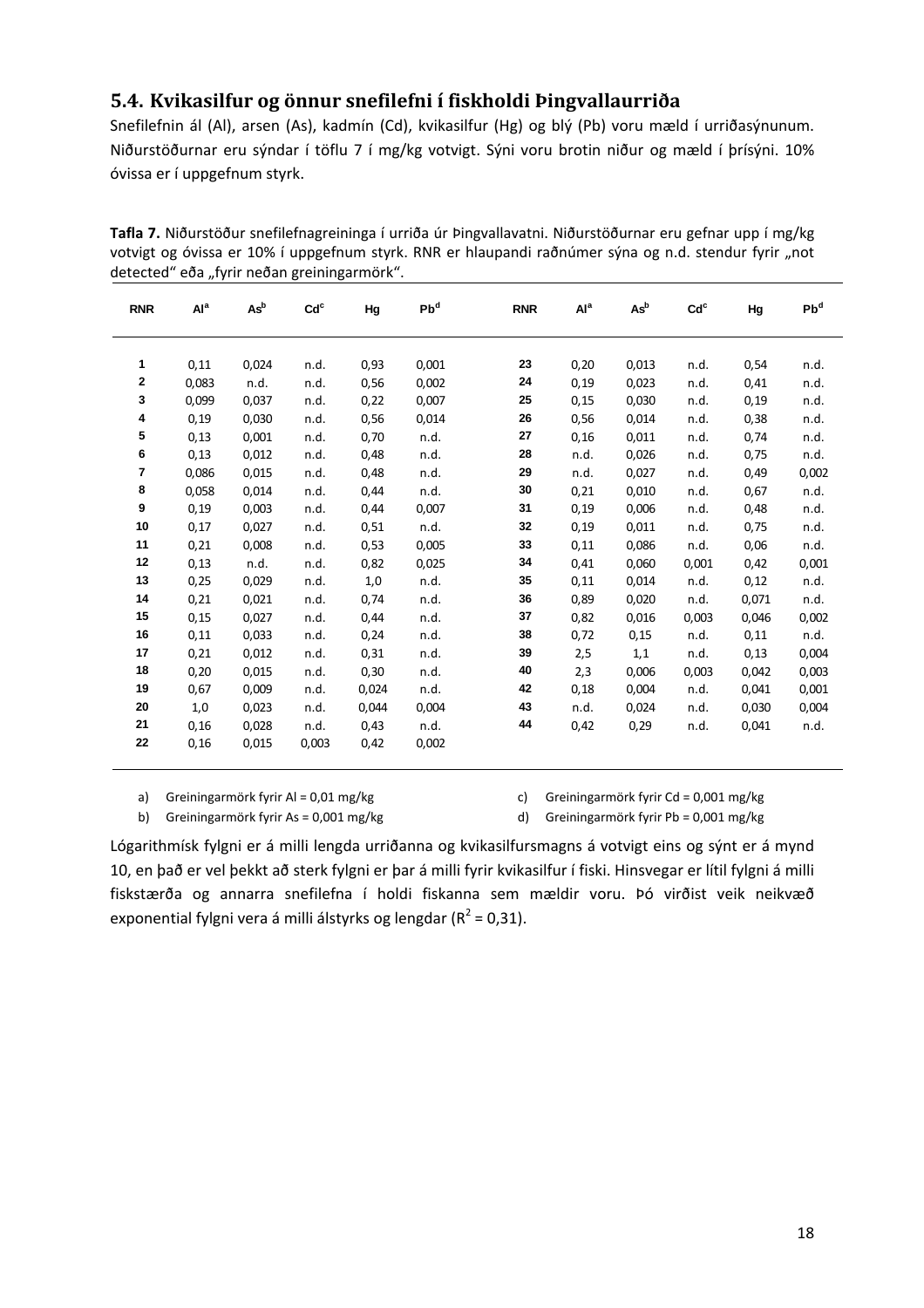

**10. mynd.** Fylgni milli lengdar urriðanna og kvikasilfursmagns í holdi þeirra.

Við frekari úrvinnslu gagna þá var urriðunum skipt upp í eftirfarandi 4 lengdarflokka: 20‐39 cm, 40‐59 cm, 60‐79 cm og 80‐100 cm. Tölfræðilegar prófanir voru gerðar á því hvort munur væri á styrk kvikasilfurs í fiskholdi urriða og sýndu þær að kvikasilfur óx stigvaxandi með aukinni stærð fiskanna sem endurspeglaðist í tölfræðilega marktækum mun á magni kvikasilfurs í urriðunum í þeim fjórum stærðarhópum sem lagðir voru til grundvallar í rannsókninni. Niðurstaða þess samanburðar er sett fram á 11. mynd og þar sést glögglega að þegar Þingvallaurriðar eru orðnir lengri en 60 cm þá eru töluverðar líkur á að því að þeir innihaldi kvikasilfur sem er hærra en leyfileg mörk fyrir matvæli sem má dreifa og selja kveða á um (0,5 mg/kg votvigt) (EC reglugerð 2006, Reglugerð 697/2008).



**11. mynd**. Meðaltalsstyrkur kvikasilfurs í fiskholdi Þingvallaurriða fyrir 4 stærðarhópa. Gefið er meðaltal mælinga fyrir hvern stærðarhóp og 95% öryggismörk á það. Fjöldi fiska (N) að baki hverjum stærðarhópi er tilgreindur. Inn á myndina eru merkt með rauðri línu þau mörk í kvikasilfursstyrk sem matvæli sem ætluð eru til dreifingu og sölu vegna manneldis mega ekki fara yfir skv. löggjöf Evrópusambandsins sem íslenskar reglur miðast við (EC reglugerð, 2006).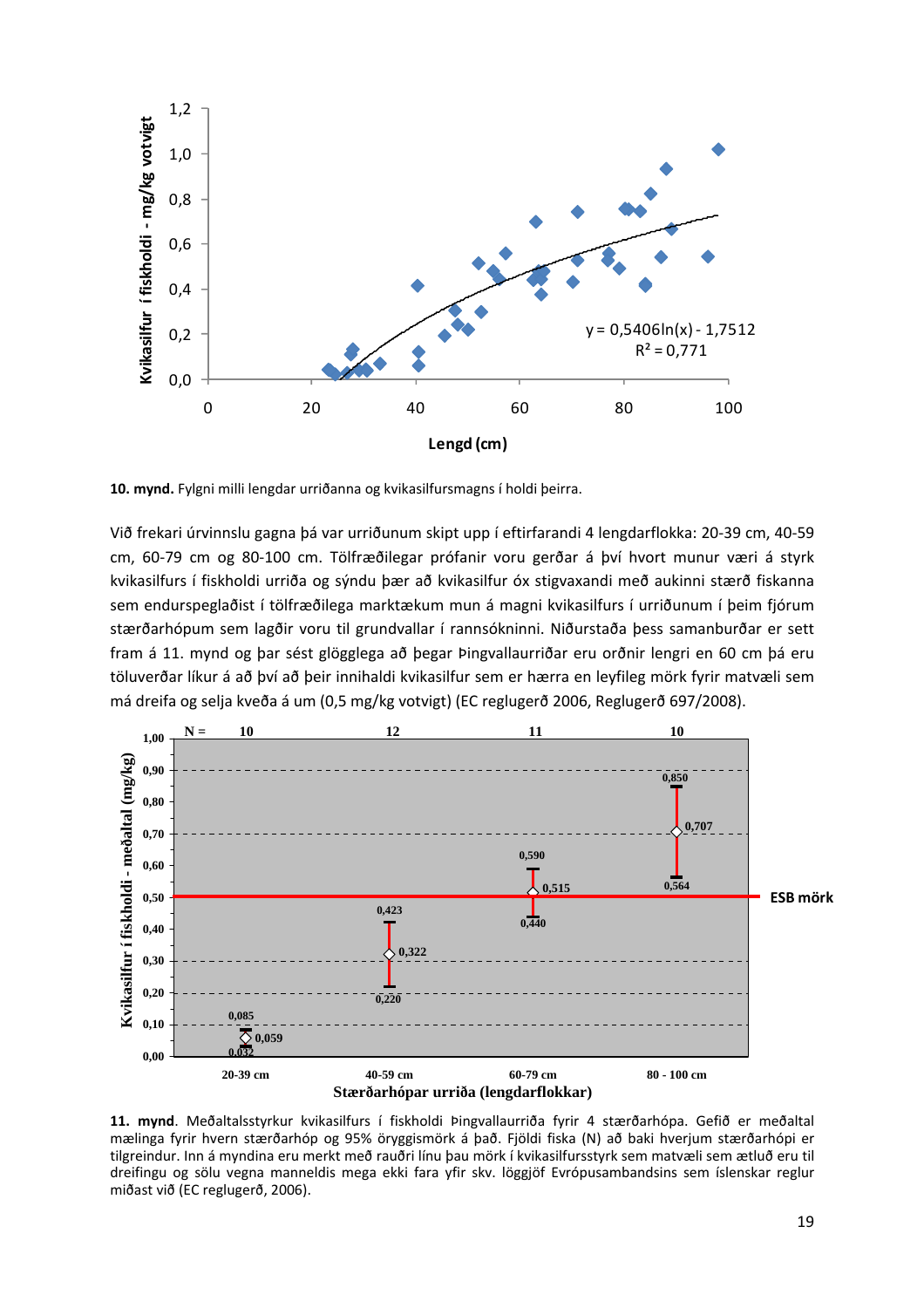

Fylgni milli kyns fiskanna og kvikasilfursstyrks er sýndur á 12. mynd.

**12. mynd.** Meðalstyrkur kvikasilfurs, ásamt sviði (e: range) í holdi Þingvallaurriða með hliðsjón af kyni og lengd.

Þegar leiðrétt hefur verið fyrir lengdarmun fiskanna er engan mun að finna í kvikasilfursstyrk milli hænga og hrygna.



**13. mynd.** Meðalstyrkur kvikasilfurs, ásamt sviði, í holdi Þingvallaurriða með hliðsjón af kyni og þyngd.

Mynd 13 sýnir samanburð milli kynjanna og kvikasilfursstyrks þegar leiðrétt hefur verið fyrir þyngd fiska. Samkvæmt t‐prófi er tölfræðilega marktækur munur á kvikasilfursstyrk milli kynja ef leiðrétt hefur verið fyrir þyngd (P = 0,025), en hrygnurnar eru að meðaltali mun léttari ( $\bar{p}$  = 2667 g) en hængarnir (*Þ*ത = 4516 g). Einnig er munur á meðallengd m.t.t. kyns fiskanna en ekki eins mikill, hrygnur að meðaltali 52,6 cm og hængar 62,5 cm.

Til þess að varpa ljósi á viðbótarmarkmið rannsóknarinnar varðandi hvort munur sé á magni kvikasilfurs í urriða sem veiddur er á Nesjahraunssvæðinu og annarra veiðisvæða var einnig skoðað hvort marktækur munur væri í magni kvikasilfurs í urriða á mismunandi veiðisvæðum (14. og 15. mynd).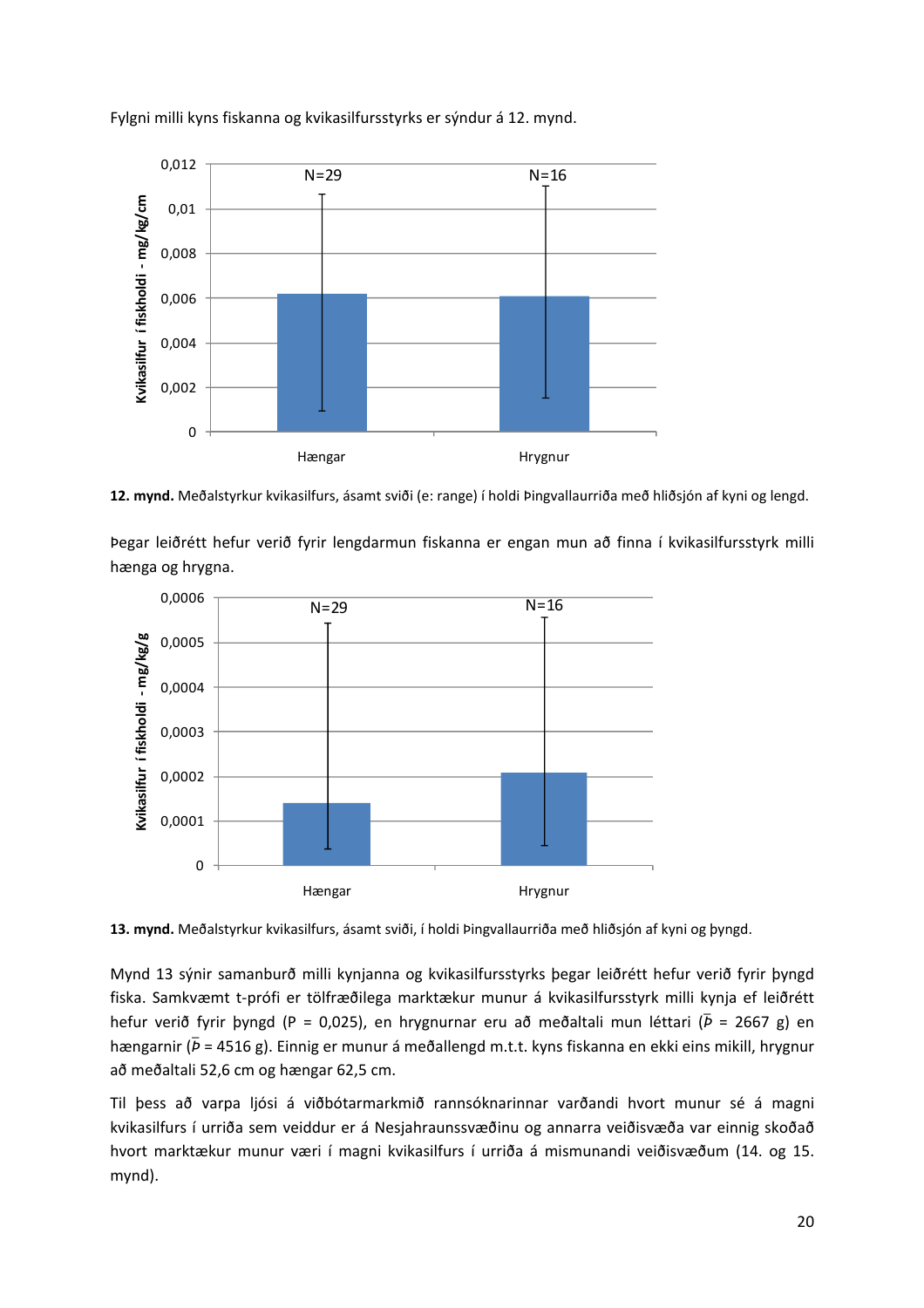

**14. mynd.** Fylgni milli kvikasilfursstyrks urriða og veiðistaðar þeirra. Leiðrétt hefur verið fyrir lengd fiska.



**15. mynd.** Box and whiskers mynd fyrir kvikasilfursmagn í urriða frá mismunandi veiðisvæðum í Þingvallavatni. Leiðrétt hefur verið fyrir lengd fiska.

Niðurstöðurnar sýndu að sá breytileiki sem fannst í innihaldi kvikasilfurs í holdi urriða m.t.t. svæðanna sem þeir voru veiddir á, var almennt ekki tölfræðilega marktækur, nema tölfræðilega marktækur munur er á kvikasilfursstyrk í urriðum frá Nesjahraunssvæðinu og urriðum frá Suðursvæðinu (P=0,024) skv. einhliða ANOVA prófi sem og bæði Holm‐Sidak post hoc prófi og Rank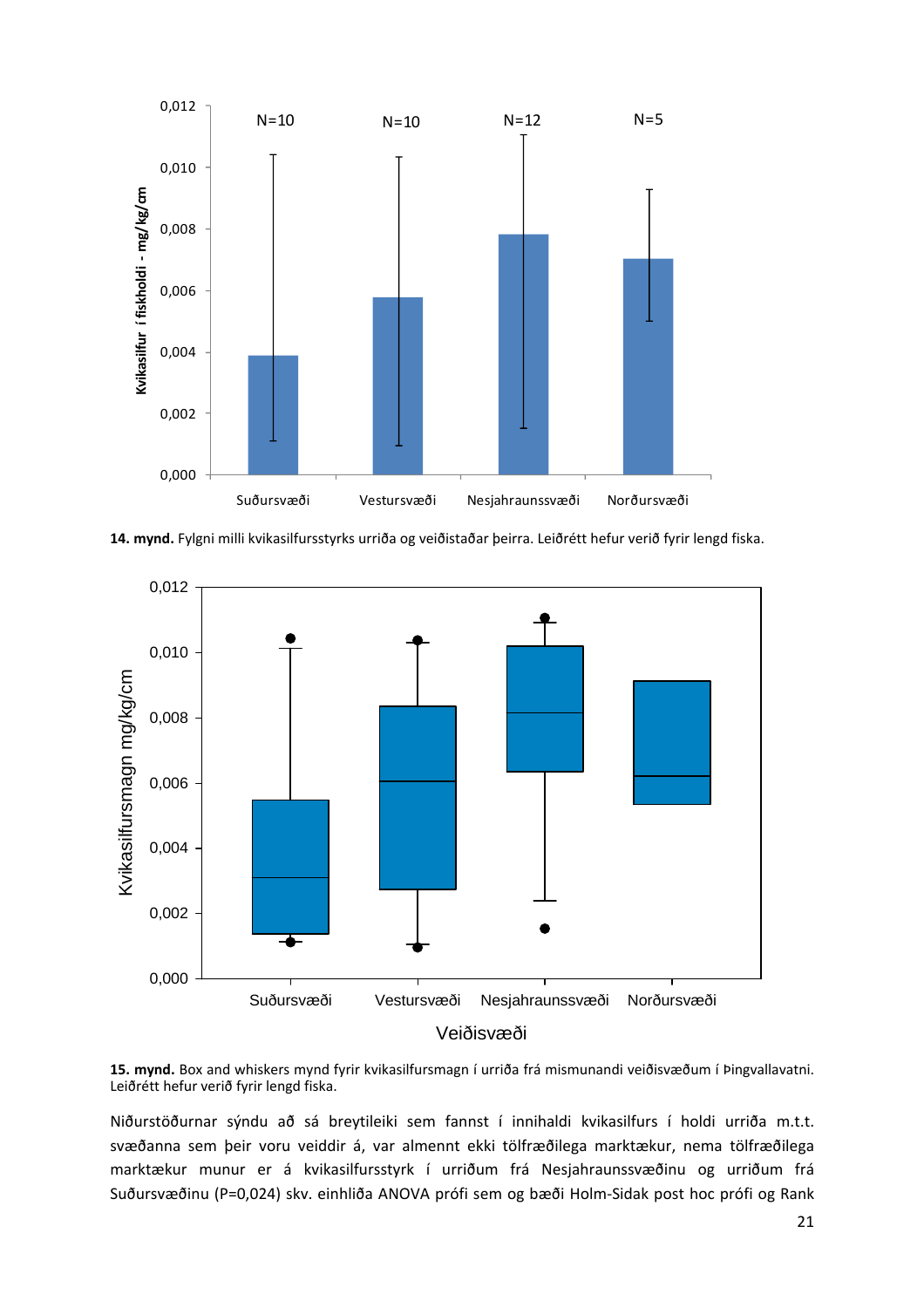prófi. Munurinn sem fannst í kvikasilfursmagni urriða á þessum tveimur svæðum er vísbending um að þarna geti verið um svæðabundinn mun að ræða sem rétt væri að athuga nánar. Hins vegar reyndust urriðar af Norður‐ og Vestursvæði ekki marktækt frábrugðnir urriðum af Nesjahraunssvæðinu varðandi kvikasilfursinnihald. Gagnasöfnun rannsóknarinnar byggði fyrst og fremst á því að gera marktæka athugun á kvikasilfursmagni urriða með hliðsjón af stærðarhópum. Gögnin voru síðan einnig nýtt til að varpa ljósi á viðbótarmarkmið rannsóknarinnar og því var kvikasilfursmagn urriða á mismunandi veiðisvæðum borið saman, þó svo að úrtak hvers veiðisvæðis væri lítið og breytileiki þeirra fiska talsverður. Sá samanburður sýndi að Nesjahraunssvæðið skar sig ekki frá öðrum svæðum með afgerandi hætti, en gögnin gáfu ekki færi á nánari samanburði.

Fyrirliggjandi gögn frá rannsóknum í Þingvallavatni benda ekki til þess að kvikasilfur berist alla jafnan með heitu affallsvatni frá jarðvarmavirkjuninni á Nesjavöllum niður á strandsvæði Nesjahrauns eða jafnvel með áfalli frá gufu orkuversins á það svæði eða önnur við vatnið. Hins vegar er eðlilegt að velta því fyrir sér hvort sá hái vatnshiti sem er að finna með ströndum Nesjahrauns geti hugsanlega leitt óbeint til þess að urriðum sem nýta Nesjahraunssvæðið sé til lengri tíma litið hættara við uppsöfnun á kvikasilfri heldur en urriðum á öðrum svæðum. Hér er einungis um vangaveltur að ræða sem eru settar fram til umhugsunar ekki síst fyrir þá sem aðila sem mögulega ráðast síðar meir í nánari samanburðarathuganir á uppsöfnun kvikasilfurs í fiski og öðrum lífverum á Nesjahraunssvæðinu og öðrum svæðum Þingvallavatns. Ef við víkjum að möguleikum þess að hár vatnshiti við Nesjahraun skapi aðstæður sem óbeint geta varðað uppsöfnun kvikasilfurs þá er hugsanlegt að aukinn vatnshiti örvi virkni örvera m.t.t. umbreytingu þeirra á kvikasilfri í metýlkvikasilfur. Einnig er eðlilegt að velta fyrir sér sérstöðu urriðanna sem nýta þetta svæði, með hliðsjón af möguleikum þeirra umfram urriða á öðrum svæðum til ætisöflunar og vaxtar. Þannig hafa urriðar við Nesjahraun orðið uppvísir að því að éta af kappi yfir köldustu vetrarmánuðina vegna þess að hitinn gefur þeim möguleika á að melta á þeim tíma og vegna þess að murtuna mun seint þrjóta þá geta þeir með þessu móti stundað ætisöflun árið um kring með tilheyrandi vaxtarmöguleikum. Þessi mikla virkni fiskanna á ársgrundvelli hraðar líkamsvextinum sem og almennum efnaskiptum samanborið við þá urriða sem dvelja við köldu lindirnar að vetrinum. Í ljósi þess má íhuga hvort slíkum fiski sé hættara við að safna hraðar upp kvikasilfri en fiskum sem lifa hæglátara lífi m.t.t. vaxtar og efnaskipta. Heillavænlegt er til framtíðar litið að vakta áfram svæðið undan Nesjahrauni m.t.t. hitafars, efnainnihalds vatnsins sem og viðgangs fiska og annarra lífvera þar.

Tafla 8 sýnir ýmis meðaltöl yfir fiskana m.t.t. svæðanna sem þeir voru veiddir á.

**Tafla 8.** Meðalgildi yfir fisklengd, fiskþyngd og fitu í fiskholdi, miðað við veiðisvæði. Hlutfallið (g/cm) er reiknað sem þyngd/lengd.

|                  | Lengd | <b>Pyngd</b> | <b>Hlutfall</b> | Aldur    | Fita |
|------------------|-------|--------------|-----------------|----------|------|
|                  | cm    | g            | g/cm            | (spönn)  | %    |
| Suðursvæði       | 41,5  | 1709         | 41,2            | $2 - 6$  | 4,5  |
| Vestursvæði      | 55,2  | 2905         | 52,6            | $2 - 13$ | 5,1  |
| Nesjahraunssvæði | 58,8  | 3270         | 55,6            | $4 - 9$  | 5,8  |
| Norðursvæði      | 84,6  | 8216         | 97,2            | $4 - 12$ | 2,8  |

Rannsóknin staðfestir fyrri niðurstöður er byggðu á snefilefnagreiningu á 6 urriðum úr Þingvallavatni (heimasíða Umhverfisstofnunar<sup>1</sup>) um að líkur eru á að styrkur kvikasilfurs sé yfir settum viðmiðunargildum í Þingvallaurriða sem er yfir 60 cm að lengd. Rannsóknin sem hér er til umfjöllunar hefur það umfram fyrri magngreiningar á kvikasilfri úr Þingvallaurriða að hún var sett upp með það að leiðarljósi að greina snefilefnin úr urriðum af öllum þeim fiskstærðum sem vænta má að geti verið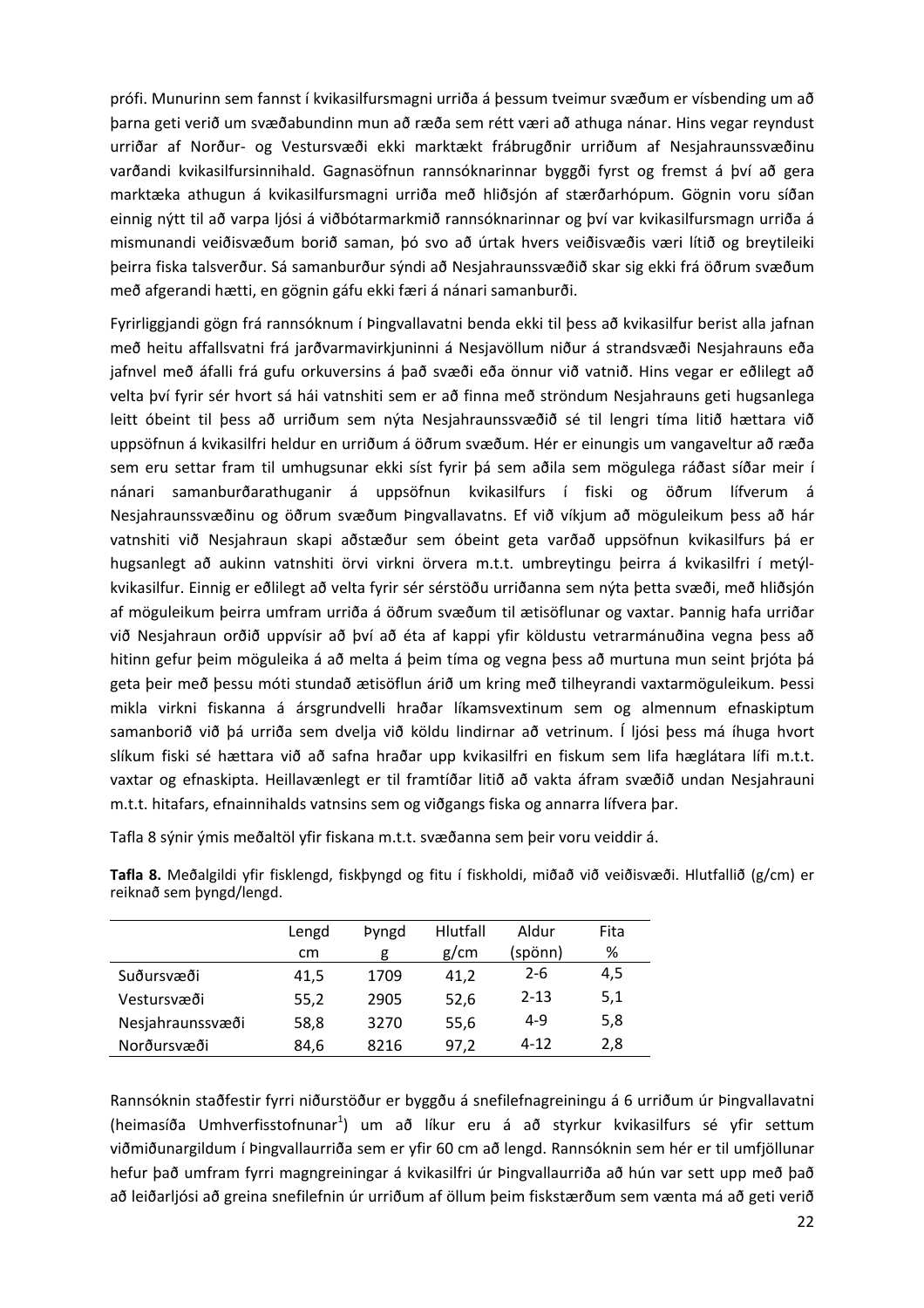nýttar til manneldis úr Þingvallavatni og náði þessi rannsókn yfir urriða sem eru á bilinu 20 – 100 cm að lengd. Vegna þess var hægt að setja gögnin fram heildstætt fyrir 4 stærðarhópa með að lágmarki 10 einstaklingum í hverjum hóp. Þetta gerði kleift að afla marktækra niðurstaðna varðandi kvikasilfursinnihald Þingvallaurriða á stærðarbilinu 20‐100 cm.

Háan styrk kvikasilfurs í stórvöxnum Þingvallaurriða má líklega fyrst og fremst rekja til lifnaðarhátta Þingvallaurriðans og helsta ætis hans murtunnar. Enda er kvikasilfur almennt að finna í litlum mæli í ferskvatnsfiskum á Íslandi (Guðjón Atli Auðunsson 1995, Guðjón Atli Auðunsson 1996, Guðjón Atli Auðunsson 1997, Davíð Egilsson ofl. 1999). Uppsöfnun kvikasilfursins í fiskunum verður svo mikil sem raun ber vitni vegna þess að urriðarnir ná að jafnaði í senn miklum líkamsburðum og langri ævi sem leiðir til þess að þeir innbyrða mikið af bleikju. Þar er fyrst og fremst um að ræða bleikjuafbrigðið murtu. Þessi fæðuvistfræðilegu tengsl með urriðann og murtuna í aðalhlutverkum standa líklega að baki þeirri uppsöfnun kvikasilfurs í fiskholdi stórvaxinna Þingvallaurriða. Frekari rannsóknir eru æskilegar til að skoða feril lífmögnunarinnar sem um leið myndi sannreyna umrætt vægi hennar með afgerandi hætti. Í upphaflegri rannsóknaráætlun til UOOR var ráðgert að rannsaka einnig hornsíli og mismunandi bleikjuafbrigði til að meta kvikasilfursmögnun upp fæðukeðjuna og bera Nesjahraunssvæðið þannig saman við önnur svæði Þingvallavatns. Þær upplýsingar hefðu gefið góða mynd af lífmögnun kvikasilfurs í Þingvallavatni. En þar sem styrkfjárhæð UOOR til verkefnisins var minni en helmingur þess styrkfjár sem upphafleg umsókn til sjóðsins hafði ráðgert, þá reyndist nauðsynlegt fella burtu þá gagnaöflun sem hefði varpað ljósi á þessa þætti.

Fyrri rannsóknir í Þingvallavatni hafa sýnt lágan styrk kvikasilfurs í vatnabobba, síkjamara og í fiskholdi bleikju. Áðurnefndar mælingar á kvikasilfri í bleikju í Þingvallavatni sýndu reyndar einnig forvitnilegan mun í styrk kvikasilfurs m.t.t. þess um hvaða bleikjuafbrigði var að ræða. Þannig var magn kvikasilfurs helmingi minna í dvergbleikju og kuðungableikju miðað við það magn sem fannst í murtu og sílableikju. Nokkuð sem hefur líklega með mismunandi megin æti og um leið ætisöflunarsérhæfingu þessara fiska að gera. Erlendar rannsóknir á bleikjum sem stunda fiskiát í stöðuvötnum þar sem kvikasilfur í umhverfinu er lágt sýna slíka uppsöfnun (Rognerud o.fl., 2002). Í sömu rannsókn var gildi kvikasilfurs mun lægra í holdi bleikja og urriða sem átu fyrst og fremst hryggleysingja (Rognerud o.fl., 2002). Hátt kvikasilfur í stórvöxnum Þingvallaurriða og sambærilegum ránfiskum eru góð dæmi um það hve lífmögnun kvikasilfurs getur haft mikil áhrif í vötnum þar sem lagskipting fæðukeðjunnar býður upp á slíkt og fiskiæturnar ráða ríkjum í efsta hluta fæðukeðjunnar.

Til viðbótar ofansögðu þá má geta þess að í kynningu á niðurstöðum rannsókna sem eru á lokastigi er tóku til mælinga á styrk kvikasilfurs í 12 stöðuvötnum hérlendis kom fram að styrkur kvikasilfurs var lágur í urriðum úr flestum vatnanna að frátöldum Þingvallavatni, Skorradalsvatni, Baulárvallavatni og Hraunsfjarðarvatni á Snæfellsnesi (mbl.is, 29/7, 2009). Ályktun þeirra rannsókna á fæðuvistfræðilegum orsökum þessa mismunar ber saman við niðurstöður þeirra rannsókna sem hér hafa verið kynntar.

#### **5.5. Neysla urriða úr Þingvallavatni**

Hámarksgildi kvikasilfurs í laxfiskum samkvæmt íslenskum og evrópskum reglugerðum er 0,5 mg/kg (EC Directive 188/2006, Reglugerð 697/2008) og samkvæmt þeim reglugerðum má ekki dreifa eða selja matvæli sem innihalda kvikasilfur í hærri styrk en hámarksgildið segir til um þar sem slík matvæli geta verið skaðleg heilsu neytenda. Þegar farið er eftir viðmiðum á heimasíðu Umhverfisstofnunar og litið til fisks sem væri með kvikasilfursmagn í hærri kantinum (0,9 mg kvikasilfurs/kg) þá myndi ráðlagður hámarks vikuskammtur af slíkum fiski vera 250 g fyrir 70 kg einstakling sem ekki væri í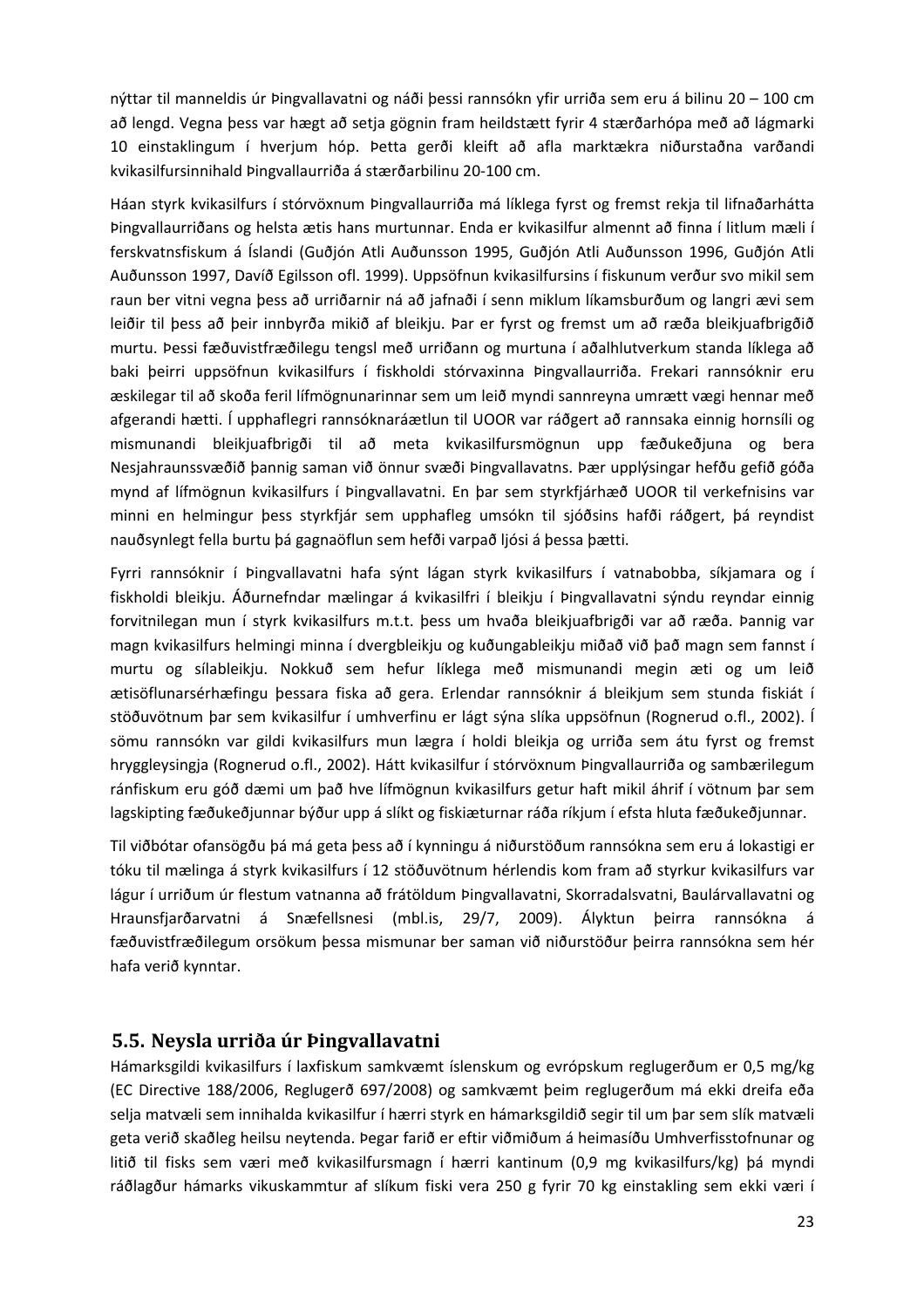áhættuhópi. Það samsvarar um einni til tveimur máltíðum af þeim fiski á viku. Fyrir barnshafandi konur og konur með börn á brjósti væri hinsvegar mælt með að borða ekki fisk með hátt kvikasilfursmagn oftar en 2-3 ári, (heimasíða Umhverfisstofnunar<sup>1</sup>). Í þessu sambandi er rétt að geta leiðbeinandi reglna norskra yfirvalda í fæðuöryggismálum m.t.t. kvikasilfurs í urriða og fleiri ferskvatnsfiskum. Þar er fólk hvatt til að ganga mun lengra í varúð sinni gagnvart neyslu á ferskvatnsfiski (fiskiætum) en þau leiðbeinandi viðmið sem tíunduð hafa verið hér (http://www.environment.no).

Magn kvikasilfurs í Þingvallaurriða í þeirri rannsókn sem hér er til umfjöllunar er á bilinu 0,02 ‐ 1,0 mg/kg. Niðurstöður rannsóknarinnar sýna að urriði úr Þingvallavatni sem er lengri en 60 cm er líklegur til að innihalda kvikasilfursmagn sem er meira en það sem leyfileg viðmiðunarmörk um matvæli til dreifingar og sölu gera ráð fyrir. Réttast þótti að nota fisklengdina þar sem hvað auðveldast er fyrir veiðimenn að mæla lengdina þegar fiskurinn er veiddur, einnig vegna þess að það er vel þekkt staðreynd að sterk fylgni er milli lengdar og kvikasilfursmagns í fiski. En fiskþyngdin sem sambærileg væri fyrir þessi 60 cm viðmiðunarmörk er u.þ.b. 3 kg. Í sambandi við veiðar á stórurriða þá er nauðsynlegt að geta þess að urriði sem hefur náð 60 cm að lengd er þá þegar eða í næstu framtíð mikilvægur þátttakandi í hrygningunni. Þeir fiskar skipta því miklu fyrir vöxt og viðgang urriðanna í Þingvallavatni. Því fer vel á því að sleppa Þingvallaurriðum sem náð hafa 60 cm lengd.

Nauðsynlegt er að undirstrika það sérstaklega hve mikilvægt það er að einstaklingar í ákveðnum áhættuhópum, eins og barnshafandi konur og konur með börn á brjósti og jafnvel konur á barneignaraldri, fari varlega í neyslu á matvöru sem inniheldur kvikasilfur í hærri styrk en leyfilegt er (WHO 2004).

#### **6. Lokaorð**

Niðurstöður rannsóknarinnar hafa skilað mikilvægum upplýsingum um styrk kvikasilfurs í Þingvallaurriða. Mikilvægustu niðurstöðurnar í því sambandi kynntu Matís og Laxfiskar í maí 2009 á opnum kynningarfundi og einnig á vefsvæðum og í fjölmiðlum fyrir almenningi og veiðimönnum. Þannig var fólki gert kleift strax í upphafi árlegs veiðitímabils að taka tillit til hagnýtra upplýsinga sem rannsóknin skilaði og taka mið af þeim við tilhögun sína á veiðum á Þingvallaurriða og neyslu á þeim fiski. Með gerð þessarar skýrslu er lokið við að koma á framfæri niðurstöðum rannsóknarinnar á heilsteyptan hátt og um leið hefur kynningarhluta markmiðanna að fullu verið náð.

Greiningar á snefilefnum í fiski sem nýttur er til matar er eitt af þeim grundvallaratriðum sem framkvæma þarf með vöktun á tilteknu árabili til að fylgjast með mögulegum breytingum á efnainnihaldi matfiska. Slík vöktun ætti að vera sjálfgefin í Þingvallavatni. Einnig væri æskilegt að kortleggja uppsöfnun kvikasilfurs í fæðukeðju Þingvallavatns og tilheyrandi orsakasamhengi með því að framkvæma nákvæma rannsókn á fæðukeðju Þingvallavatns í þessu tilliti, frá lægstu þrepum til urriðanna og annarra afræningja sem tróna í efstu þrepum fæðukeðjunnar.

## **7. Þakkarorð**

Margir aðilar hafa greitt götu rannsóknanna. Styrkfé til rannsóknanna fékkst úr Umhverfis– og orkurannsóknasjóði Orkuveitu Reykjavíkur. Leyfi til rannsóknanna gáfu Þjóðgarðurinn á Þingvöllum (Þingvallanefnd) og aðrir veiðiréttarhafar. Fyrirliggjandi gögn Laxfiska/Jóhannesar Sturlaugssonar voru nýtt til að byggja undir rannsóknina, m.a. gögn frá atferlisrannsóknum og vatnshitamælingum. Liðveislu við sýnatöku veittu að segja má allir bændur við vatnið og ýmsir stangveiðimenn. Við hæfi er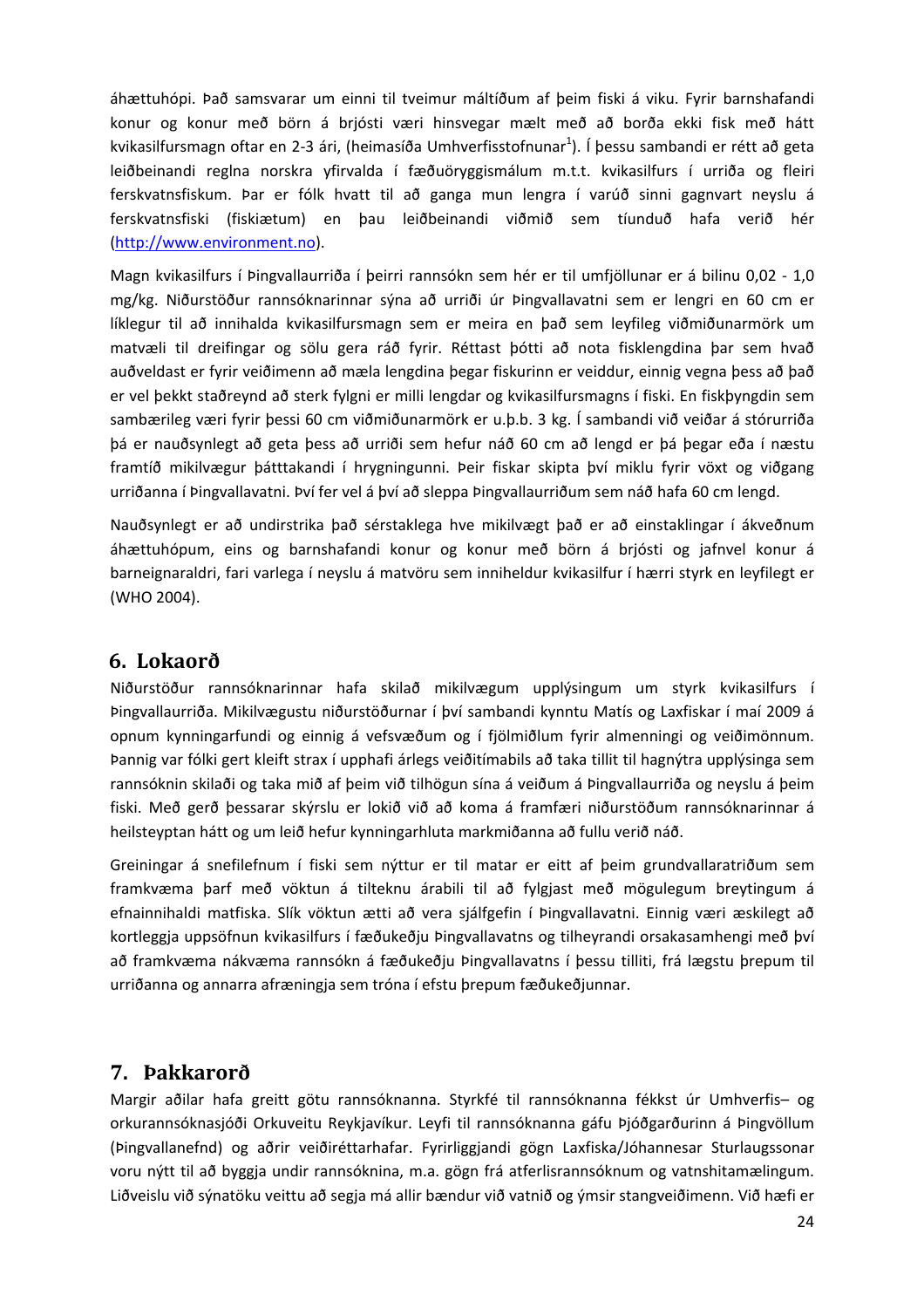að minnast sérstaklega einstakrar hjálpsemi Egils Guðmundssonar í Króki, þess mikla áhugamanns um Þingvallaurriðann sem féll frá áður en verkefninu lauk. Framlag stangveiðimannanna Ólafs Guðmundssonar, Elmars Eggertssonar og Jóns Ögmundssonar er einnig rétt að geta sérstaklega. Sumarliði Óskarsson hjá Lax‐ og silungsveiðisviði Fiskistofa útvegaði upplýsingar um þá örmerktu urriða sem veiddust. Þuríði Ragnarsdóttur hjálpaði við sýnaundirbúning. Loftmyndagögn af Þingvallavatnssvæðinu sem eru grundvöllur loftmyndakortanna eru frá Loftmyndum ehf. Öllum þessum aðilum eru færðar bestu þakkir fyrir samstarfið.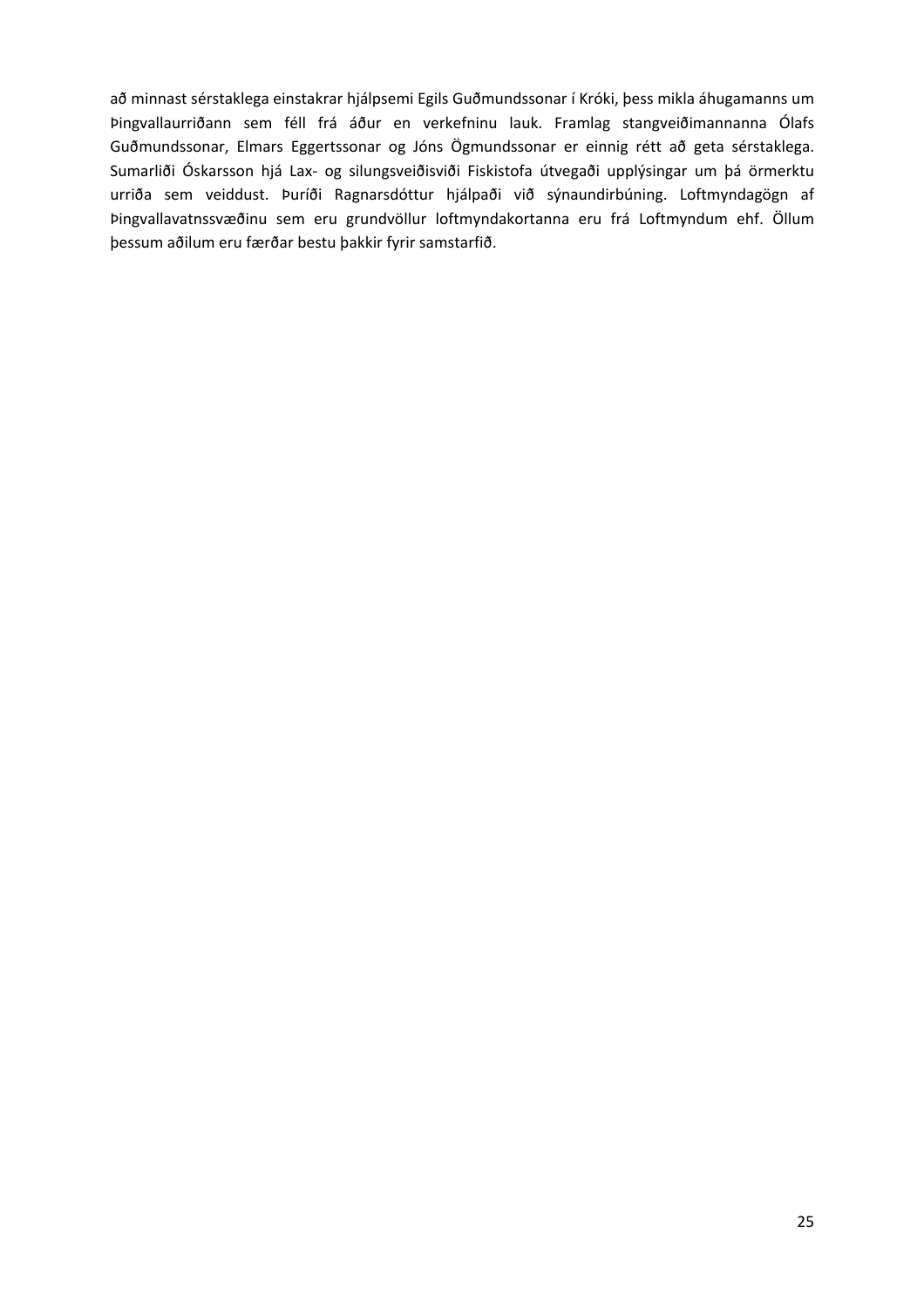#### **Heimildir**

- Amin-Zaki, L., Elhassani, S.B., Majeed, M.A., Clarkson, T.W., Doherty, R.A. and M.R. Greenwood; Intrauterine methylmercury poisoning in Iraq. *Pediatrics*, 54 (1974) 597‐595.
- Axelrad, D.A., Bellinger, D.C., Ryan, L.M., Woodruff, T.J. 2007. Dose-response relationship of prenatal mercury exposure and IQ: An integrative analysis of epidemiologic data. Environ. Healt. Persp. 115: 609‐615.
- Árni Snorrason. 2002. Vatnafar á vatnasviði Þingvallavatns. Bls 110‐119. Í: Þingvallavatn ‐ Undraheimur í mótun (ritstj. Pétur M. Jónasson og Páll Hersteinsson) Mál og menning, Reykjavík 2002: 110‐119.
- Bagenal, T. B. og F. W. Tesch. 1978. Age and growth. Í: T. Bagenal (ritstj.), Methods for assessment of fish production in fresh waters, s: 101‐136.
- Bloom, N.S. 1992. On the chemical form of mercury in edible fish and marine invertebrate tissue. Can. J. Fish. Aquat. Sci. 49: 1010‐1017.
- Boening, D.W. 2000. Ecological effects, transport, and fate of mercury: A general review. Chemosphere, 40: 1335‐1351.
- Cohen, J.T., Bellinger, D.C. and B.A. Shaywitz (2005) A quantitative analysis of prenatal methyl mercury exposure and cognitive development. Am. J. Prev. Med., 29, 353 – 365.
- Cordier, S., Garel, M., Mandereau, L., Morcel, H., Doineau, P., Gosme-Seguret, S., Josse, D., White, R., Amiel-Tison, C. 2002. Neurodevelopmental investigations among methylmercury‐exposed children in French Guiana*.* Environ. Res. 89: 1‐11.
- Dahl, K. 1943. Ørret og ørretvann . J. W. Cappelens Forlag. Oslo. 182 bls.
- Davidson, P.W., Myers, G.J. Cox, C., Axtell, C., Shamlaye, C., Sloane‐Reeves, J., Cernichiari, E., Needham, L., Choi, A., Wang, Y., Berlin, M., Clarkson, T.W. 1998, Effects of prenatal and postnatal methylmercury exposure from fish consumption on neurodevelopment. J. Am. Med. Assoc. 280: 701‐707.
- Davidson, P.W., Myers, G.J., Weiss, B. 2004. Mercury exposure and child development outcomes. Pediatrics. 113: 1023‐1029.
- Davíð Egilsson, Elísabet D. Ólafsdóttir, Eva Yngvadóttir, Helga Halldórsdóttir, Flosi Hrafn Sigurðsson, Gunnar Steinn Jónsson, Helgi Jensson, Karl Gunnarsson, Sigurður A. Þráinsson, Andri Stefánsson, Hallgrímur Daði Indriðason, Hreinn Hjartarson, Jóhanna Thorlacius, Kristín Ólafsdóttir, Sigurður R. Gíslason og Jörundur Svavarsson. 1999. Mælingar á mengandi efnum á og við Ísland. Niðurstöður vöktunarmælinga. Starfshópur um mengunarmælingar. Reykjavík. 138 bls.
- European Commission Regulation 2006, No 1881/2006, Setting of maximum levels for certain contaminants in foodstuffs.
- Freysteinn Sigurðsson og Guttormur Sigbjarnarson. 2002. Grunnvatnið til Þingvallavatns. Bls 120‐135. Í: Þingvallavatn ‐ Undraheimur í mótun (ritstj. Pétur M. Jónasson og Páll Hersteinsson) Mál og menning, Reykjavík 2002: 120‐135.
- Grandjean, P. 1997. Mercurial uncertainties in environmental health. Ann. N. Y. Acad. Sci. 837: 239‐ 45.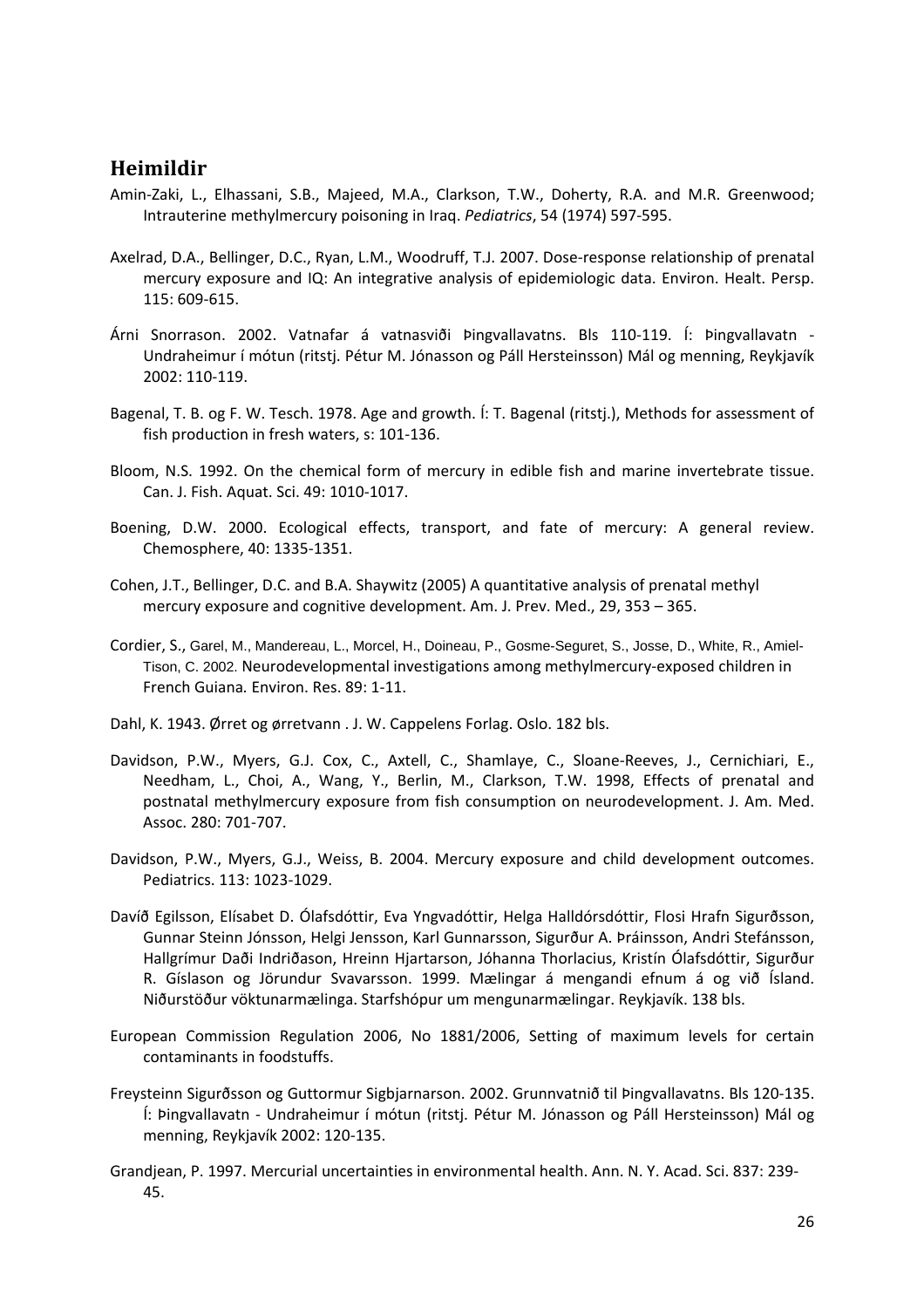Guðjón Atli Auðunsson. 1995. Könnun á snefilmálmum í lífríki Þingvallavatns. Skýrsla RF 94.

- Guðjón Atli Auðunsson. 1996. Könnun II á snefilefnum í lífríki Þingvallavatns. Skýrsla RF 128.
- Guðjón Atli Auðunsson. 1997. Könnun á ólífrænum og klórlífrænum snefilefnum í vistkerfi Þingvallavatns. Sýnataka 1994‐1996. Skýrsla RF 97.
- Harada, M.; Minamata disease: methylmercury poisoning in Japan caused by environmental pollution; *Crit. Rev. Toxicol*., 25 (1995) 1‐24.

Heimasíða Umhverfisstofnunar<sup>1</sup> : http://www.ust.is/Adofinni/Frettir/nr/4942

Heimasíða Umhverfisstofnunar<sup>2</sup>:http://www.ust.is/media/skyrslur2002/AMSUM\_k10\_Stoduvotn.pdf

- Hilmar J. Malmquist og Jóhannes Sturlaugsson. 2002. Urriði í Þingvallavatni, bls 197‐202. *Í:* Þingvallavatn ‐ Undraheimur í mótun (ritstjórar Pétur M Jónasson og Páll Hersteinsson). Mál og menning, Reykjavík. 303 bls.
- Jóhannes Sturlaugsson og Hilmar J. Malmquist. 2010. Brown trout in Lake Thingvallavatn. *Í:* Life in the lake (ritstjórar Pétur M. Jónasson og Páll Hersteinsson). (í prentun).

Jóhannes Sturlaugsson. 2001. Atferlisvistfræði Þingvallaurriða. Veiðimaðurinn. 165: 58‐60.

- Jóhannes Sturlaugsson. 2005. Rannsóknir á atferlisvistfræði Þingvallaurriða ‐ Greinagerð. Laxfiskar ehf. 10 bls.
- Jóhannes Sturlaugsson. 2007. Rannsóknir á atferlisvistfræði Þingvallaurriða Dæmi um niðurstöður. Laxfiskar ehf. 17 bls.
- Kristján Sæmundsson. 2002. Jarðfræði Þingvallavatns og vatnasviðs þess. Bls 40‐63. Í: Þingvallavatn ‐ Undraheimur í mótun (ritstj. Pétur M. Jónasson og Páll Hersteinsson). Mál og menning, Reykjavik 2002: 40‐ 63.
- Magnús Jóhannsson, Benóný Jónsson og Ingi Rúnar Jónsson. 2005. Seiðarannsóknir í Öxará, Ölfusvatnsá, Villingavatnsá, Þingvallavatni og Efra‐Sogi ásamt urriðarannsóknum í Þingvallavatni árið 2005. VMST‐S/05005. 17 bls.
- Myers, G.J. and Davidson, P.W.; Does methylmercury have a role in causing developmental disabilities in children?; *Environ. Health Perspect.*, 108 (2000) 413‐420.
- mbl.is, 2009, Hverfandi líkur á tengslum jarðvarmanýtingar og kvikasilfurs í urriða. http://www.mbl.is/mm/frettir/innlent/2009/07/07/telur\_vidvaranir\_ordum \_auknar/. 7. júní, 2009.
- Nunnallee, E.P. og Jón Kristjánsson. 1978. Hydroacoustic assessment of the lake Thingvallavatn and lake Skorradalsvatn populations. Íslenskar landbúnaðarrannsóknir. 10: 141‐155.
- Pétur M. Jónasson. 2002. Vistkerfið í heild. Bls 240-247. Í: Þingvallavatn Undraheimur í mótun (ritstj. Pétur M. Jónasson og Páll Hersteinsson). Mál og menning, Reykjavík 2002: 240‐247.
- Petersson‐ Grawè, K., Concha, G. og Ankarberg, E. 2007. Riskvärdering av metylkvicksilver i fisk. SLV skýrsla 10‐2007, Stokkhólmur, Svíþjóð.
- Porcella, D. 1994. Mercury in the environment: Biogeochemistry. In: C.J. Watras and J.W. Huckabee, Editors, Mercury Pollution: Integration and Synthesis, CRC Press, Boca Raton, FL. 3‐19.